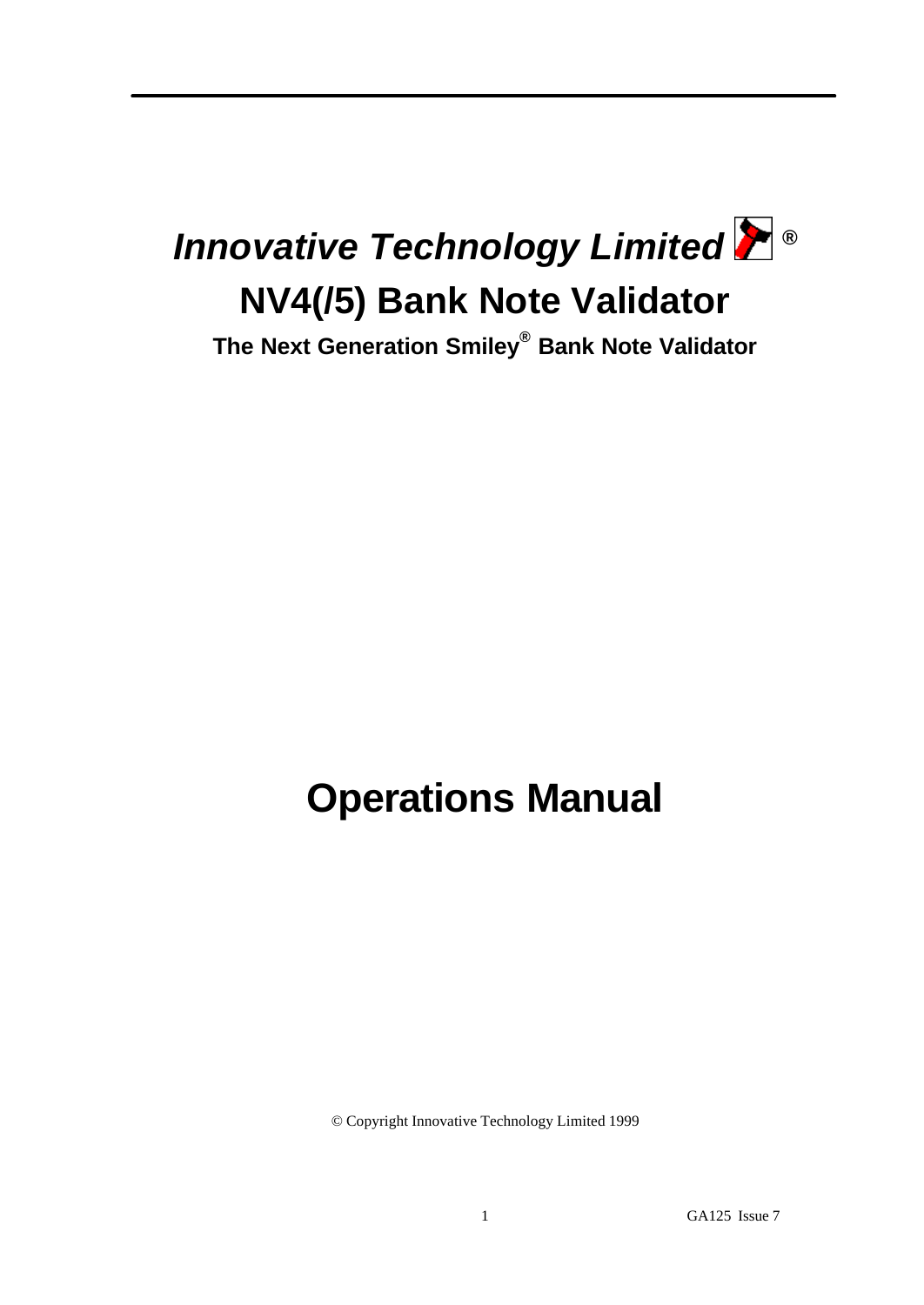# *Introduction*

This manual describes the operation of the NV4 Bank note Validator as fitted with Firmware Version 2.62.

It also describes the functionality of the new NV5 validator fitted with Firmware Version 3.02.

Please note that the NV4 Validator is pin for pin compatible with the NV2/3 Smiley® Validator at first glance. However it requires a higher peak operating current than the NV2/3.

We recommend that you study this manual as there are many new features permitting new uses and more secure applications.

If you do not understand any part of this manual please contact the factory for assistance. In this way we may continue to improve our product.

Smiley® and the ITL Logo are international registered trademarks and they are the property of Innovative Technology Limited.

Innovative Technology has a number of European and International Patents protecting this product. If you require further details please contact the factory.

> Innovative Technology Ltd. Derker Street Oldham England OL1 4EQ Tel: +44 (0)161 626 9999 +44 (0)161 620 1990 Fax: +44 (0)161 620 2090 email sales@innovative-technology.co.uk

or visit our web site on **www.innovative-technology.co.uk**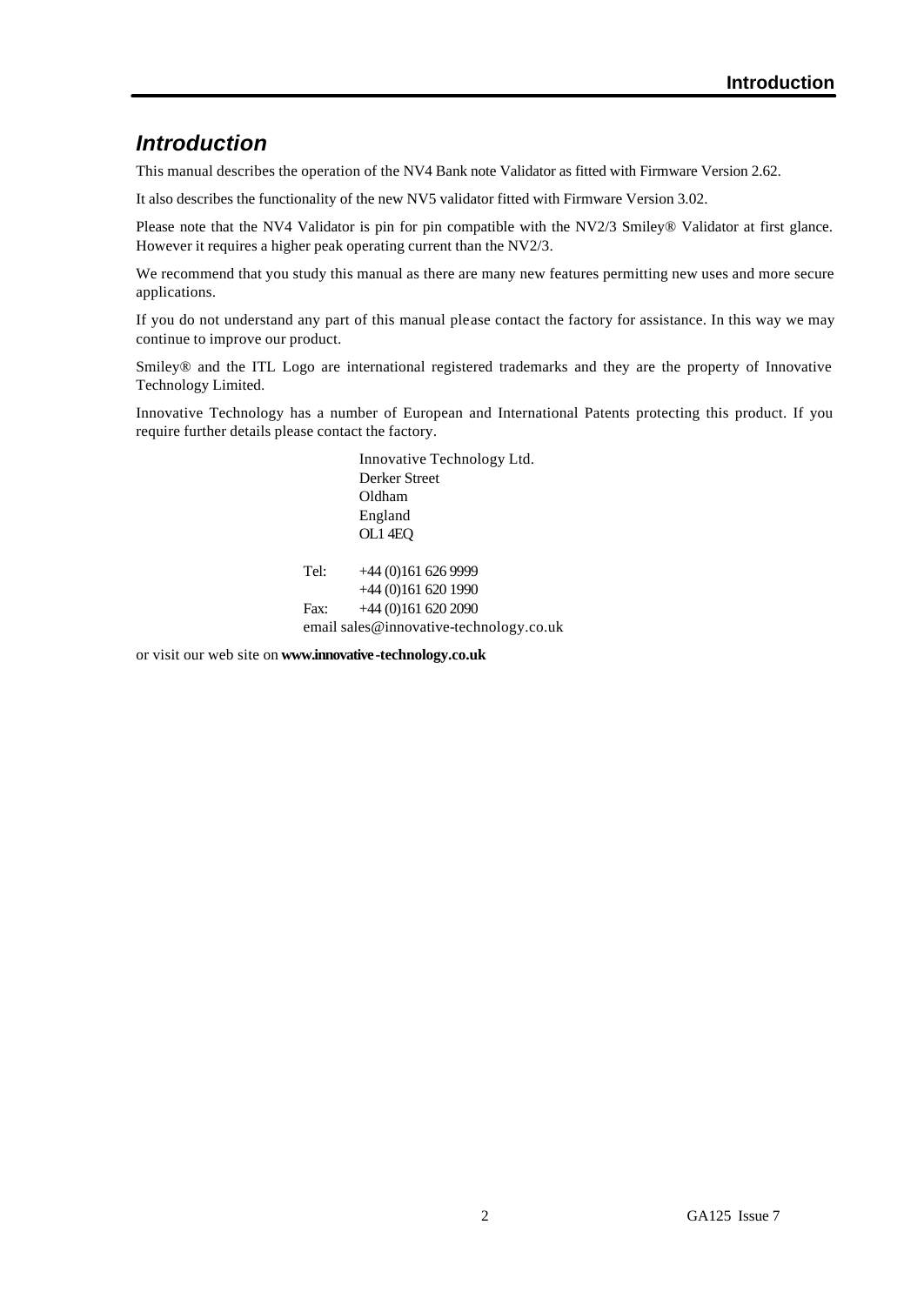# **Contents**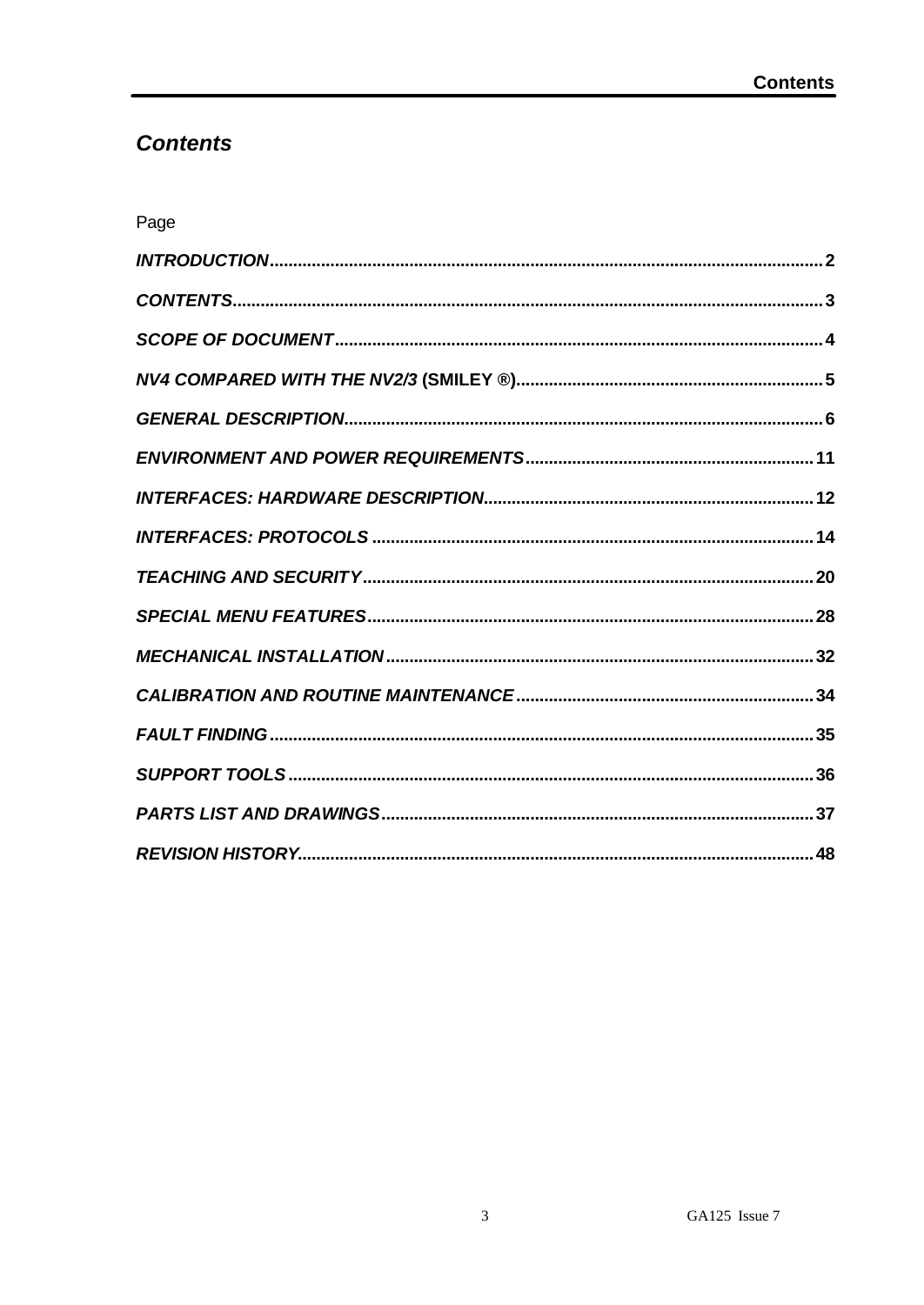# *Scope of Document*

This document is intended for those whose will:

- a) Design the Validator into items of equipment.
- b) Build equipment using the Validator.
- c) Install equipment containing the Validator.
- d) Maintain equipment containing the Validator.

Although information is included which will allow a degree of fault diagnosis and repair, it is recommended that for all but simple mechanical repairs the unit is returned to an approved service centre for repair.

### **CAUTION**:

Never exceed the recommended environmental and electrical limits.

Do not attempt to lubricate the mechanisms as this may affect the note transport.

Do not polish the lens as this may alter the optical characteristics.

If the unit is re-taught pay particular attention to the instructions. Good teaching is essential to ensure satisfactory operation.

If the tops and bottoms of NV4 Validators are swapped the unit must be re-calibrated. In the unlikely event of a problem it is better to have the complete unit checked.

Innovative Technology Ltd has a policy of continual product improvement. As a result the products supplied may vary from the specification described here. If in doubt please contact Innovative Technology for details of any changes. Alternatively visit our web site at

#### **www.innovative-technology.co.uk**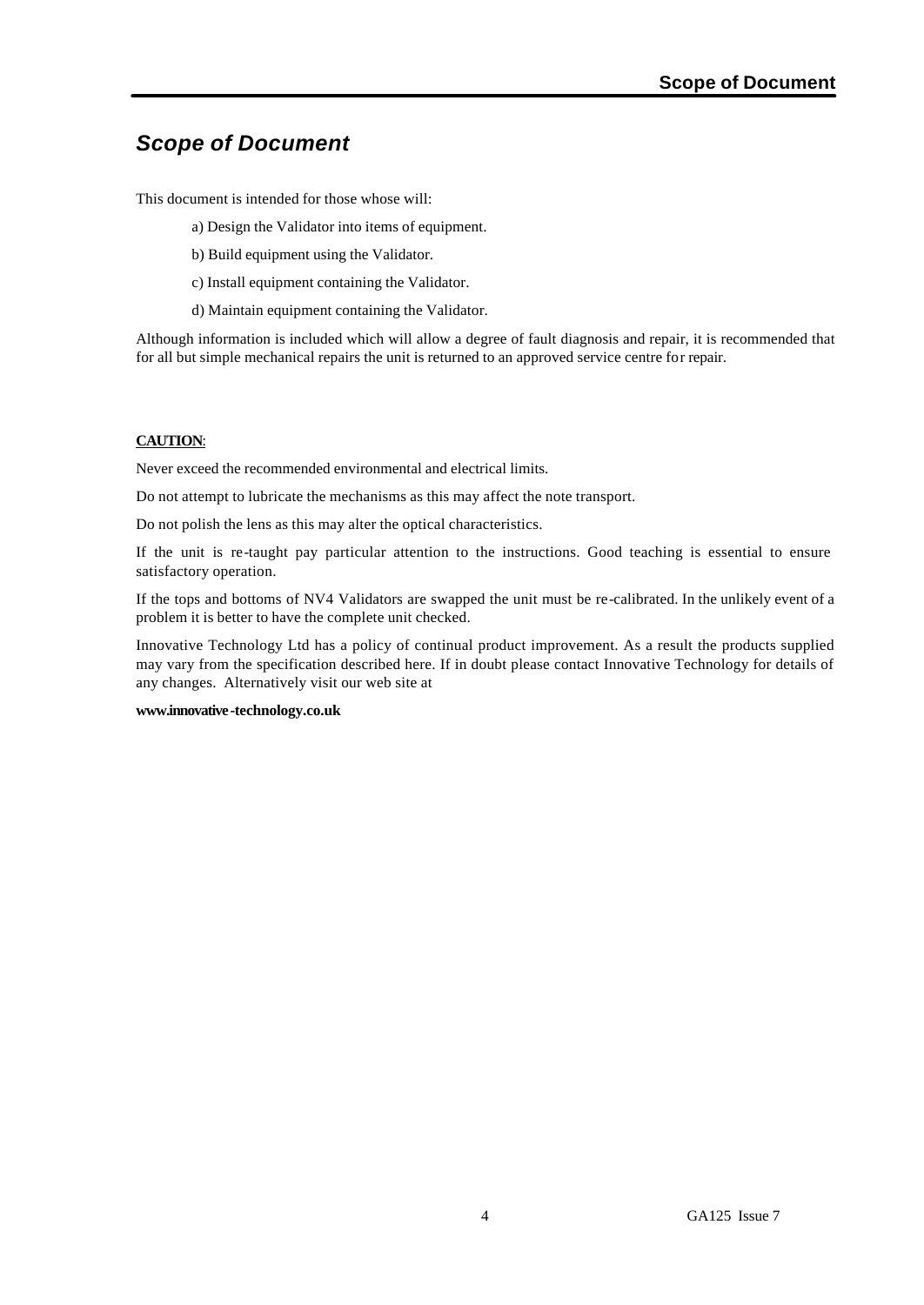# *NV4 Compared with the NV2/3* **(Smiley ®)**

| $NVA$ ( $\otimes$ = new feature)                                                                                                                                                                                                                                                                                                 | NV2 (Smiley ®)                                                                                                                                                                                                                                                             |
|----------------------------------------------------------------------------------------------------------------------------------------------------------------------------------------------------------------------------------------------------------------------------------------------------------------------------------|----------------------------------------------------------------------------------------------------------------------------------------------------------------------------------------------------------------------------------------------------------------------------|
| X Normally five channels, expandable to 15<br>channels using binary outputs and up to sixteen<br>channels using serial I/O                                                                                                                                                                                                       | five channels, four to accept, one to reject                                                                                                                                                                                                                               |
| <b>⊠</b> Total 63 faces, unrestricted use per channel<br>Three user configurable security levels - each<br>channel can have a separate level<br>Manual Inhibit to disable notes<br>E>Broad Band Optical Note reading - greater<br>fraud discrimination + higher acceptance<br>X Total width note scanning - both sides           | Total 44 faces, split 10 faces per channel<br>Three user configurable security levels - each<br>channel can have a separate level<br>Manual Inhibit to disable notes<br>Narrow Band LED Note Reading<br>Total width note scanning - top side, track<br>reading bottom side |
| Channel 5 reserved for teaching known frauds to<br>be rejected.                                                                                                                                                                                                                                                                  | Channel 5 reserved for teaching known frauds<br>to be rejected.                                                                                                                                                                                                            |
| Note can be inserted using one hand only with<br>patented "Smiley®" mouth<br>$\boxtimes$ Bezel is held securely to fascia by 4 screws<br>and steel retaining plates. NV4 body is easily<br>clipped and unclipped to bezel.<br>$\boxtimes$ Alternative Universal bezel allows NV4 to be<br>fitted in a variety of different ways. | Note can be inserted using one hand only<br>with patented "Smiley®" mouth<br>NV2 is clipped into fascia                                                                                                                                                                    |
| $\boxtimes$ Note Exit flat for more stacking / note<br>handling options.                                                                                                                                                                                                                                                         | Note Exit curved                                                                                                                                                                                                                                                           |
| $\boxtimes$ Both horizontal and vertical stacker options<br>are available from Innovative Technology Ltd.                                                                                                                                                                                                                        | Only horizontal stacker available                                                                                                                                                                                                                                          |
| $\boxtimes$ Optical Anti Strimming - detailed view -<br>available as an integral option on NV4<br>E>Patented Mechanical Anti Strimmer Included                                                                                                                                                                                   | Optical Anti Strimming - broad view<br>Separate Anti Strimmer                                                                                                                                                                                                              |
| <b>Four Parallel Outputs</b><br>Pulse Stream Output (max. 250 pulses) - pulses<br>and pulse period user programmable,                                                                                                                                                                                                            | <b>Four Parallel Outputs</b><br>Pulse Stream Output (max. 250 pulses) - pulses<br>user programmable. NOTE must be factory<br>enabled                                                                                                                                       |
| <b>E</b> >Binary Pattern Output<br>E>RS232 TTL 300 Baud Input & Output, full<br>control and status<br>⊠RS232 300 Baud Input & Output, full control                                                                                                                                                                               | RS232 TTL 300 Baud Output Only                                                                                                                                                                                                                                             |
| and status<br>E>New Smiley® Secure Protocol option for<br>RS232 communications                                                                                                                                                                                                                                                   |                                                                                                                                                                                                                                                                            |
| <b>Four Parallel Inhibits</b><br>Single note escrow                                                                                                                                                                                                                                                                              | Four Parallel Inhibits<br>Single note escrow                                                                                                                                                                                                                               |
| Teach and Run (Lockable)                                                                                                                                                                                                                                                                                                         | Teach and Run (Lockable)                                                                                                                                                                                                                                                   |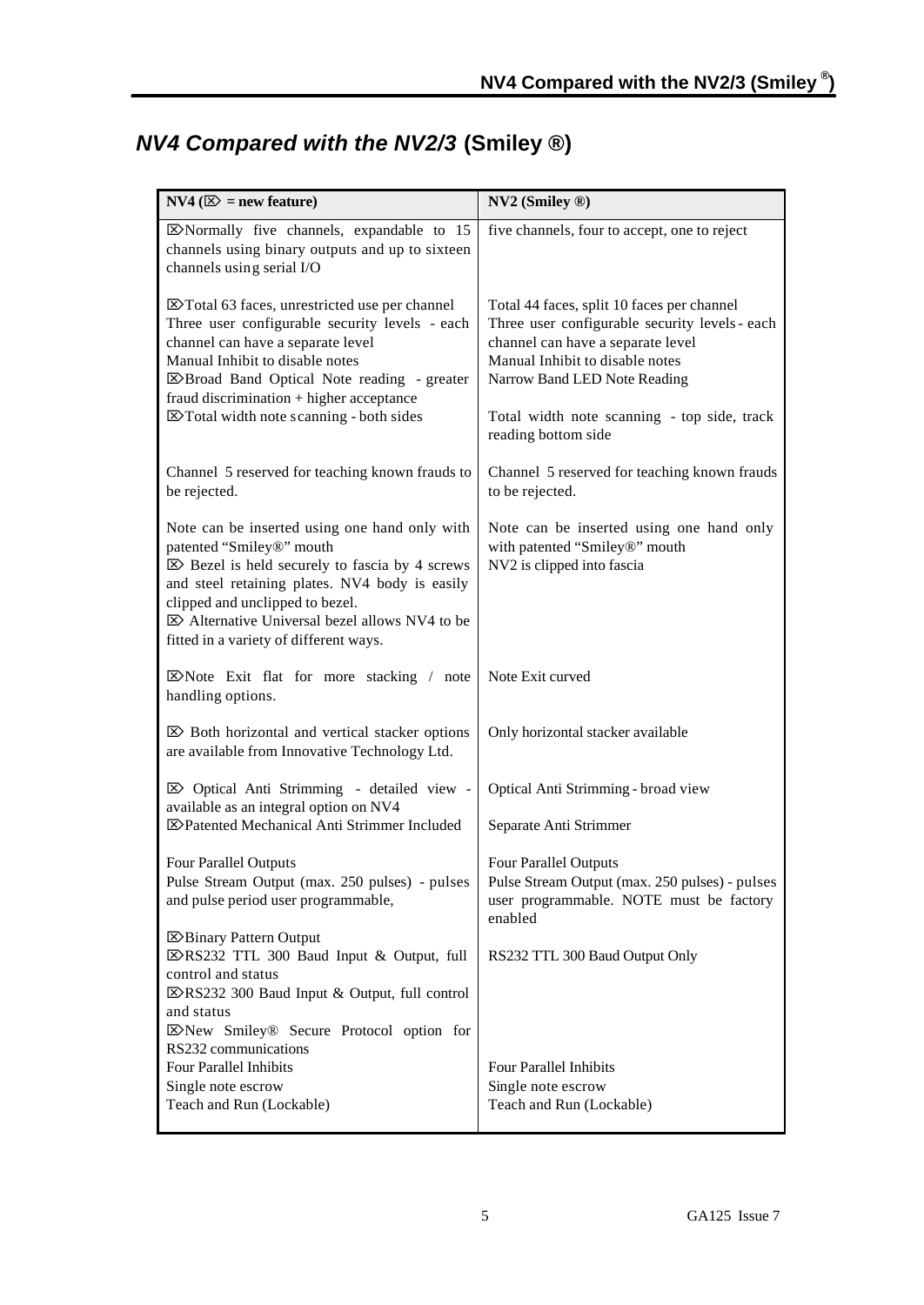# *General Description*

**NV4 Validator - the next generation of Smiley® Bank Note validators**



#### **Figure 1 - Top View of NV4 Validator**

The NV4 Bank Note Validator is a compact currency tester, suitable for most money machines. It will accept up to four different denominations of notes in the basic output mode, inserted in any orientation with most currencies, and will cope with different designs of banknote having the same value such as are found in the United Kingdom or Spain. It may also be re-configured to offer up to 15 different denominations so that multi currency validation may be done. Please note that this feature is only available using the pulse stream output, the RS232 serial interface or the binary output feature.

The NV4 Validator leaves the factory containing at least one currency data set so that it is ready for immediate installation. If it is desired to change the currency data set this may be done using either the NV4 to NV4 currency copy system or the PC based Currency Management software. The unit may also be programmed using the built in teach facility, without requiring any additional equipment, to cope with new issues of notes or different currencies. New currencies and applications are being tested all the time, so please refer to our web site or contact the factory for information concerning specific currencies if they are not already included on our approved list.

The Validator is of small size and has been designed for easy installation in most machines. The unique "smiling mouth" allows insertion of notes with one hand and simplifies the note handling mechanism. The NV4 however has a flat note exit permitting more note handling options

Interfacing the Validator is very simple, with the choice of parallel open collector outputs, pulse stream output, binary output or a 300bps serial input and output.

The principle of operation is that when a note is presented to the Validator the front optical sensors activates the motor and electronics. As the note is drawn through the Validator it is measured and examined with a broad range of wavelengths of light along its length. The lens assembly enables the Validator to examine the whole of the width of the note on both top and bottom faces , while at the same time making the validation process insensitive to marks commonly found on many banknotes in circulation.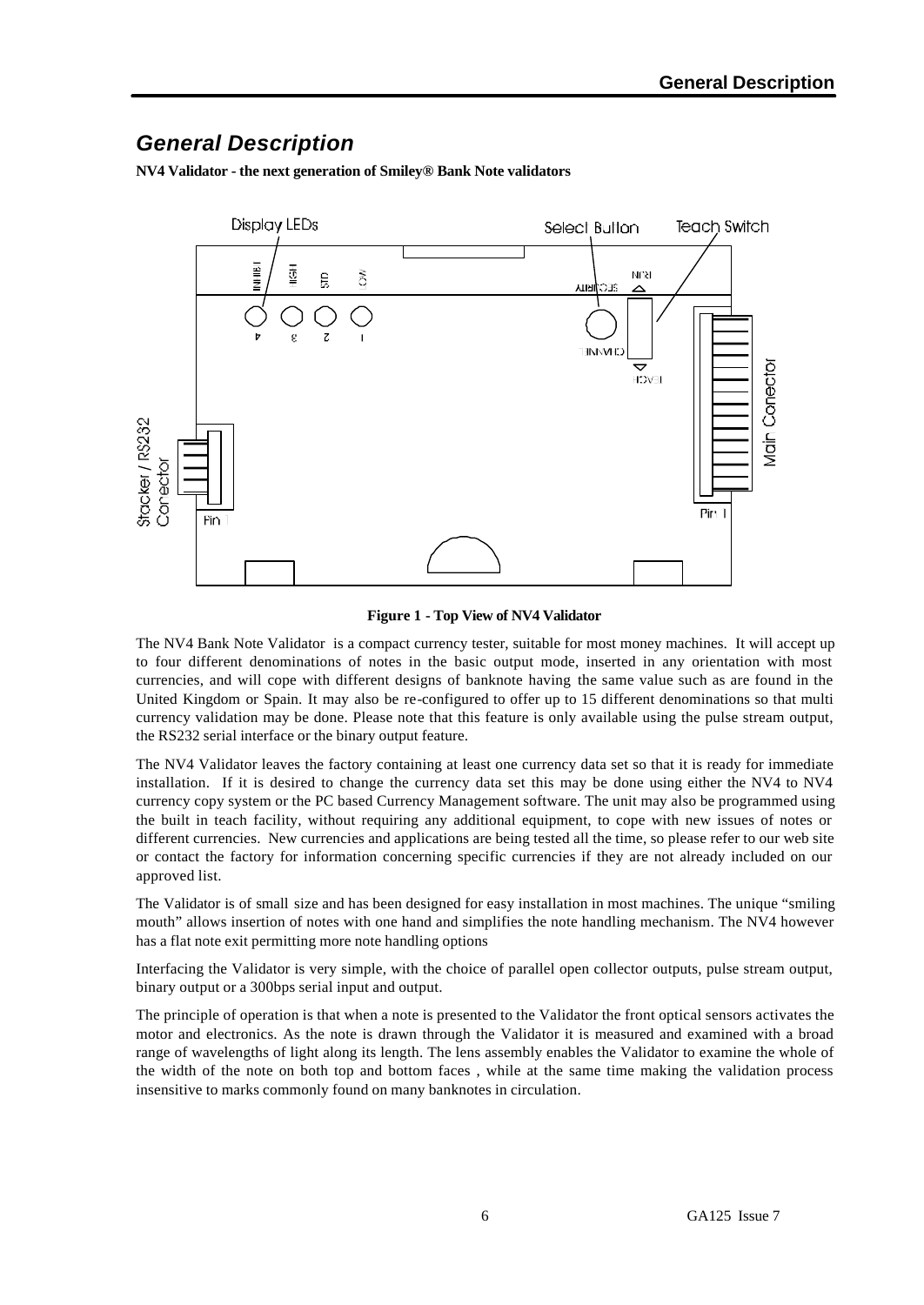The characteristics of the note are then analysed to see if they fall within the characteristics of any of the notes that the Validator has been taught to recognise, and if so, the note is accepted and the vend signal sent on the appropriate channel. Several techniques are implemented to detect forged notes and prevent the retrieval of notes already accepted. If any irregularities are encountered during the validation process, the note is immediately returned. In the unlikely event that a counterfeit note is found that the Validator will accept, then it may be taught to recognise that note and reject it in future using the channel 5 feature.

If the validation process matches the note to the data stored in its memory it will be passed through the Validator and into the host machine. The anti-strimming device consists of a mechanical roller that creates the "one way door" mechanical security. The note is reversed back over the top of the roller and out of the validator, following a path along which it is impossible to pull the note back using tape or wire.

Microprocessor technology is used to ensure high acceptance rates for genuine notes, and high sensitivity to forgeries. The unit is also designed so that there are no analogue controls, ensuring a long and stable operating life with no routine maintenance required.

#### **NV5**

This product has a simplified interface to the validator where no manual teaching of notes is possible and the rear anti strim roller operation is switchable. The units are supplied as standard with a short anti return-guard.

On receipt from the factory the anti return roller will be switched off.

**Caution:** *The rear roller is integral in the security of the validator against "fishing" type frauds and therefore this NV5 option should only be used in benign environments*.

The NV5 Firmware uses the prefix 3 to signify NV5 operation.

#### *NV5 Functionality*.

#### Anti return roller operation select & initialisation:

At power up if the select button is held down and the slide switch is in teach, the NV5 will enter Anti-strim roller function. The state of the roller may be toggled by clicking the select switch. To leave this mode slide teach switch to run. If the select switch is pushed during the time-out period, the NV5 calibrate flag is reset and when the NV5 starts up the panel bulb will flash indicating that the unit is ready to initialise.

#### Erasing of Faces:

In this version of NV5, the teaching and erasing of note faces within the validator are disabled.

### Cloning:

It is possible to clone Issue 1 and 2 NV4's to become NV5's but it is not possible to reverse the operation.

Apart from the differences mentioned above the NV4 and NV5 functionality is the same. Therefore the rest of this manual applies to both products except where stated.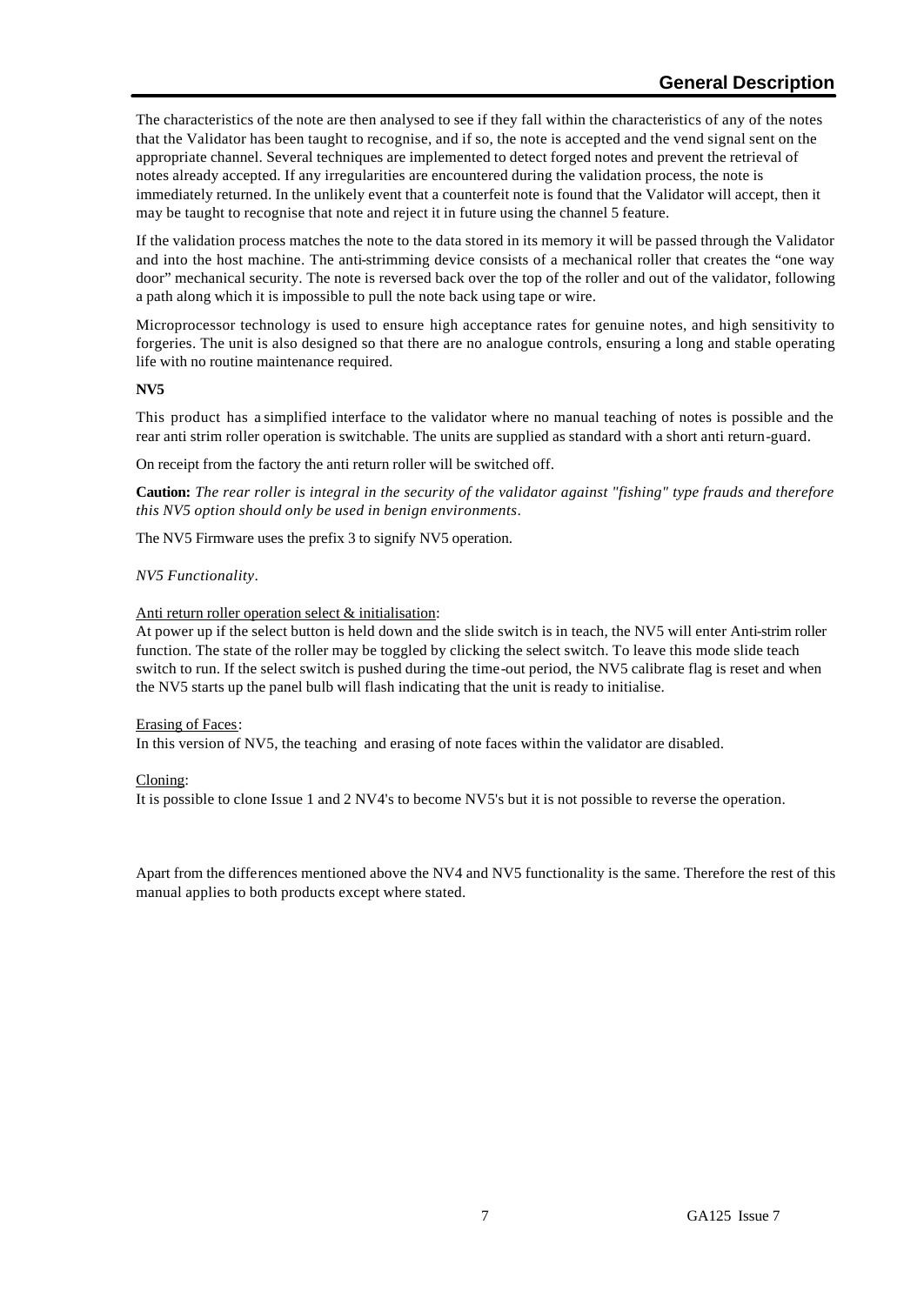#### **Display Information**

The four red LED's on the top of the unit are used to provide a variety of status signals:

#### Firmware revision code

From software revision 2.50 onwards, when the validator is first switched on, the LED's are used to signal the 3 digit firmware revision number in sequence using a binary coding. A zero is shown by all 4 LED's lighting up. Each digit is shown in turn for about 0.5 sec. E.g. for version 2.51 the sequence is:



**Figure 2 - LED's indicate firmware revision**

a full list of number codes is shown in figure 4b

### **Heartbeat**

In normal RUN operation, when the validator is ready to read a note, LED's 2 and 3 flash alternately ("Heartbeat") to signal a "healthy" status. see fig 3a. If the option to permanently add a stacker is set then if the stacker is removed, the LED's 1 & 4 flash alternatively. see fig 3b.



**Figure 3a - LED's indicate healthy status**



**Figure 4b - LED's indicate stacker removed**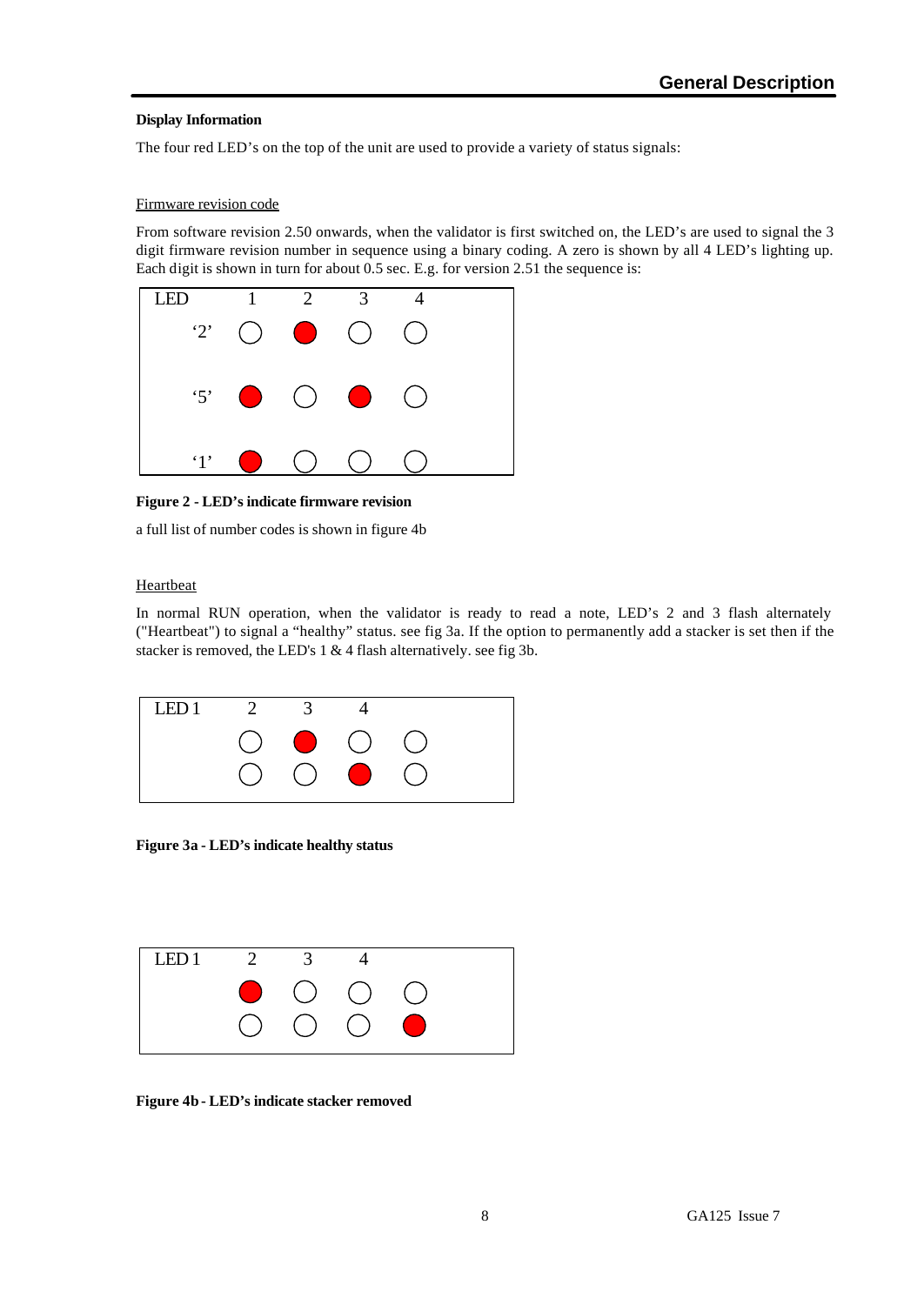Other combinations relate to specific functions and are described in later sections. If the validator is started with the Teach/Run switch set to TEACH, then after the revision number display it will go directly into teach mode see later section.

### Validation / reject codes (as from firmware version 2.6.2)

When a note is accepted, while the unit is in parallel or pulse mode, a code is presented on the LED's representing the channel in which it was accepted. If the "enable reject code" option is set then, during note validation the heartbeat will be suspended and should the note be rejected then a code is flashed twice representing the reason for rejection, prior to the heartbeat returning.

The codes flashed are as follows in fig 4a

### **Fig 4a – Reject codes**

| <b>LED DISPLAY</b>                         | <b>Reject Cause</b>                     |
|--------------------------------------------|-----------------------------------------|
| 3<br>$\boldsymbol{4}$<br>2<br>$\mathbf{1}$ |                                         |
|                                            | Note rejected due to validation check 1 |
|                                            | Note rejected due to validation check 2 |
|                                            | Note rejected due to validation check 3 |
|                                            | Note rejected due to validation check 4 |
|                                            | Note rejected due to validation check 5 |
|                                            | Note inhibited by host machine          |
|                                            | Reserved 1                              |
| ( )                                        | Rear Roller / Rear Flag Error           |
|                                            | Note validated on more than 1 Channel   |
|                                            | <b>Front Sensor detect</b>              |
|                                            | Reserved 2                              |
|                                            | Reserved 3                              |
|                                            | Slow / Stalled Running                  |
|                                            | Reserved 4                              |
|                                            | Note validated as known fraud           |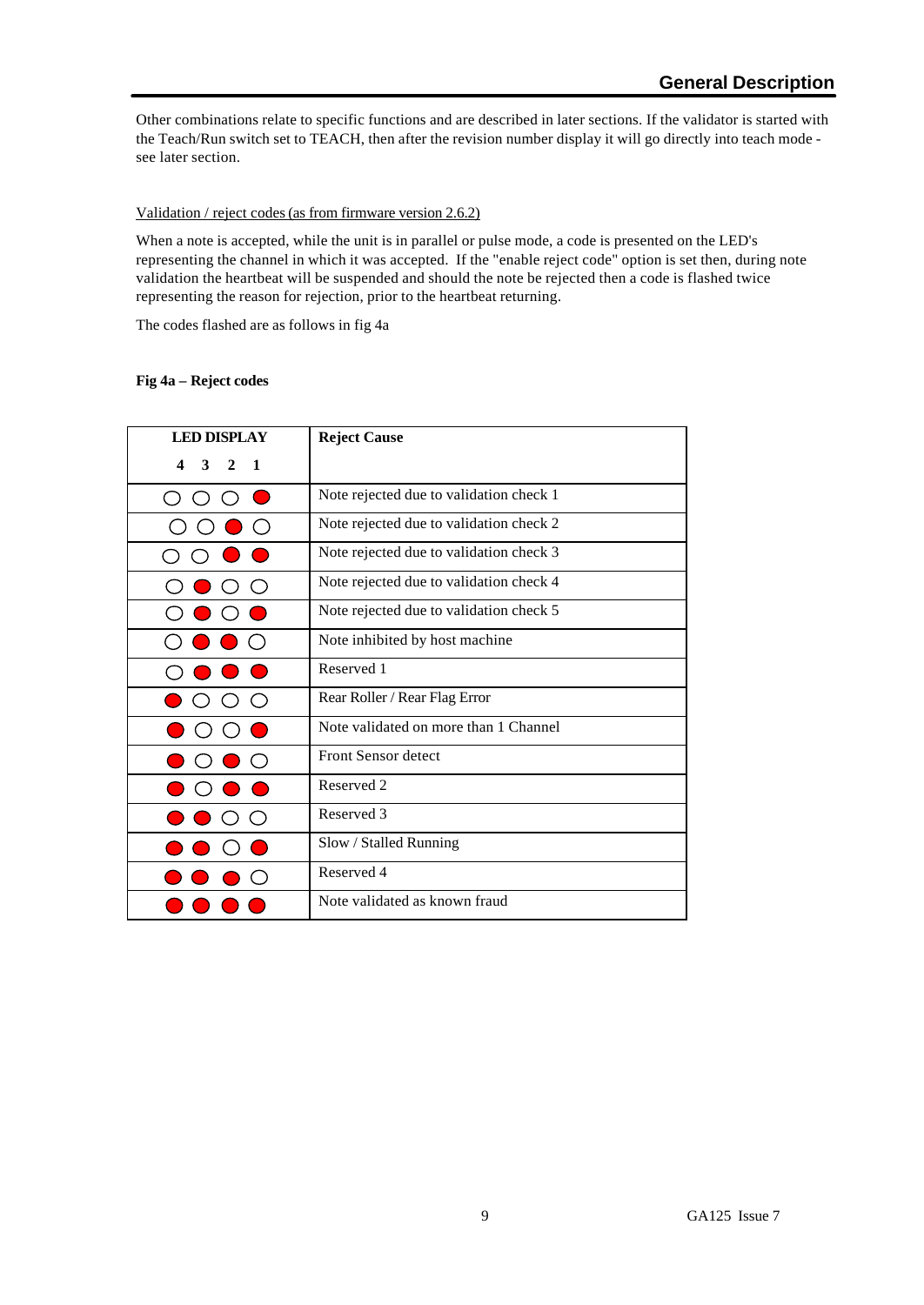| <b>Number</b>    | <b>LED DISPLAY</b>                                                          |  |  |
|------------------|-----------------------------------------------------------------------------|--|--|
|                  | $\mathbf{1}$<br>$\mathbf{3}$<br>$\mathbf{2}$<br>4                           |  |  |
| $\boldsymbol{0}$ | $\bigcirc$<br>e i<br><b>College</b>                                         |  |  |
| $\mathbf{1}$     | (                                                                           |  |  |
| $\sqrt{2}$       | С<br>(                                                                      |  |  |
| 3                | ( )<br>(                                                                    |  |  |
| $\overline{4}$   | $\left(\begin{array}{c} 1 \end{array}\right)$<br>⊖<br>( )<br>$\blacksquare$ |  |  |
| 5                |                                                                             |  |  |
| 6                |                                                                             |  |  |
| $\overline{7}$   | $\bullet$<br>$\subset$<br>$\blacksquare$                                    |  |  |
| 8                | О<br>C<br>$\bullet$<br>C                                                    |  |  |
| 9                | $\bullet$<br>O<br>$\left( \begin{array}{c} 1 \end{array} \right)$<br>( )    |  |  |
| 10               | ۲<br>С<br>(                                                                 |  |  |
| 11               |                                                                             |  |  |
| 12               |                                                                             |  |  |
| 13               |                                                                             |  |  |
| 14               |                                                                             |  |  |

**Figure 5b – LED display indication for firmware version numbers**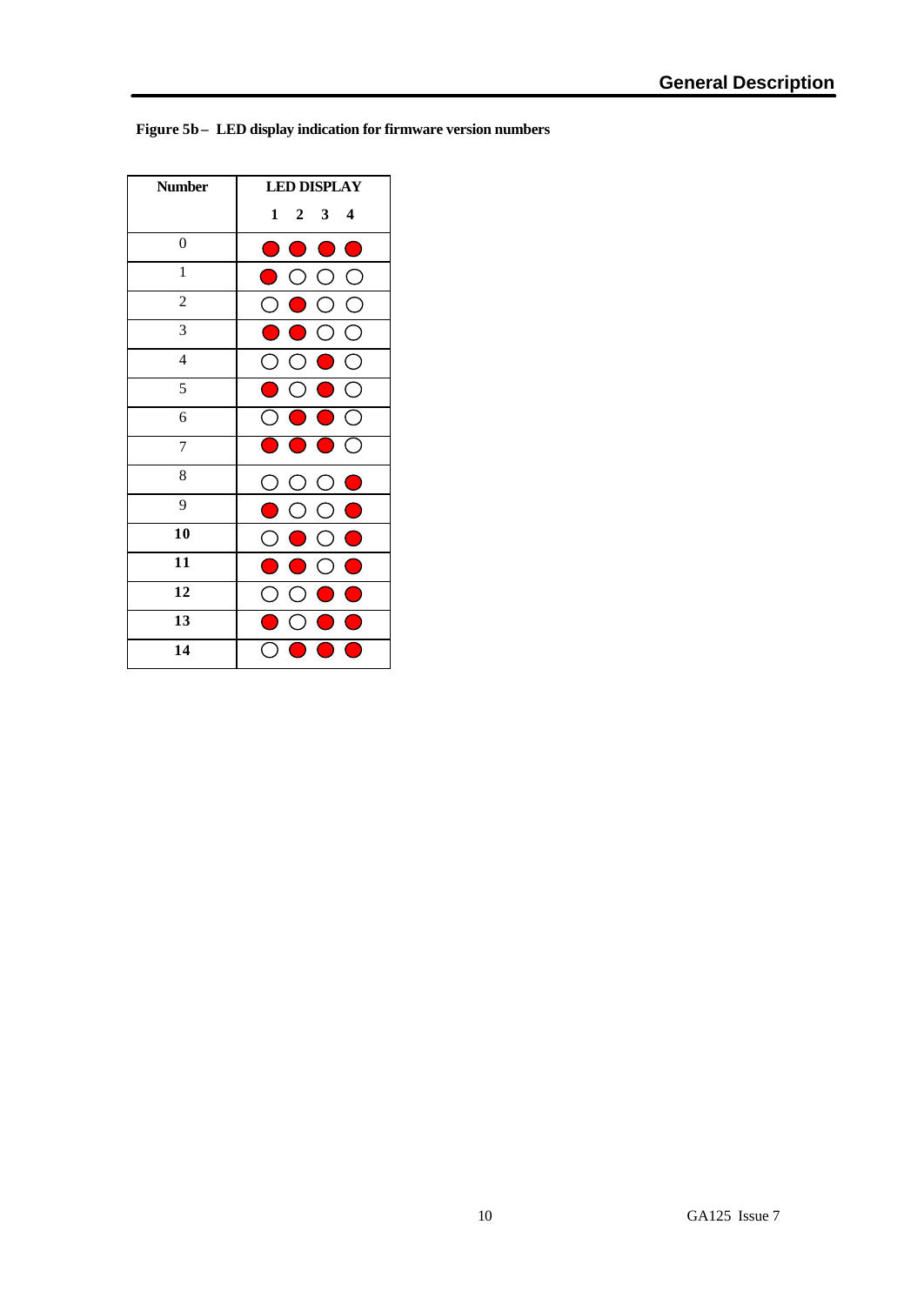# *Environment and Power Requirements*

| <b>Environment</b> | <b>Minimum</b> | <b>Maximum</b>     |
|--------------------|----------------|--------------------|
|                    |                |                    |
| Temperature        | $+3$ °C        | $+50^{\circ}$ C    |
|                    |                |                    |
| Humidity           | 5%             | 95% Non condensing |
|                    |                |                    |

| <b>Electrical Supply</b>                                                         | <b>Minimum</b> | <b>Maximum</b>  |                            |
|----------------------------------------------------------------------------------|----------------|-----------------|----------------------------|
|                                                                                  |                |                 |                            |
| Supply Voltage (V dc) Absolute Limits                                            | 11V            | 15V             |                            |
| <b>MDB</b> Supply Voltage                                                        | 18V            | 42V             |                            |
| NOTE: If input voltage falls below 10.5v the<br>NV4 will shut down automatically |                |                 |                            |
| Supply Ripple Voltage                                                            | $\theta$       | 0.25V<br>@100Hz |                            |
| VCOM (Host logic high)                                                           | 5V             | 30V             |                            |
|                                                                                  |                |                 |                            |
| <b>Supply Currents</b>                                                           |                |                 | With Stacker HS1 or<br>VS1 |
|                                                                                  |                |                 |                            |
| Standby                                                                          |                | 350mA           | 450mA                      |
| Validating                                                                       |                | 450mA           | 900mA                      |
| Peak (Motor start or stall)                                                      |                | 1000mA          | 1800mA                     |
|                                                                                  |                |                 |                            |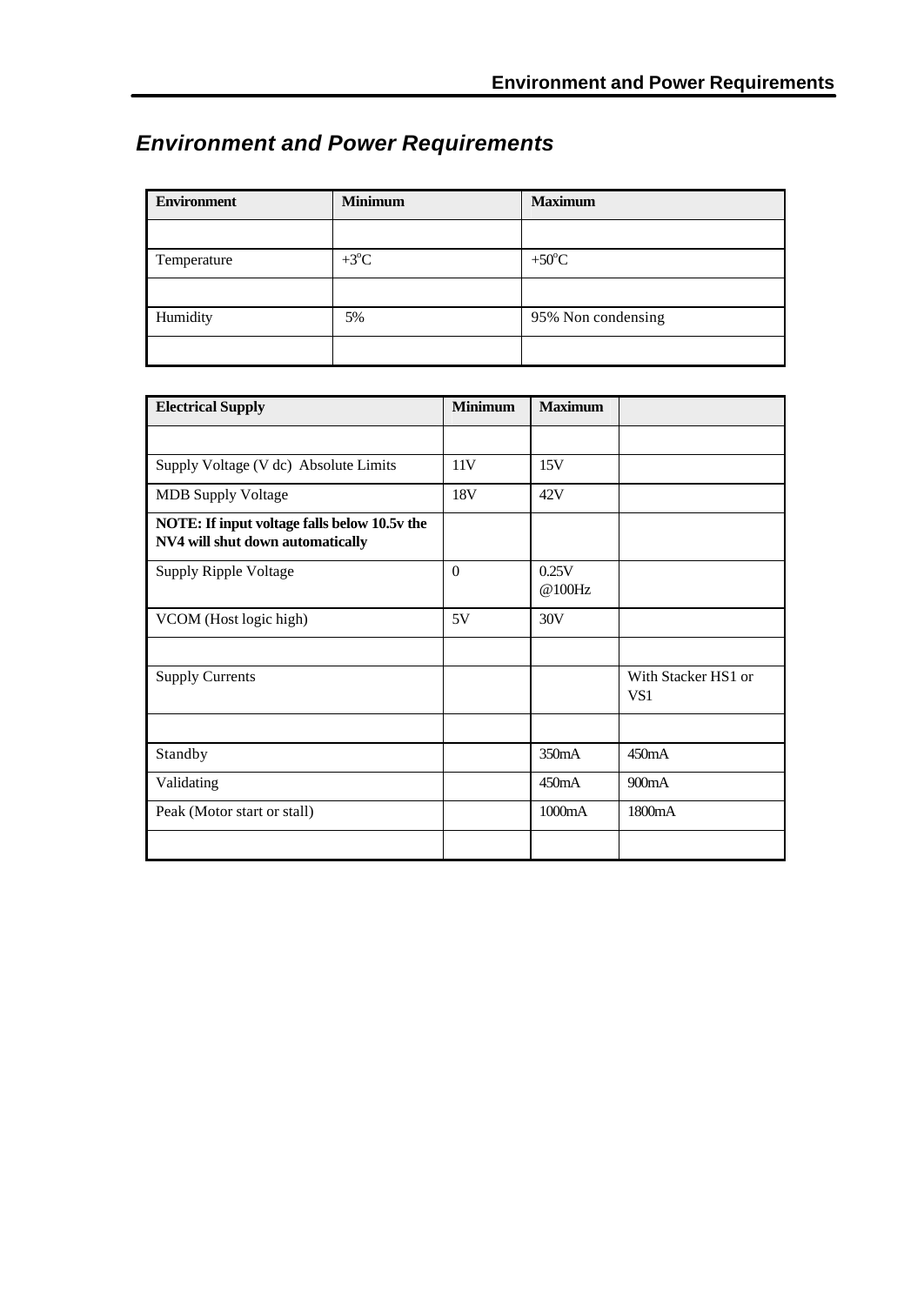# *Interfaces: Hardware Description*

| <b>Interface Logic levels</b>    | <b>Logic Low</b>    | <b>Logic High</b>                 |
|----------------------------------|---------------------|-----------------------------------|
|                                  |                     |                                   |
| Inputs                           | $0V <$ Low $< 0.9V$ | $+3.7V <$ High $\lt$ (+VCOM+0.5V) |
| Outputs with $10K\Omega$ pull up | 0.4V                | pull up voltage of host interface |
| <b>Maximum Current Sink</b>      | 50 mA per output    |                                   |

Note that the output low signal depends on the impedance of the pull up resistor on the host interface.

All outputs are open collector transistors.

All Inputs are held high to +VCOM via 10KΩ. The input structure is a CMOS gate with anti static protection fitted. Please ensure your signal LOW levels comply with the 74HC CMOS series specification for reliable operation.

|  |  | <b>15 Pin Connector</b> |
|--|--|-------------------------|
|--|--|-------------------------|

| Pin            | Name:                   | <b>Description:</b>                                                        |
|----------------|-------------------------|----------------------------------------------------------------------------|
|                |                         |                                                                            |
| $\mathbf{1}$   | Vend 1 (binary bit 1)   | Note accepted on Channel 1,                                                |
|                |                         | Also the Pulse Stream output                                               |
|                |                         | Also the serial output pin in Serial Mode                                  |
|                |                         | Also the pulse stream output in Pulse Stream Mode                          |
| $\sqrt{2}$     | Vend 2 (binary bit 2)   | Note accepted on Channel 2 pulse output                                    |
| 3              | Vend 3 (binary bit 4)   | Note accepted on Channel 3 pulse output                                    |
| $\overline{4}$ | Vend 4 (binary bit 8)   | Note accepted on Channel 4 pulse output                                    |
| 5              | Inhibit 1               | Inhibit channel 1 by holding this pin HIGH. To Enable a channel the        |
|                |                         | inhibit must be held LOW.                                                  |
|                |                         | Also the Serial Input pin in RS232 serial mode                             |
| 6              | Inhibit 2               | Inhibit channel 2 by holding this pin HIGH                                 |
| $\tau$         | Inhibit 3               | Inhibit channel 3 by holding this pin HIGH                                 |
| $\,8\,$        | Inhibit 4               | Inhibit channel 4 by holding this pin HIGH                                 |
| 9              | Escrow                  | Operate Escrow function by holding LOW, refer to Escrow section for        |
|                |                         | full details                                                               |
| $10\,$         | Alarm                   | Problem indication Output                                                  |
| 11             | <b>Supply Voltage</b>   | $+11v$ to $+15v$ DC                                                        |
| 12             | 0V Supply               |                                                                            |
| 13             | $+VCOM$                 | Must be connected to the <u>host machine interface supply voltage. See</u> |
|                |                         | <b>Circuit Outlines</b>                                                    |
| 14             | Parallel /Serial Select | Hold this pin HIGH for Parallel Pulse output. Connect this pin LOW for     |
|                |                         | Serial Outputs.                                                            |
| 15             | <b>Factory Test Pin</b> | FACTORY USE ONLY - DO NOT CONNECT                                          |

#### **5 Pin Connector. For stacker use only. DO NOT power the NV4 validator through the 5 way connector**

| Pin            | Name:                                    | <b>Description:</b>                                                                                                                   |
|----------------|------------------------------------------|---------------------------------------------------------------------------------------------------------------------------------------|
|                |                                          |                                                                                                                                       |
|                | Supply Voltage                           | $+11v$ to $+15v$ DC                                                                                                                   |
| 2              | 0V Supply                                |                                                                                                                                       |
| 3              | <b>Stacker Control</b>                   | Used to control the stacker                                                                                                           |
| $\overline{4}$ | <b>Stacker Status</b><br><b>RS232 Rx</b> | When stacker is connected, monitors the stacker status. If no stacker<br>is fitted, acts as the serial Input pin in RS232 serial mode |
|                | <b>RS232 Tx</b>                          | If no stacker is fitted, acts as the serial Output pin in RS232 serial mode                                                           |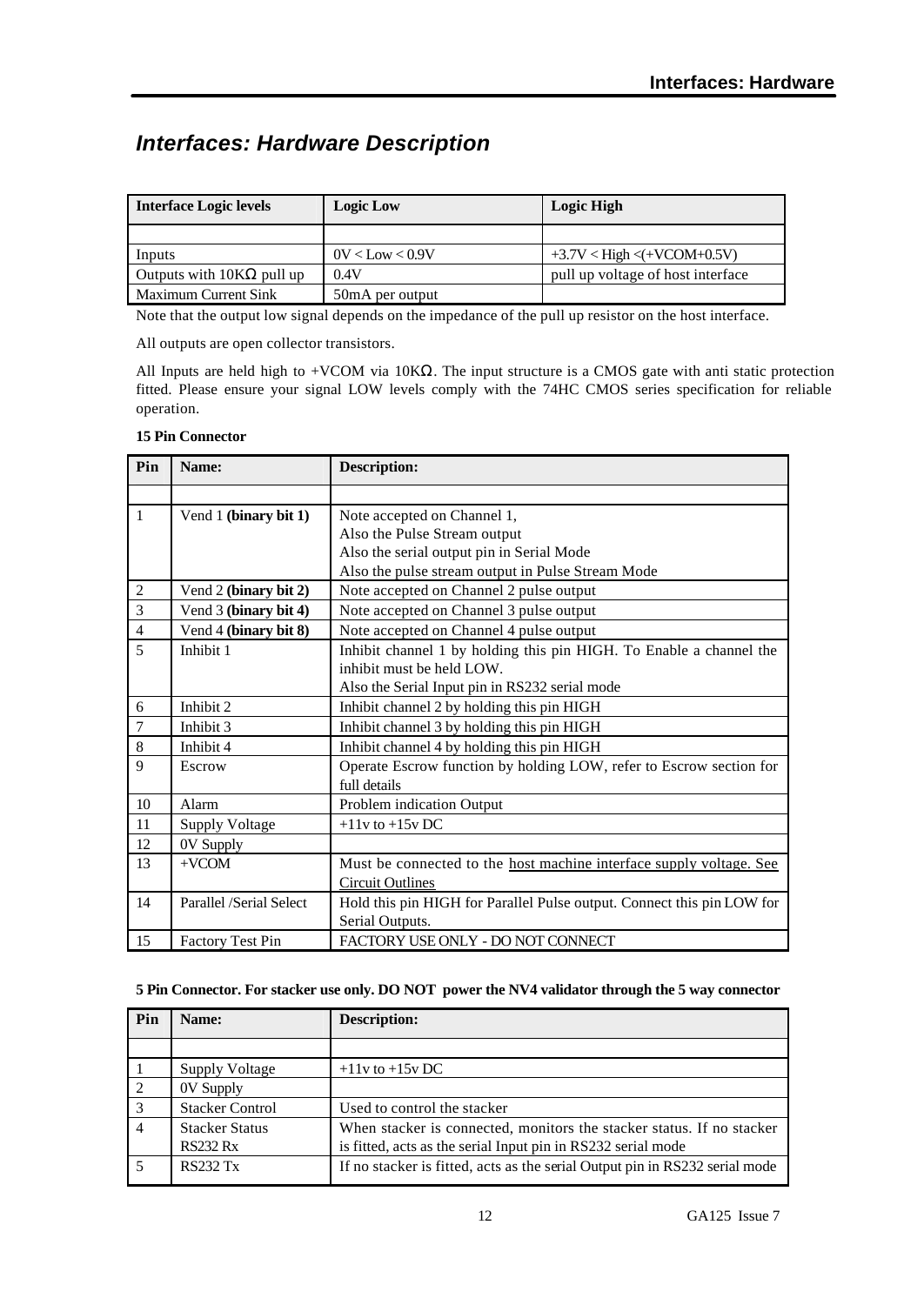#### **Connector Details:**

15 Pin 0.1" pitch header, Molex 22-01-2155 (RS Components equivalent 479 - 175) 5 Pin 0.1" pitch header, Molex 22-01-2055 (RS Components equivalent 467 - 627)



**Figure 6 - Input / Output circuits**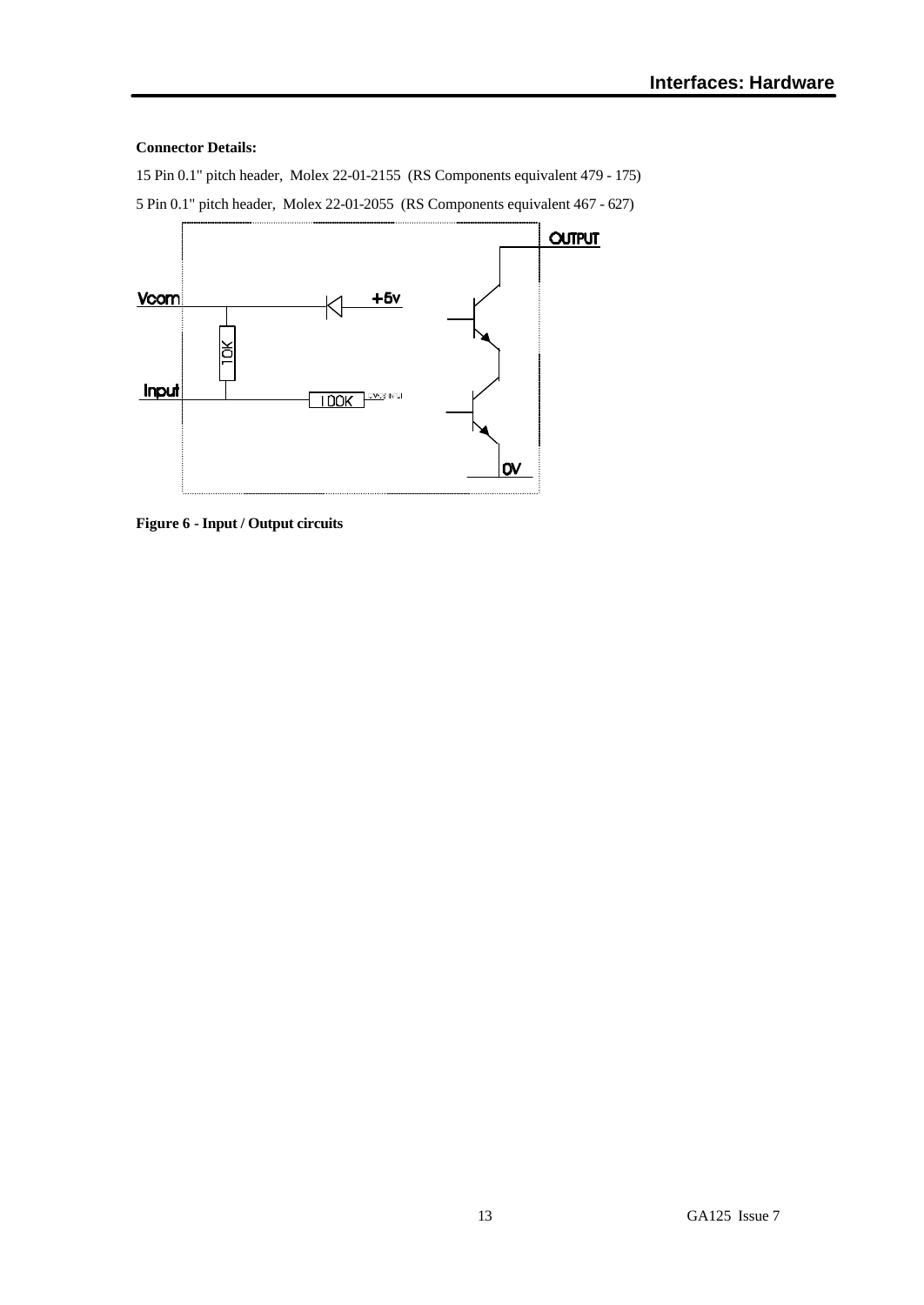# *Interfaces: Protocols*

### **1: parallel input and output:**

To use parallel outputs pin 14 must be held high or left unconnected.

Vend Signals (Pins 1 to 4). The four channels have their own individual outputs. If a note is recognised then the relevant channel line is pulled low for  $100 \pm 3$  milliseconds. It is recommended that pulses outside these limits are rejected as a precaution against false triggering due to noise.

**Alarm Output**: (Pin 10). This is a general purpose, problem indication line. If a problem occurs then this signal will go low for 100 milliseconds. The alarm signal will operate whenever one of the following conditions occurs:-

- 1) If the rear flag is raised when a note is not present.
- 2) If a note is being returned to the customer and some how the note has become longer i.e. strimming is being attempted.
- 3) If the Stacker is full or a note is jammed in the Validator.

#### **Escrow Control**:

The NV4 has a single note escrow facility. This allows the Validator to hold onto the note once accepted, and then only pass the note out of the back of the Validator when the host machine confirms that the Vend operation has been completed. If no confirmation of the Vend is received then the note will be returned to the customer after 30 seconds. If the host machine itself aborts the transaction by raising the corresponding inhibit input high, the note is returned immediately. The sequence of operations is as follows:

- 1. Pin 9 held low awaiting note insertion.
- 2. Note inserted. Validator issues a 100ms pulse on the appropriate channel.
- 3. The host machine initiates vend process.

4. The host machine raises pin 9 high to indicate that it wants the note. If this is not done within 30 seconds the Validator will return the note.

5. The Validator issues a 100ms pulse on the appropriate channel within 3 seconds of pin 9 going high to indicate final acceptance of the note. (If the signal has not been received within 3 seconds it indicates the customer has forcibly retrieved the note and the vend should be aborted.)

- 6. The vend process is completed.
- 7. The host machine makes pin 9 low in expectation of the next vend.

The host can force the return of the note to the customer by raising the inhibit line high, at any time before the end of the 30 second time-out.

Please note that the inhibits will not work correctly unless +VCOM is connected to the host machine interface logic high supply voltage.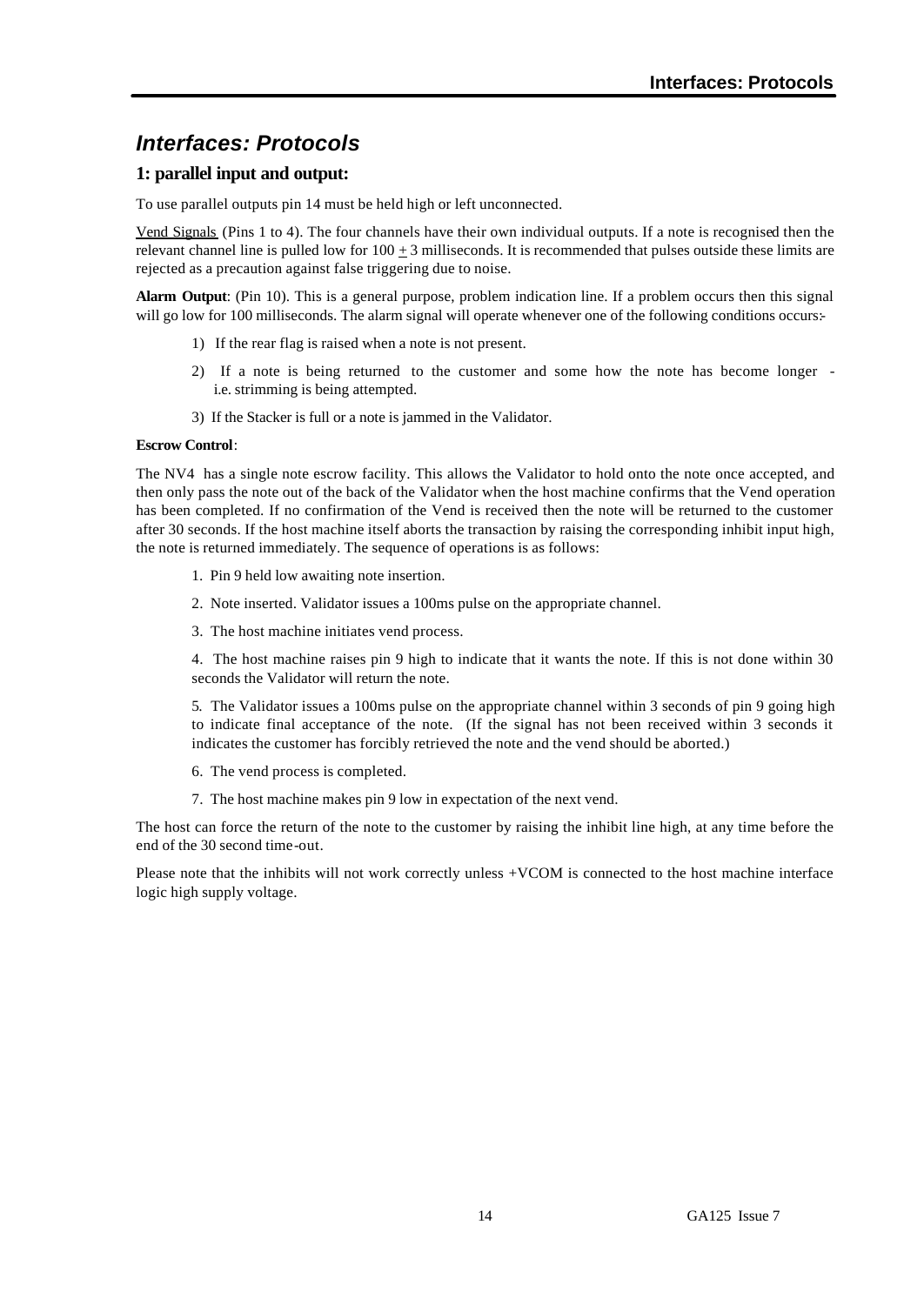### Escrow Timing Diagram for Parallel Vends:-



#### **Inhibit Operation**

Each channel (1 to 4) has its own inhibit input to allow the host machine to refuse specified values of notes. To inhibit a channel, the relevant inhibit input must be held high. To enable a channel the corresponding inhibit must be latched low so that notes may be accepted.

If all four inhibits are high simultaneously then the NV4 will not read in any notes. In this mode, if a note is inserted the motor will run in reverse preventing the insertion of a note. All four inhibits may be connected together to create a 'global' inhibit. In this way the NV4 may be brought in and out of operation by the host machine.

It is also possible to inhibit channels directly on the Validator by selecting security level 4. This inhibit cannot be overridden by the host. See the section on Teaching / Security for an explanation of this inhibit facility.

### **2: RS232TTL Input and Output**

Existing Smiley® NV2 users may already be using the serial output facility in conjunction with the parallel inputs. This system is supported by the NV4 Validator and now has some further characters. However the NV4 now also supports serial input control as well. The NV4 also offers true RS232 input and output via the five pin Stacker connector.

Please contact the factory for details of firmware and currency programming protocols.

Typical Serial Output: Transmission of the value 20 (decimal), Note not recognised

Vend 1(Pin 1)

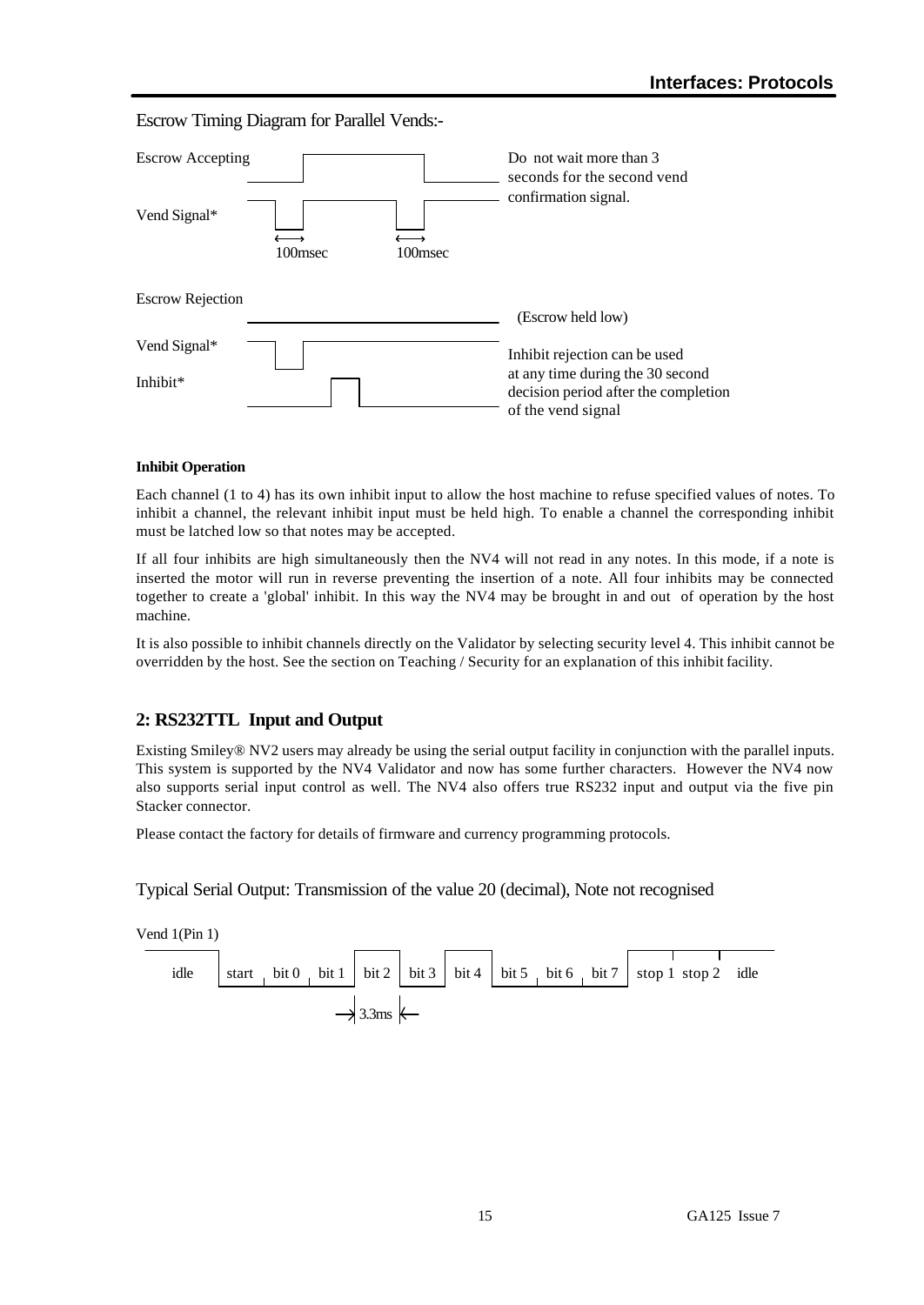300 baud Serial Output Only Mode. Pin 14 connected to 0V only

Data format: 1 start bit 8 data bits 2 stop bits.

300 baud. Transmitted codes:

| <b>MESSAGE</b>                          | <b>DECIMAL VALUE</b> |  |
|-----------------------------------------|----------------------|--|
| Accept on C1                            | 1                    |  |
| Accept on C2                            | $\overline{c}$       |  |
| Accept on C <sub>3</sub>                | 3                    |  |
| Accept on C4                            | $\overline{4}$       |  |
| Accept on C5                            | 5                    |  |
| Accept on C6                            | 6                    |  |
| Accept on C7                            | 7                    |  |
| Accept on C8                            | 8                    |  |
| Accept on C9                            | 9                    |  |
| Accept on C10                           | 10                   |  |
| Accept on C11                           | 11                   |  |
| Accept on C12                           | 12                   |  |
| Accept on C13                           | 13                   |  |
| Accept on C14                           | 14                   |  |
| Accept on C15                           | 15                   |  |
| Accept on C16                           | 16                   |  |
| Note Not Recognised                     | 20                   |  |
| Mechanism running slow                  | 30                   |  |
| Strimming attempted                     | 40                   |  |
| Channel 5 Note Rejected (fraud channel) | 50                   |  |
| <b>STACKER Full or Jammed</b>           | 60                   |  |
| <b>Abort During Escrow</b>              | 70                   |  |
| Note may have been taken to clear jam   | 80                   |  |
|                                         |                      |  |

#### **300 baud Serial input/output Mode.**

This mode can be entered by selecting serial mode (pin 14 connected to 0V) and connecting the vend 4 output to the inhibit 4 input before the power is turned on.

The Validator echoes each valid command it receives. Note that the host does not have to echo messages back to the validator. The output codes indicated in '300 baud serial output mode' are supported with the following extensions.

Transmitted codes:

| <b>MESSAGE</b>            | <b>DECIMAL VALUE</b> |
|---------------------------|----------------------|
| <b>Validator Busy</b>     | 120                  |
| Validator Not Busy        | 121                  |
| <b>Command Error</b>      | 255                  |
| Recognised Receive Codes: |                      |
| <b>MESSAGE</b>            | <b>DECIMAL VALUE</b> |
| Inhibit C1                | 131                  |
| Inhibit C <sub>2</sub>    | 132                  |
| Inhibit C3                | 133                  |
| Inhibit C <sub>4</sub>    | 134                  |
| Inhibit C <sub>5</sub>    | 135                  |
| Inhibit C6                | 136                  |
| Inhibit C7                | 137                  |
| Inhibit C <sub>8</sub>    | 138                  |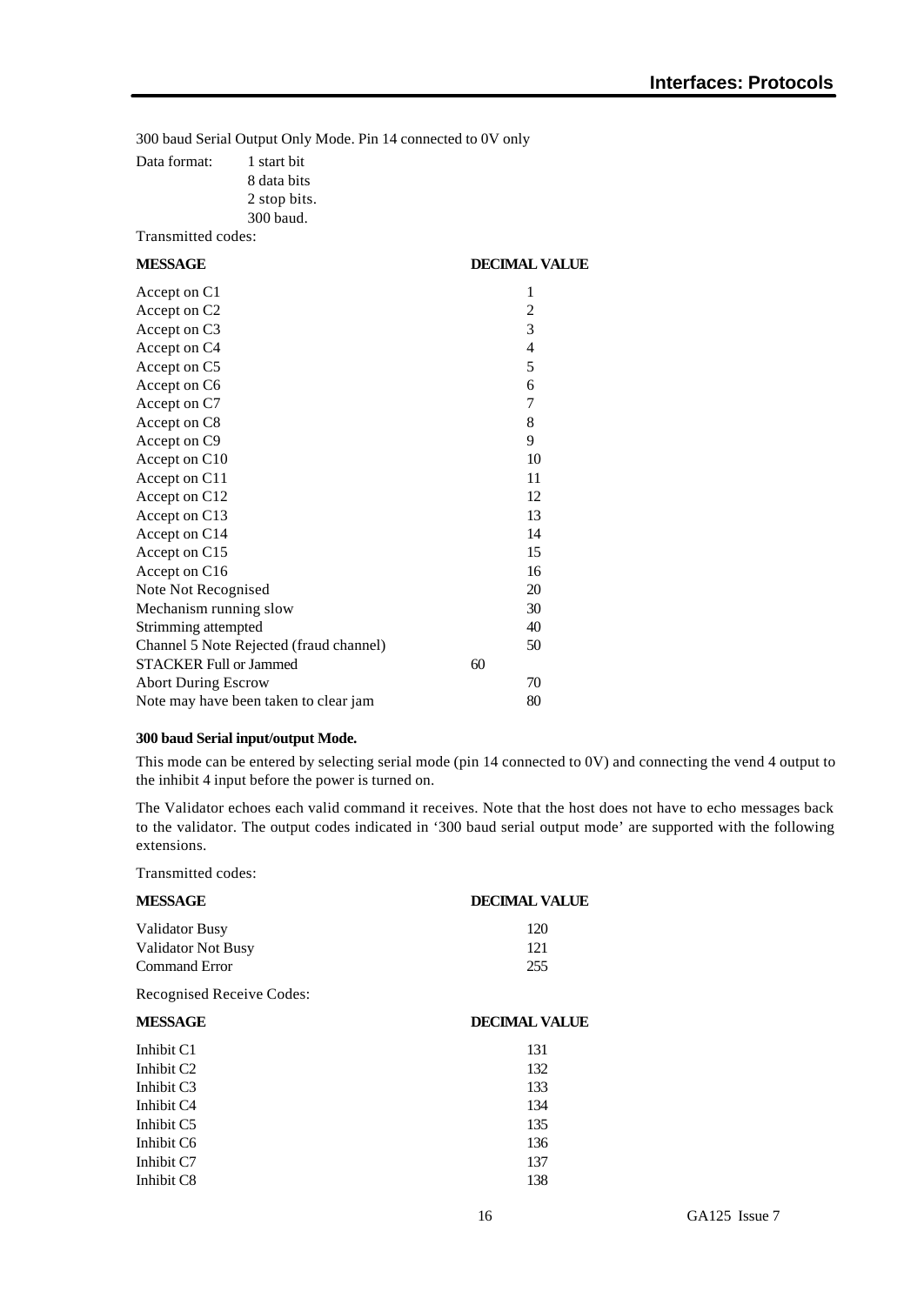| <b>MESSAGE</b>             | <b>DECIMAL VALUE</b> |
|----------------------------|----------------------|
| Inhibit C9                 | 139                  |
| Inhibit C10                | 140                  |
| Inhibit C11                | 141                  |
| Inhibit C12                | 142                  |
| Inhibit C13                | 143                  |
| Inhibit C14                | 144                  |
| Inhibit C15                | 145                  |
| Inhibit C16                | 146                  |
| Uninhibit C1               | 151                  |
| Uninhibit C <sub>2</sub>   | 152                  |
| Uninhibit C3               | 153                  |
| Uninhibit C4               | 154                  |
| Uninhibit C5               | 155                  |
| Uninhibit C6               | 156                  |
| Uninhibit C7               | 157                  |
| Uninhibit C8               | 158                  |
| Uninhibit C9               | 159                  |
| Uninhibit C10              | 160                  |
| Uninhibit C11              | 161                  |
| Uninhibit C12              | 162                  |
| Uninhibit C13              | 163                  |
| Uninhibit C14              | 164                  |
| Uninhibit C15              | 165                  |
| Uninhibit C16              | 166                  |
| Enable serial escrow mode  | 170                  |
| Disable serial escrow mode | 171                  |
| <b>Accept Escrow</b>       | 172                  |
| <b>Reject Escrow</b>       | 173                  |
| <b>Status</b>              | 182                  |
| Enable all                 | 184                  |
| Disable all                | 185                  |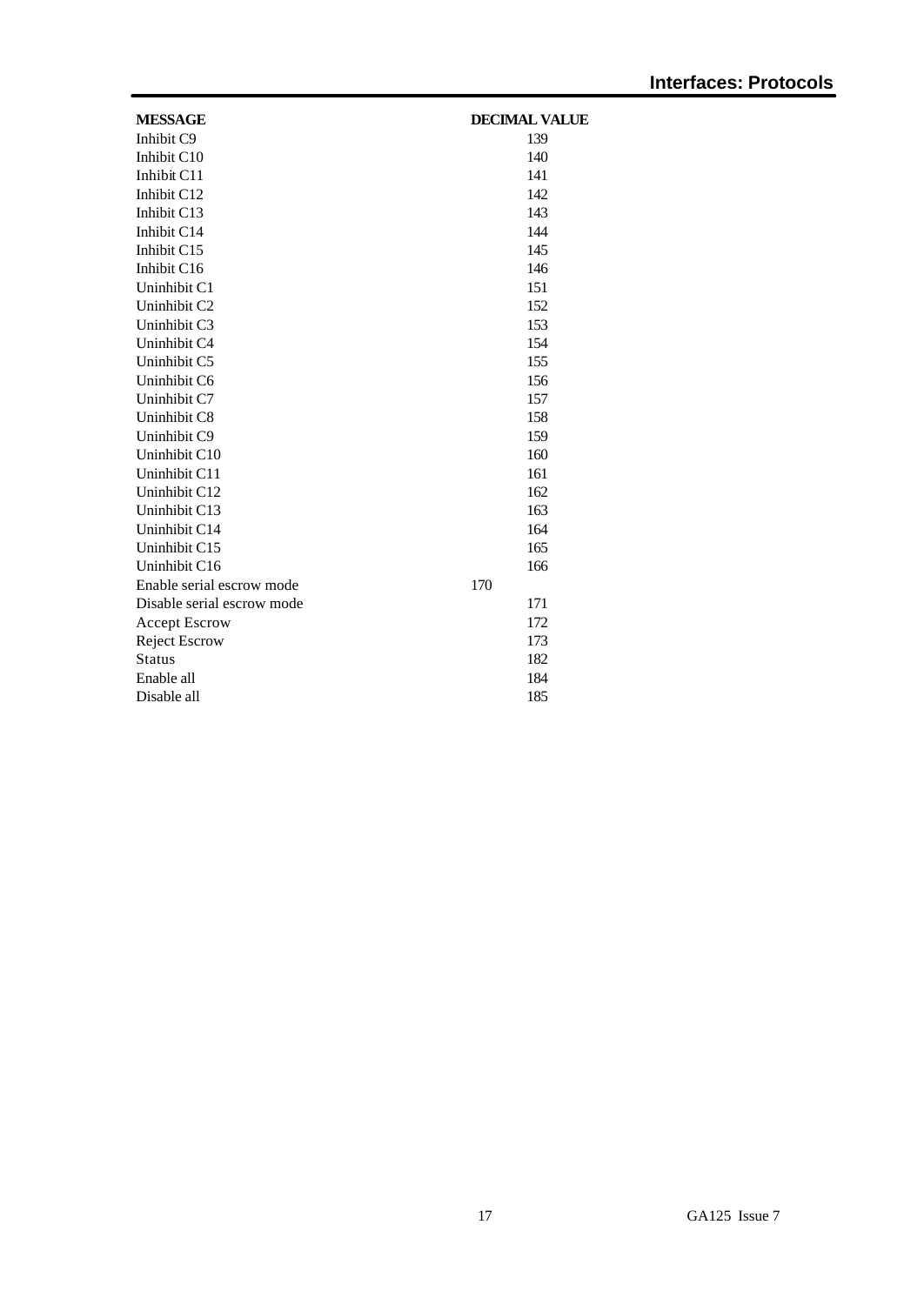| Event                                | Validator                     |                     | Host                      |
|--------------------------------------|-------------------------------|---------------------|---------------------------|
| Note entered into validator          | <b>Validator Busy</b>         | $120 \rightarrow$   |                           |
| Note Accepted Channel $\circledcirc$ | Validator Ready               | $121 \rightarrow$   |                           |
|                                      | Accept on Channel 2           | $2 \rightarrow$     |                           |
| Note entered into validator          | <b>Validator Busy</b>         | $120 \rightarrow$   |                           |
| Note not recognised                  | Validator Ready               | $121 \rightarrow$   |                           |
|                                      | Note not recognised           | $20 \rightarrow$    |                           |
| Validator has returned note          | Validator Ready               | $121 \rightarrow$   |                           |
| Software Inhibit Channel ※           | Inhibit C4                    | $\leftarrow$ 134    | Inhibit C4                |
|                                      | Channel 4 Inhibited           | $134 \rightarrow$   |                           |
| Software Enable Channel ※            | Uninhibit C4                  | $\leftarrow$ 154    | Uninhibit C4              |
|                                      | Channel 4 Inhibited           | $154 \rightarrow$   |                           |
| <b>Status Report</b>                 |                               | $\leftarrow$ 182    | <b>Status Request</b>     |
| 3 byte status message                | Inhibit status Channels 1-8   | byte $1\rightarrow$ |                           |
|                                      | Inhibit status Channels 9-16  | byte $2\rightarrow$ |                           |
|                                      | Escrow On $(=1)$ / Off $(=0)$ | byte $3\rightarrow$ |                           |
| Turn on Escrow Mode                  |                               | $\leftarrow$ 170    | <b>Enable Escrow Mode</b> |
|                                      | <b>Escrow Mode Enabled</b>    | $170 \rightarrow$   |                           |
| Note accept in Escrow Mode           |                               |                     |                           |
| Note entered into validator          | <b>Validator Busy</b>         | $120 \rightarrow$   |                           |
| Note Accepted Channel $\circledcirc$ | Validator Ready               | $121 \rightarrow$   |                           |
|                                      | Accept on Channel 2           | $2 \rightarrow$     |                           |
|                                      |                               | $\leftarrow$ 172    | Accept Note in Escrow     |
|                                      | <b>Accept Escrow</b>          | $172 \rightarrow$   |                           |
|                                      | Accept on Channel 2           | $2 \rightarrow$     |                           |

Example protocols are shown in the tables below: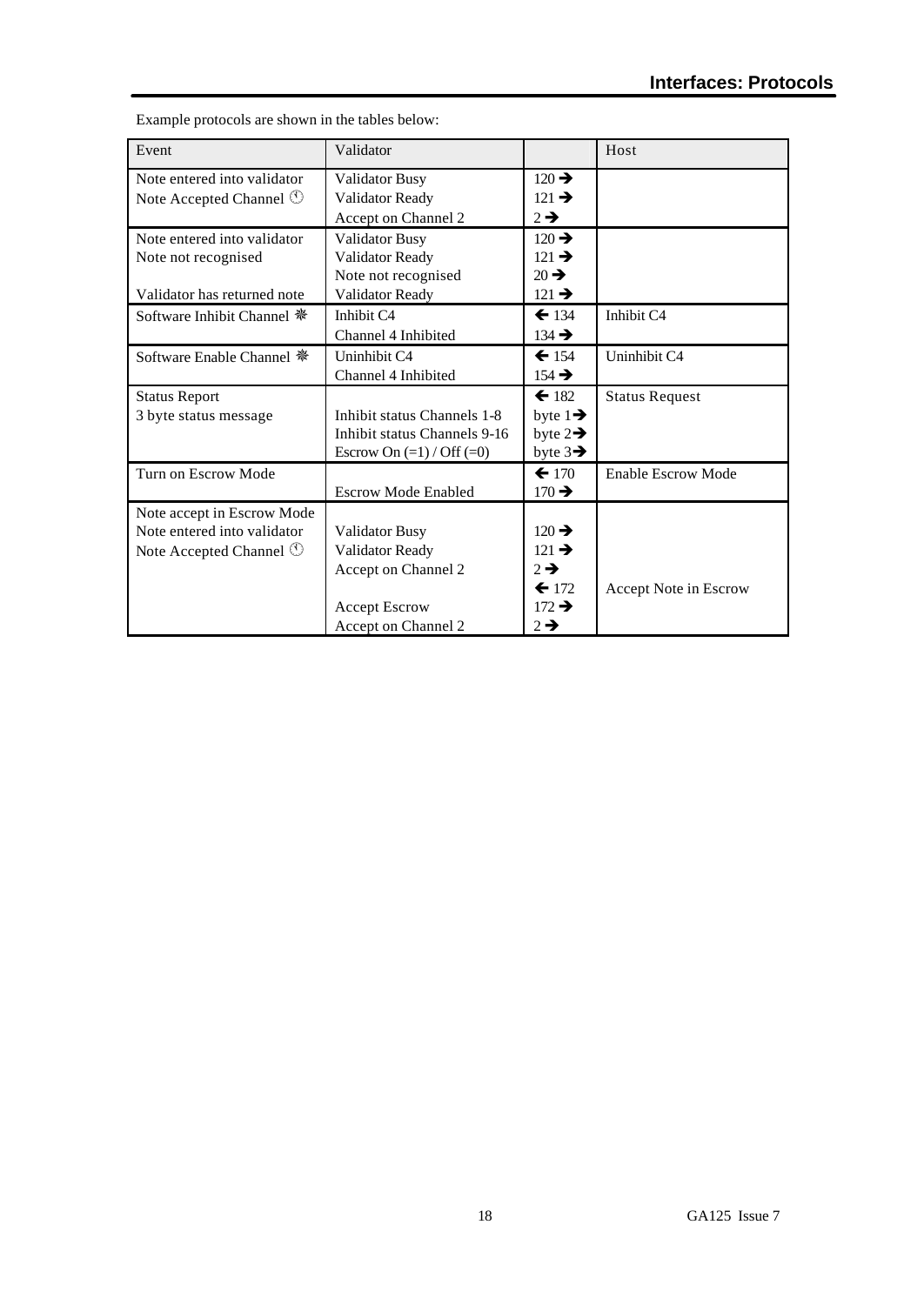# **3: Pulse Stream Output**

For retrofitting to older coin based machines, the NV4 can be set to give a stream of pulses via the vend 1 output. Firstly the pulse stream system must be toggled on using the special menu functions (see later section on Special Menu). Then the number of pulses per channel may be programmed in using the teach process. This is done as follows:

- 1. Slide the teach run switch up to Teach, and select the desired channel by repeatedly pressing the select button. The LED's will indicate which channel is selected. Note that if a code lock is set, then the code must be entered first before the channel can be selected. (refer to page. 29) If a code lock is set, when the NV4 is switched to Teach, LED 1 will be lit. Otherwise none of the LED's will be lit.
- 2. Now slide the teach/run switch down to run. As soon as the light starts flashing push the slide switch back up to teach. If the pulse stream option has been toggled ON you may now enter the desired number of pulses for this channel. The channel number will be shown in reverse i.e. all LED's lit except for the chosen channel. If the Validator is not in Pulse Mode, it will return to the normal channel select stage of step 1.
- 3. Press the select button for the number of pulses required on that channel. Each time it is pressed the channel light will flash indicating recognition. You may enter a maximum of 250 pulses per channel.
- 4. When you have pressed the number of pulses required, slide the teach/run switch back to run. The channel light will now flash on and off, to play back your pulses so that you may determine if it is as desired.
- 5. If a note is now inserted and accepted, the vend 1 pin will output this number of pulses. The standard pulse timing is 100 milliseconds low, 200 milliseconds high. If you wish to change this, please follow the instruction given in the special functions menu instructions.

# **4: Binary Output**

In the event that the machine needs more than 4 notes to be recognised, but the host machine cannot take advantage of the serial communication methods then the NV4 can be set to give a binary pattern output on the four parallel output pins. Refer to the special menu option setting to use this feature.

If the NV4 is set to 15 channel mode it will issue the vend signals as a binary pattern on the parallel outputs for 100 milliseconds. In this way a maximum of 15 different notes can be accepted and controlled.

# **5: SSP - Smiley® Serial Protocol.**

SSP is a secure serial interface and the preferred method of connecting the NV4 to a host machine. SSP is supported from firmware version 2.50 (older validators can be upgraded to support SSP). SSP is an expandable open protocol that can be configured in a multi drop mode to allow many devices to be connected to the same serial interface on the host. Many of the frauds and communication problems associated with conventional parallel and serial interfaces are over come in SSP.

For a specification of the SSP Protocol please contact Innovative Technology Ltd directly.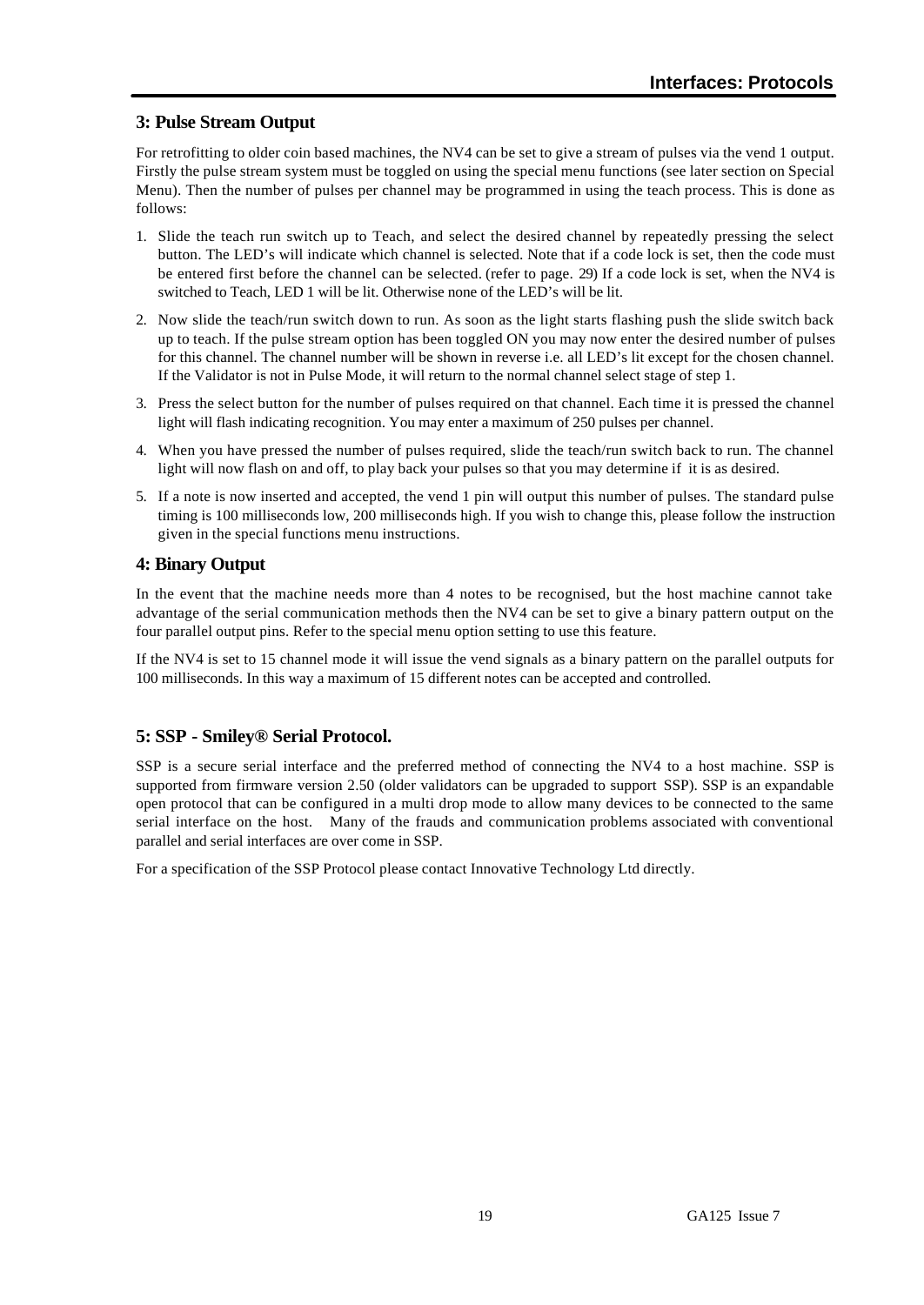# *Teaching And Security*

Validators are normally supplied ready taught from the factory. This section may be skipped unless the validators need to be re-taught with a new note or currency.

The NV4 Validator may be taught new currency or notes in three ways:

- 1. Use the NV4 /5 Currency Manager Software, which is supplied with a range of currencies. To use this system you will require a PC running Windows 95/98™, Pentium™ 75MHz or faster with a serial port, and a 12volt dc power supply to power the validator. (© Microsoft and Intel). A list of currently supported currencies is maintained on our web site, and new releases can be downloaded from there. Further details are available from Innovative Technology Ltd.
- 2. NV4 / 5 Master/Slave copying a currency set can be transmitted from one NV4 onto another or an NV5. Note it is not possible to clone an NV4 from an NV5.
- 3. Manual teaching using a selection of real bank notes (NV4 Only). This method is not preferred and should only be used if the other alternatives are not available to you. Please be aware that some currencies have currency specific parameters associated with them. These may not be appropriate if the NV4 is re-taught manually. If an electronic method is used any special parameters will automatically be updated to suite the currency.

# **NV4 - NV4 Copy:**

#### **Overview**

The facility exists for using an NV4 Bank Note Validator to copy its contents to another NV4 connected to it. The 'Master' validator will upgrade the slave's firmware if necessary and copy the currency data completely.

#### Requirements

NV4 whose board issue number (x.00) must be the same as the slave you wish to copy to. Typically issue 1 units can only be re-programmed by another issue 1 unit. The same applies for issue 2 units. The slave firmware issue can be the same or a lower level of firmware than the Master, but if it is a higher version of firmware in the Slave, it will not accept the data from the lower level Master unit.

Master to have firmware 2.20 or greater for series 2 NV4s or 1.52 or greater for series 1 NV4s.

NV4 copy cable assembly.

12V supply.

NV4 copy connector ( optional )

NV4 Copy Cable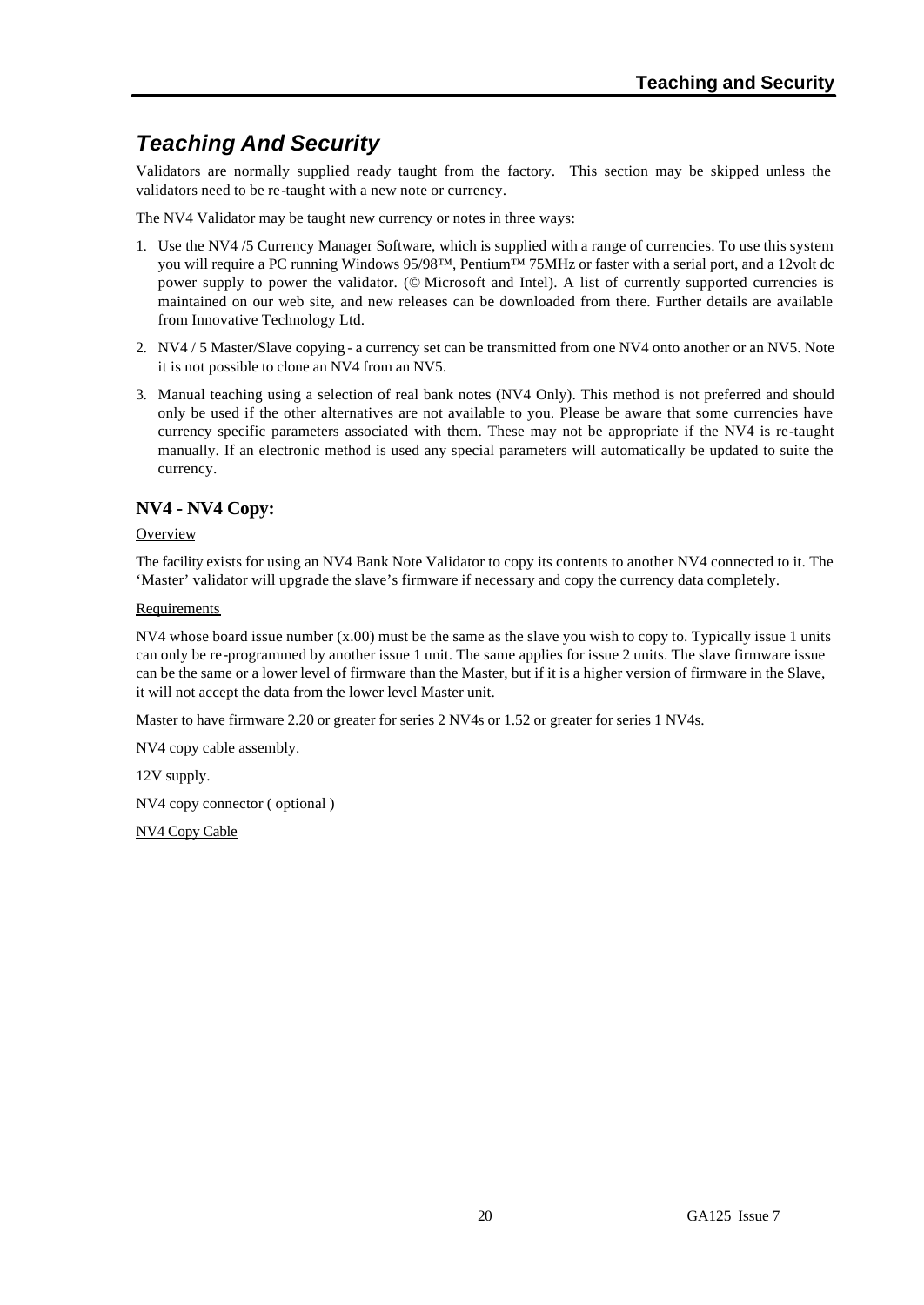

#### **Figure 7 - Pin connections for NV4 Copy Connector**

#### Start-up configuration

In order for the master validator to start in Copy Mode, the NV4 units should be set up as follows:

- The master and slave NV4s are set to 'TEACH'
- The Master and Slave NV4s are connected together using the NV4 copy cable as above.
- On the 15 pin connector on the Master NV4, pins 15 and 14 are held low and  $+12v$  input is connected to pin 11 and 0v to pin 12. ( Do not apply the power until all the connections are made)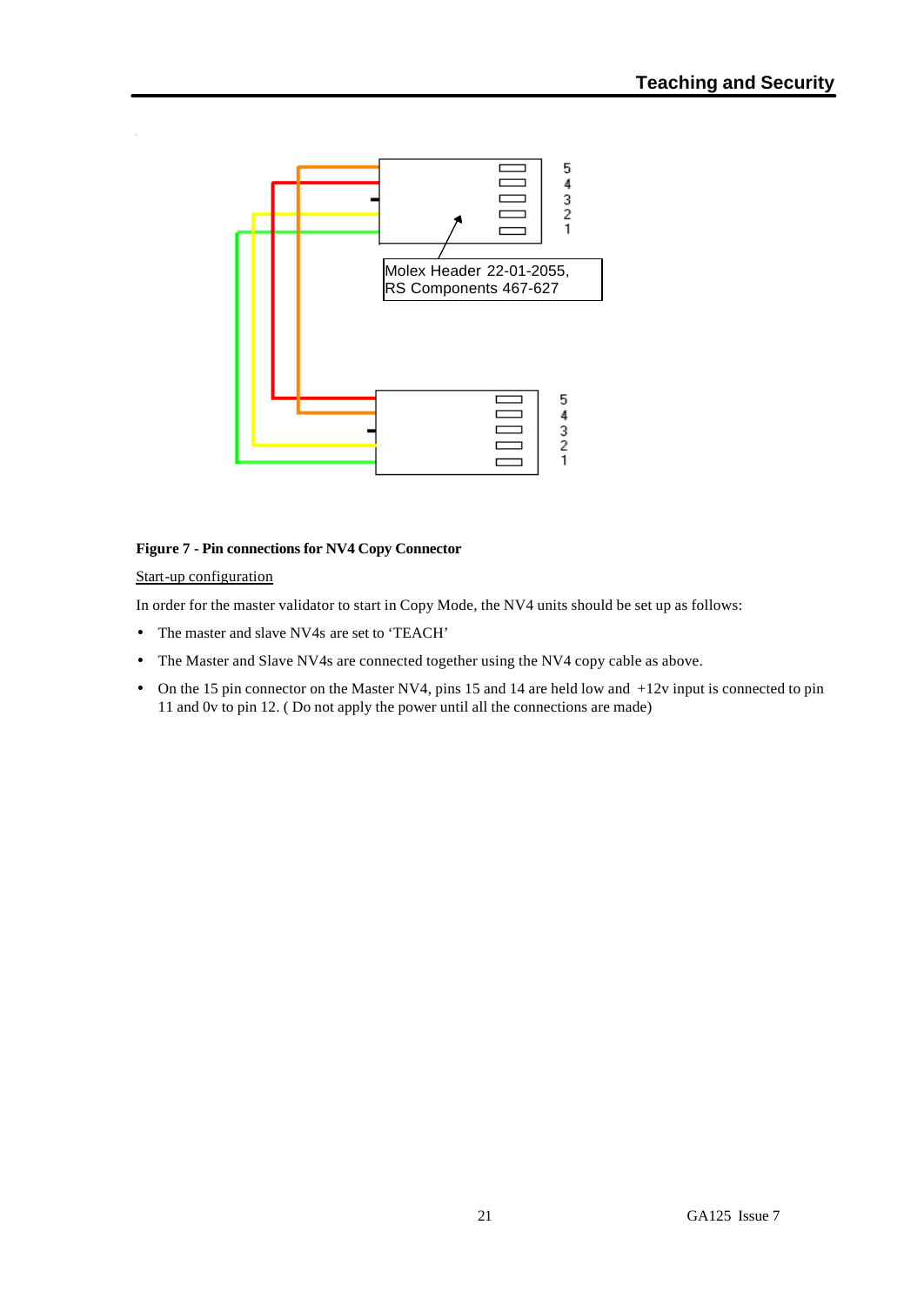

### **Figure 8 - Connecting Master and Slave NV4 units to copy a currency set**

• If you are using the NV4 copy connector you can simply connect your existing 15 way plug to the master NV4 with this piece in-between.

#### **Copying Procedure**



#### **Figure 9 - LED's indicate Ready to Copy**

Apply the power and the NV4 units should now start-up with the led indicators as shown above (Master - LED's 3 & 4 , Slave - LED's 1 & 4 ). This indicates that the two validators are ready to start the copy process.

When the NV4 Units are started and are showing the correct indicator LED's, click the channel select button on the Master NV4 UNIT to initiate the copy process.

The Master NV4 UNIT will now look at the firmware version of the Slave and will upgrade the Firmware if it (the Master ) has a higher version than the Slave.

If the Master is a different board issue number than the slave ( a 1 to a 2 or vice versa) then

Led 3 on the Master will flash and no further operation can be allowed. In this case you require a Master that is the same board issue number as the Slave.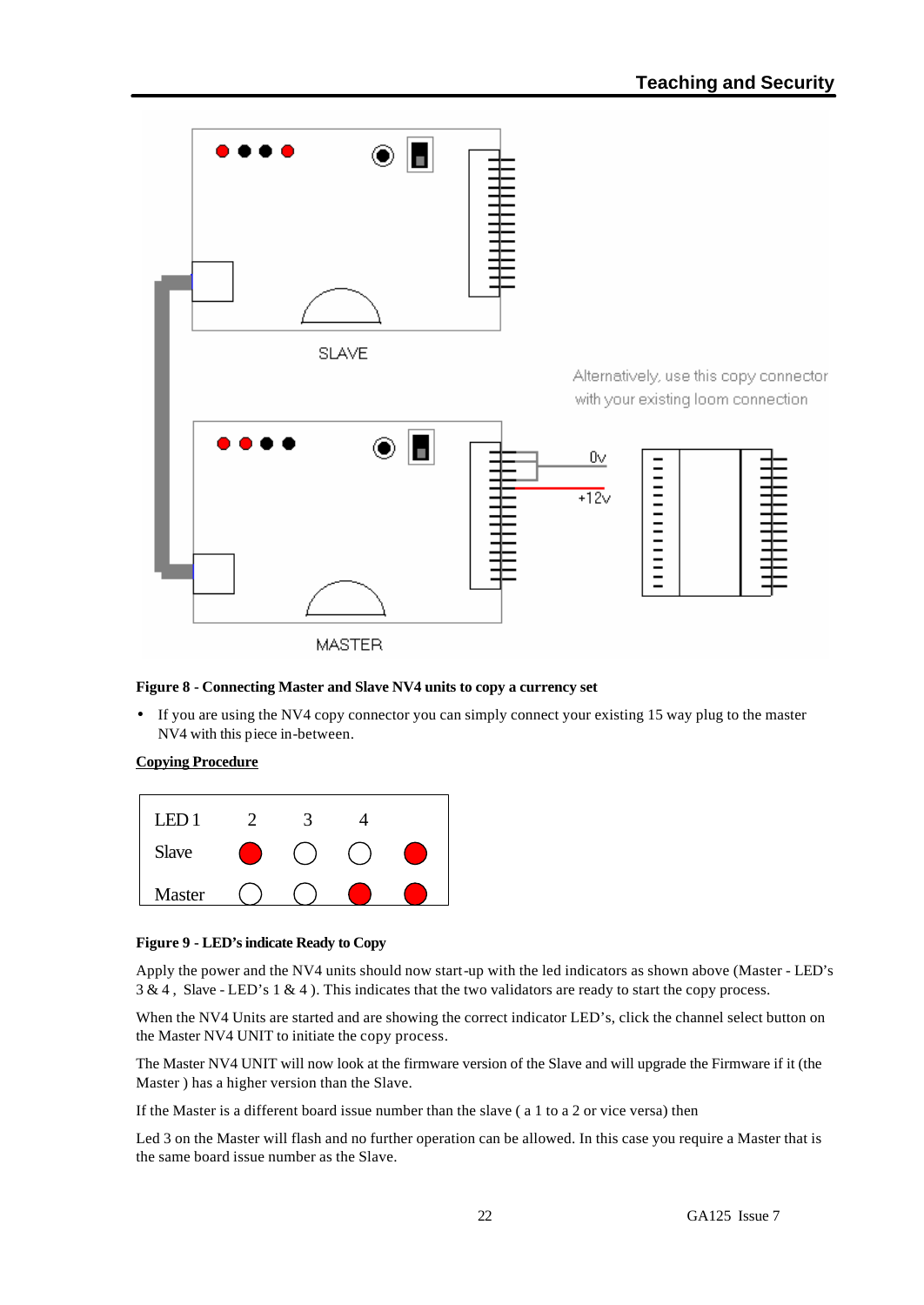If the Master has a lower firmware issue number than the Slave, Led 2 will flash on the Master and again no further operation will be allowed.

If the Master cannot communicate with the Slave ( due to a hardware or connection problem) then Led 4 will flash on the Master and the copy operation will stop.



#### **Figure 10 - LED's firmware downloading or error condition**

If the firmware versions are the same the copy process will now go directly to the currency copying mode.

#### Firmware Upgrade

If this process has been activated then Led 1 on the master will flash for a period then pause then flash again for a second period. This represents the transferring of the two blocks of Firmware data.

#### WARNING ! YOU MUST ENSURE THAT THIS PART OF THE COPY PROCESS IS NOT INTERRUPTED OR THE SLAVE NV4 UNIT MAY NO LONGER FUNCTION!

At the end of the firmware transfer, LED's 2 & 3 will be lit on the Master and on the Slave. The Slave will undergo a restart process. The Master will wait until the restart of the Slave has completed and then start the currency transfer.



**Figure 11 - LED's indicate currency downloading**

#### Currency Transfer.

LED's 1 and 4 on both NV4 Units will flash on and off while the transfer is taking place, if an error occurs during this process, led 1on the master will flash on its own and the process can be restarted to try again. At the end of the Currency transfer, LED's  $3 \& 4$  will be illuminated on both validators to show that a successful transfer has taken place.



**Figure 12 - LED's indicate end of copy process**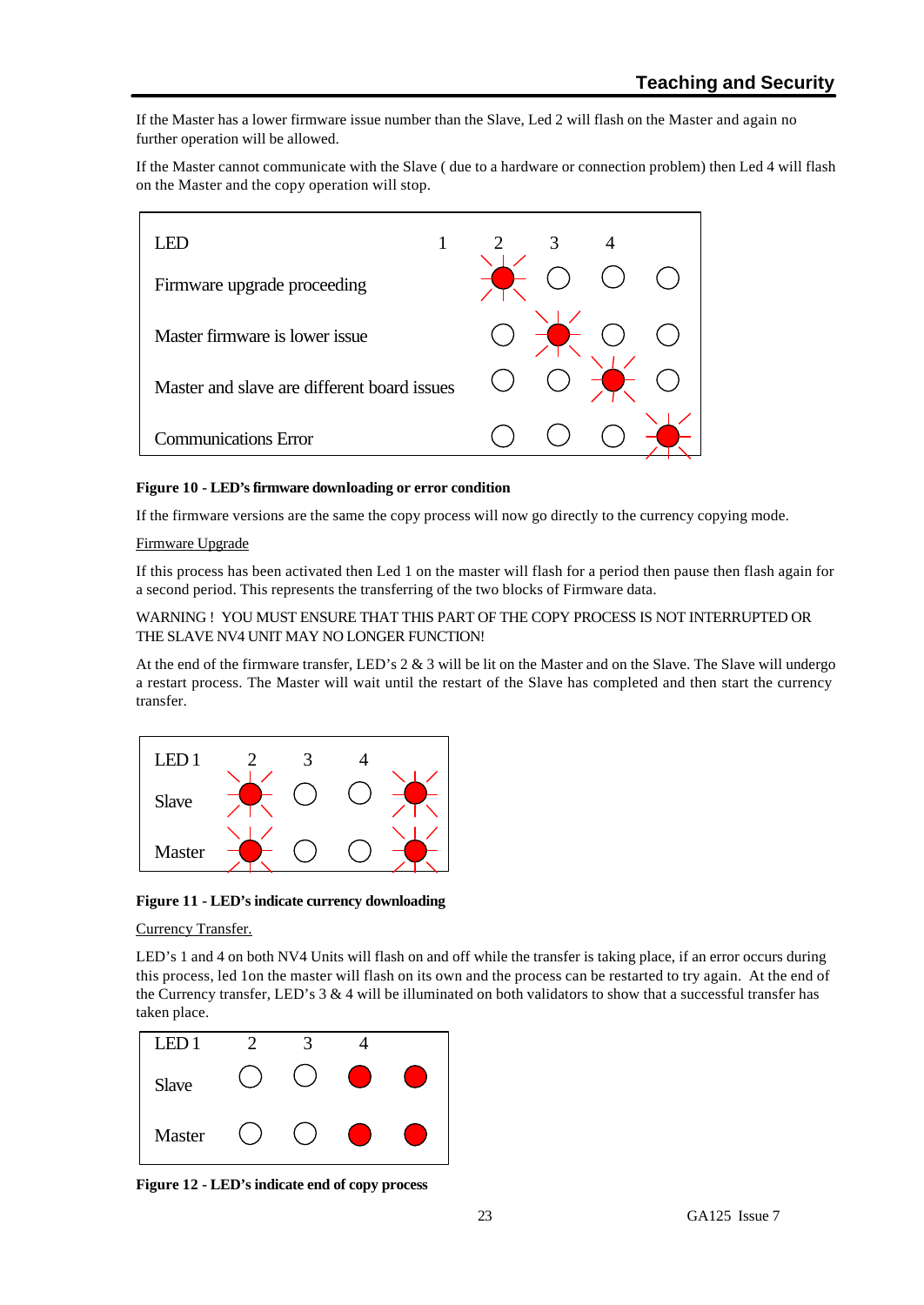# **Manual Programming:**

Manual programming can be used to teach a new note, such as a new issue, or to reteach an existing note, or to teach a new fraud in the Emergency Channel. If you re-teach it is recommended that the old channel information is erased first, otherwise it will remain in the memory as a permitted face.

### Code Lock

To prevent unauthorised access to the manual teach and manual menu functions, it is possible to set a 3 digit code lock. Refer to the section below on the Special Menu Features on how to set the Code Lock, and how to enter the Code Lock if required. (refer to page. 29) If a code lock is set, when the NV4 is switched to Teach, LED 1 will be lit. Otherwise none of the LED's will be lit.



#### **Figure 13 - LED's indicate if Code Lock is set**

#### Erasing a Channel

If the Validator has already been taught a new currency, re-teaching it will not make it forget the old. In this case it is important to delete the old information in each channel. To erase a channel, slide the Teach/Run switch to Teach. Select the channel to be erased by repeatedly pressing the select button. Now press and hold down the select button until the selected channel light goes off and comes back on. This will take approximately six seconds. If further channels need to be erased press the Red Select Button repeatedly until the correct channel is selected and then hold down the button as previously described. NOTE: It is not possible to reverse the erase process!

#### Teaching (Not NV5)

Before teaching the Validator examine the list of approved currencies on our website or in the appendix. Some currencies are only approved to be taught on particular faces for security reasons. Currencies not on the list have not been subject to the same (if any) levels of testing as the approved currencies. Users should take particular care to satisfy themselves on the security of operation once the Validator has been taught.

For teaching the Validator must be powered up, VCOM must be present, and the inhibit signals must be held low.

You will require at least twenty examples of the new note, and preferably thirty (some currencies may require more, particularly if there is more than one organisation printing the notes). Teach note selection is very important to obtain a good acceptance rate. As a guide your teach notes should contain at least five new notes, the rest should be 'typical' notes that are in circulation.

#### **CAUTION!**

Please be aware that the Smiley NV4 validator may have country specific parameters in operation that were set when the NV4 was manufactured or last programmed via a PC or the Master/Slave system. Manual teaching will not change these parameters. If you are manually teaching a completely new currency the end result may not be as satisfactory as PC downloading or using the cloning system. If in doubt please contact an approved service centre.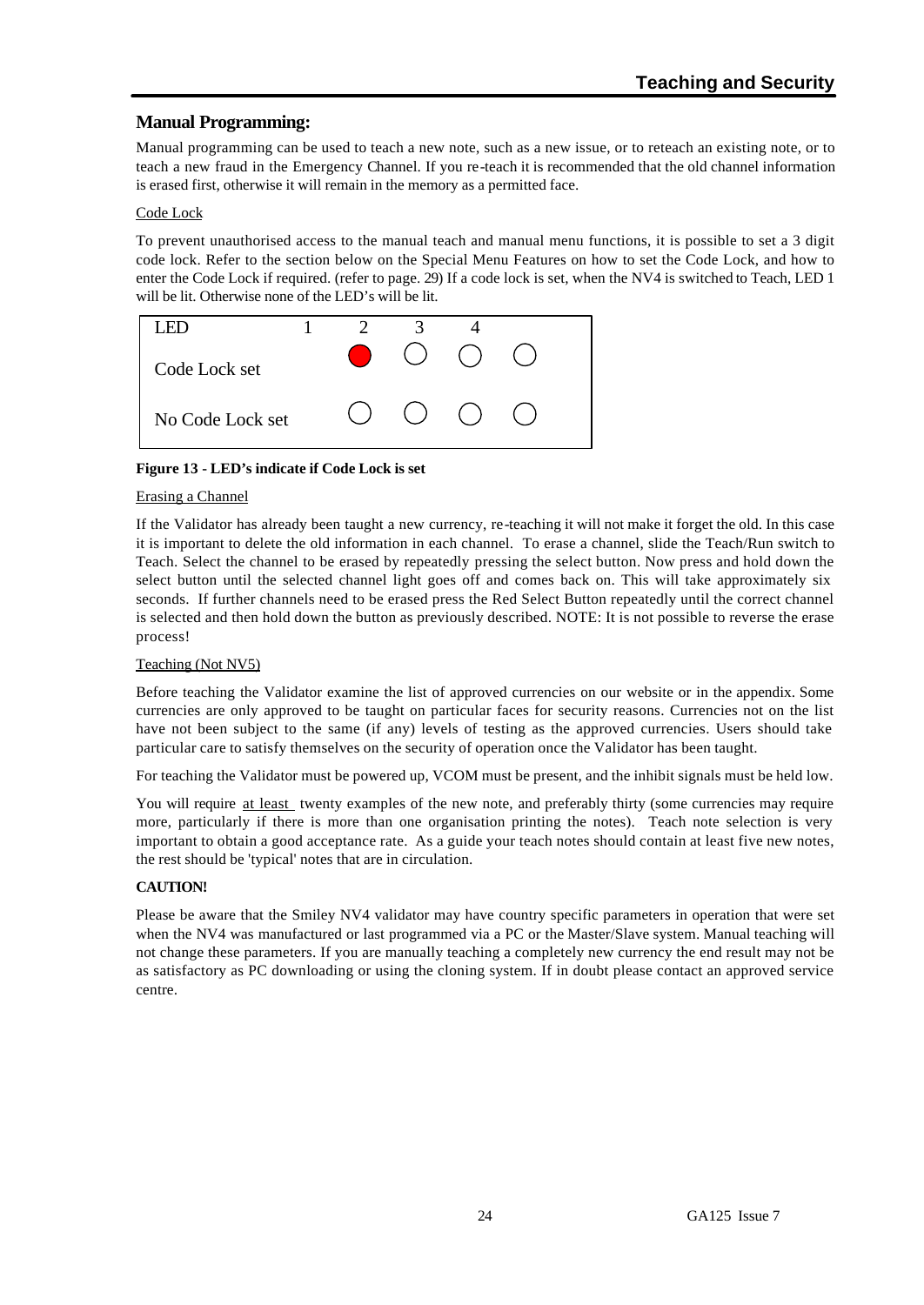The following notes should not be used for teaching:-

| Do not use | Very old or soiled notes for teaching.                                 |
|------------|------------------------------------------------------------------------|
|            | Notes that have parts missing or large tears in them.                  |
|            | Notes that have been repaired with any kind of adhesive tape.          |
|            | Notes with corners folded over.                                        |
|            | Notes stained with tea or coffee.                                      |
|            | Notes that have been stained by being washed with clothing e.g. jeans. |

Sort the Teach notes so that they are all the same way up and the same way around. Do not mix different designs of the same denomination e.g. English and Scottish notes. They should be taught as separate faces in the same channel.

Remember that the quality of teaching notes will affect the accept rate of notes. A well taught unit will have a very high acceptance rate.

#### Selecting a Channel

Locate the slide switch marked TEACH/RUN

Locate the Push button marked SELECT CHANNEL/SELECT SECURITY

Locate the four channel LED's marked 1 to 4

The NV4 can be taught up to 15 different denomination notes, depending on the mode selected. Refer to the section below on the Special Menu Features on how to enable 15 channel teach mode.

#### Teaching Faces (not NV5)

- 1. Slide the Teach/Run switch up to the teach position. Enter Code Lock if necessary.
- 2. Repeatedly press the Select Channel button until the desired channel has been selected.
- 3. Feed in all the sample notes, in one orientation (face) only, one after another. Wait until one note has left the unit before trying to insert the next note. It is recommended you feed each note in the same orientation twice for better recognition. Insert the notes reasonably straight and central.
- 4. Do not deliberately insert notes that go up the sides of the note path or are badly twisted. Make sure that none of the teach notes have corners or edges folded over. This may unnecessarily distort the note definition and reduce the effectiveness of the NV4.
- 5. As each note is taught, the NV4 makes a crude check that the note looks similar to those taught before, in case one is fed the wrong way round. If it does not accept the note, it will flash all four LED's once as it feeds out the note. Occasionally the NV4 will not accept one of the first notes because it looks too different from the others e.g. the first old note. Put the note to the bottom of the pile and try again later. If the NV4 continues to reject all the old notes, it is best to teach these as a separate face.
- 6. When you have done this press the Select Button. The channel LED will blink once to confirm that the note data has been stored. If other faces of this note need to be recognised, change the orientation of the teach notes and insert the notes in the manner just described. Remember to press the select button at the end of each face taught.
- 7. When you have taught the desired faces of the note, slide the Teach/Run switch to the RUN position. The channel lights will now indicate the security setting for the channel you have just taught, and after five seconds the LED will flash four times indicating teaching is completed. If you need to change the security settings see the next section which explains the process.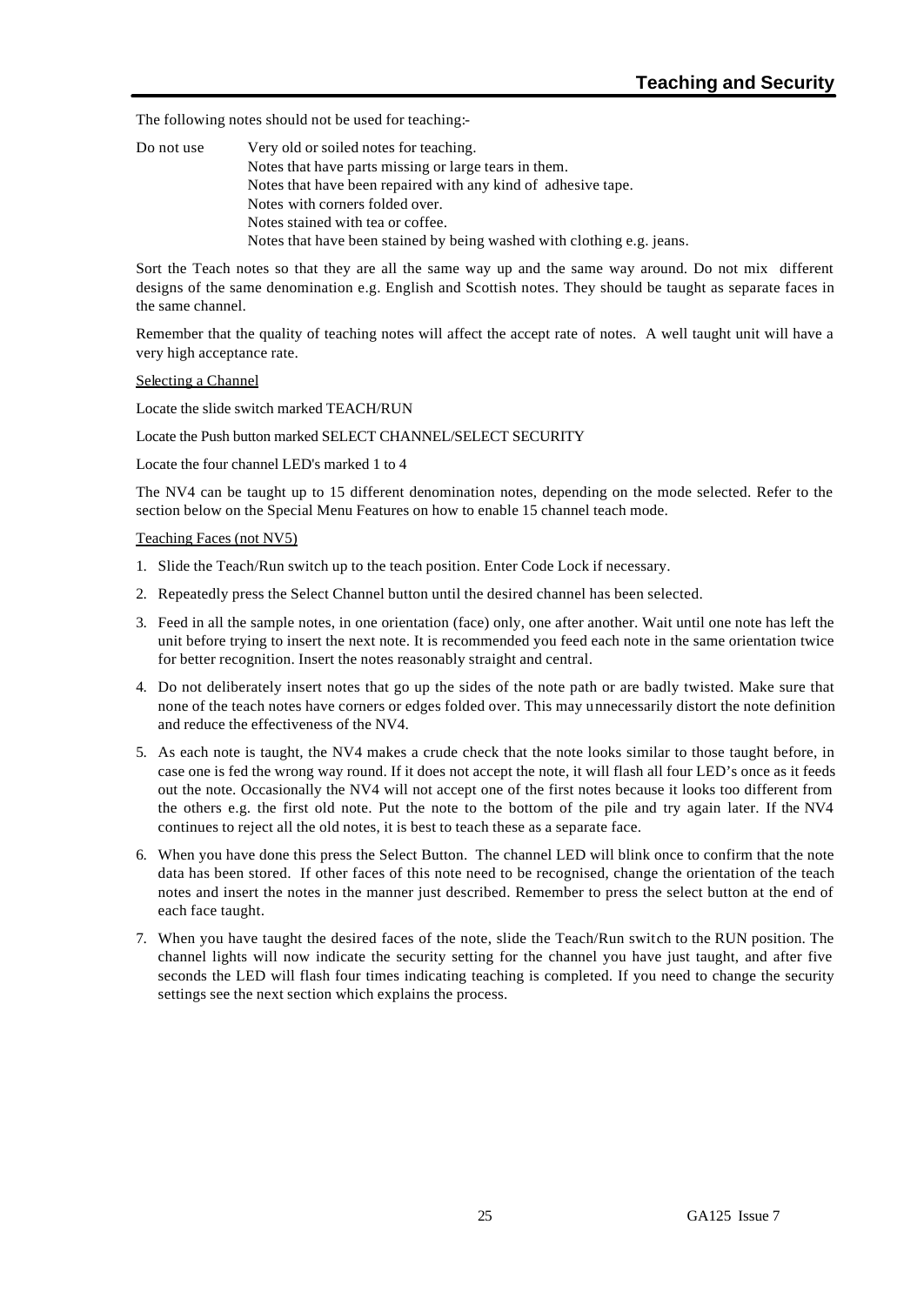#### **Helpful tips for manual teaching:**

While teach notes are being inserted the NV4 performs a very elementary test to look for operator errors. The NV4 checks the length of the notes and also does a crude test to see if subsequent notes are similar to the first teach note that was inserted. This is not fool-proof, and its effectiveness may depend upon the currency being taught.

If the Smiley® sees a note that it does not believe to be sufficiently similar it will flash all the channel lights momentarily and ignore the note for teaching purposes. If notes are inserted too quickly the channel lights will flash momentarily and the note data rejected.

For most currency sets this method will give good results. For some currencies you may notice that the four LED's flash frequently when teaching. This is because certain batches of notes may have very different characteristics, and in these cases it causes the Validator to reject them as not belonging to the same set as the first teach note. This can be for many reasons, but one common one is a change in characteristics as the notes ages. If this is seen to be happening when teaching an alternative method can be used that will improve acceptance rates.

Sort the notes into two sets, one with new and little used notes, the other with old and worn notes. Teach the sets into the same channel, but as different faces. This will result in twice as many faces being taught into a channel, but will give better acceptance rates due to the Validator not rejecting notes during teaching.

Note: The NV4 has the memory capacity to hold 63 faces, which is normally sufficient for most currencies. If the NV4 has reached capacity, it will flash the 4 LED's 5 times in warning and it will not be possible to teach any more faces unless you delete one or more channels.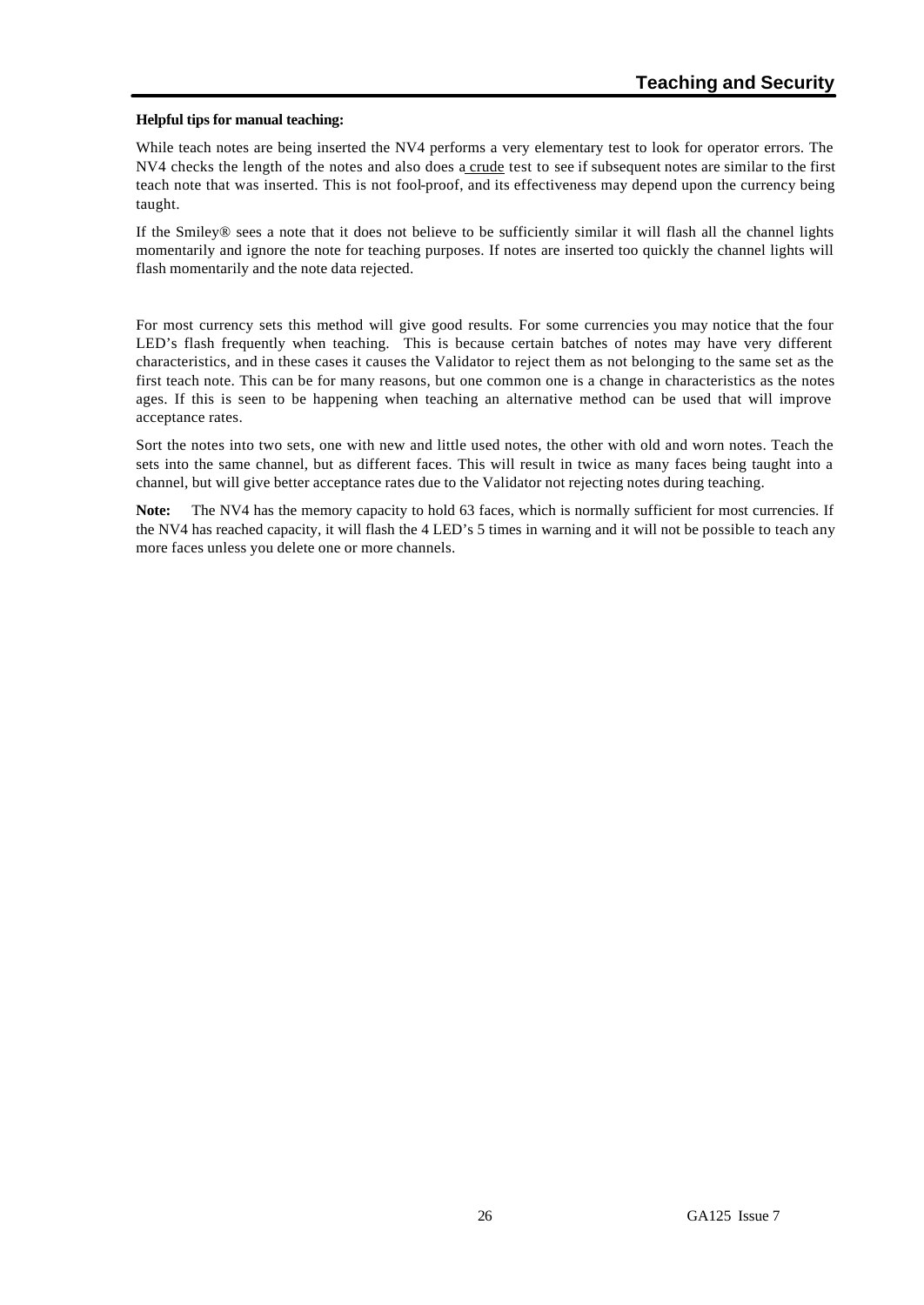# **Security Levels**

The NV4 has three security level options. The security levels affect the severity of note testing and may be independently set for each of the channels. The higher the level of security the more closely the validation is examined. The security levels may be checked and changed if necessary whenever the Validator is switched from a selected channel in Teach mode to Run mode. When the switch is slid from Teach to Run one of the four Red LED's will light, indicating the current security level for the channel that has just been taught. The indications are:

| LED 1 | Security level one (lowest security).                   |
|-------|---------------------------------------------------------|
| LED 2 | Security level two (recommended for most applications). |
| LED 3 | Security level three (highest security).                |
| LED4  | Inhibit. No notes will be accepted on this channel.     |
|       |                                                         |

If the Select Button is pressed after the Validator has been switched from Teach mode into Run mode then the LED's will be seen to light in turn. Leave the light on that indicates the level you want applied. This must be done within 5 seconds of the unit being switched into run. The light selected will then flash four times to indicate the operation is complete. Note: Where a note dataset has mixed security levels within a channel, then no alteration to the security level is permitted. However it is possible to inhibit the channel. See below.

It is not necessary to re-teach the Validator to change the security levels. To do this, just place the validator into teach mode, select the channel required, switch to run and re-select the security level.

### Multiple Security Levels

In some currency sets there are notes which, share the same channel but are set to different security levels (e.g. UK/Scottish - Bank of England £20 is on High Security, but Bank of Scotland £20 is on Standard security). If an attempt is made to alter the security settings, then 2 or more LED's will be lit, representing the different security levels used by notes on that channel. In there are multiple security settings, it is only possible to inhibit all notes on that channel or restore the previous security settings.



**Figure 14 - Example of display with multiple security settings on a channel**

Channel Five (Emergency Channel) Teaching (Not NV5)

Channel five is reserved for emergency use only. Channel five is used for teaching the Validator to recognise and reject any new fraud that the Validator has previously not been able to detect. Channel five is always checked first by the Validator to see if a presented note has a match there. This is a short term solution, and the factory should be informed of the circumstances as soon as possible.

The only operating difference with channel 5 is that the security levels work in reverse. The lower the security setting on channel 5 the more likely the NV4 is to recognise the note and reject it.



**Figure 15 - Identifying Channel 5 from LED display**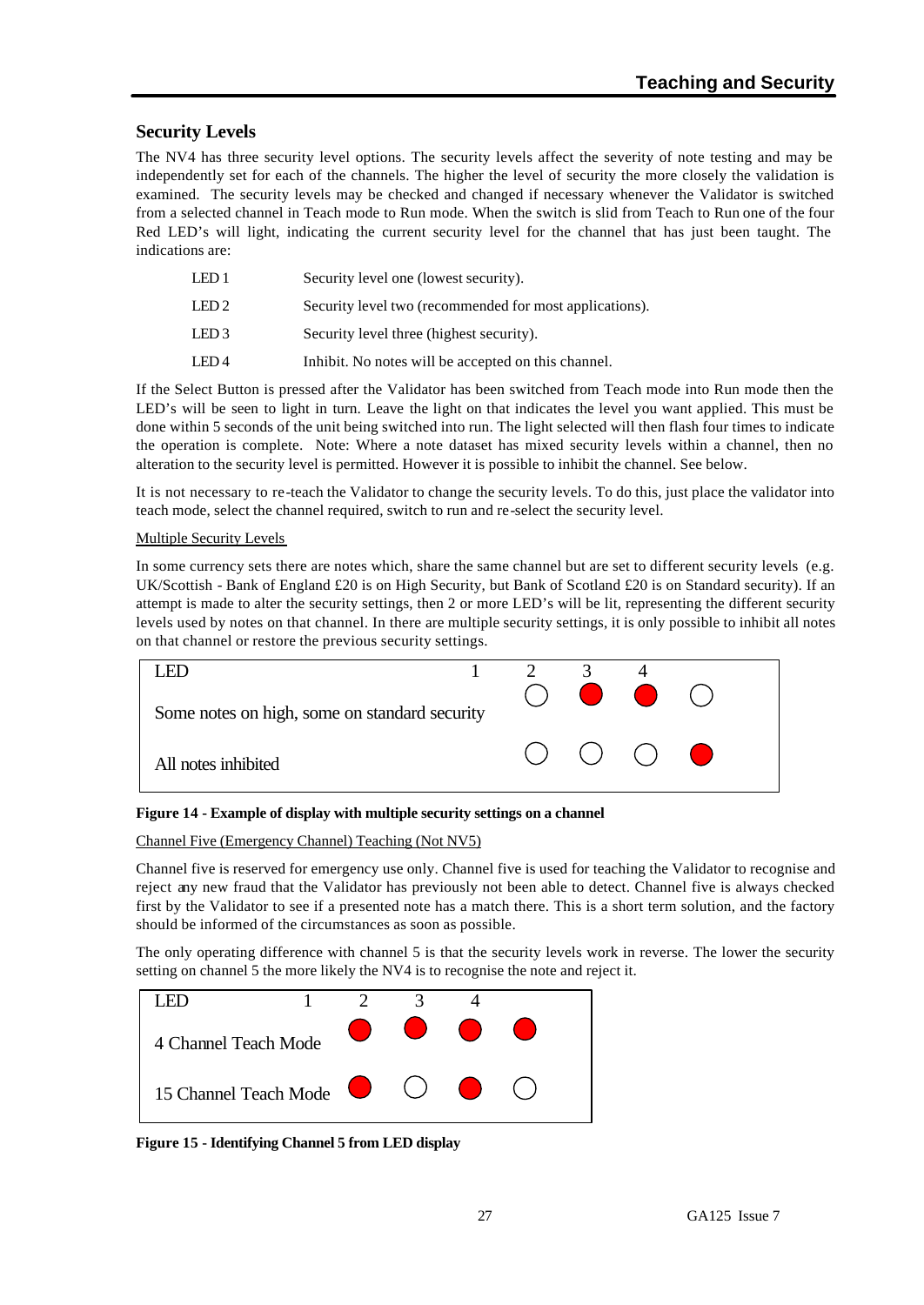# *Special Menu Features*

The NV4 Bank Note Validator has several new features that may be enabled/disabled by the operator using the teach/run switch and the select switch. It is possible to select and program into the Validator a 3 digit code lock that will prevent unauthorised operation of the manual teaching facility. It is also possible to select *parallel outputs*, *binary* or *pulse stream* outputs.

To call up the menu selection, first press and hold down the select button. Whilst you are holding it down slide the teach/run switch up to the teach position and then release the select switch. If a code lock is set, when the NV4 is switched to Teach, LED 1 will be lit. Otherwise none of the LED's will be lit. (Refer to Figure 13) The code lock must be entered, as described below, before a menu selection can be made.

If the select switch is now momentarily pressed the LED's will move from 1 to 2 etc.



**Figure 16 - Special Menu options**

### **1. Enabling Fifteen Channel Teach Mode**

The NV4 validator is supplied in five channel teach mode. In this configuration, the teaching and credit interface operates in the normal 4 pulse parallel output mode as detailed in the interface protocol section of this technical manual. The ability to teach fifteen channels can be enabled by selecting option 1 in the special function menu as follows:

- 1 Power up the NV4 with the teach/run switch in the run position.
- 2 Hold down the select button and at the same time move the teach/run switch to the teach position. This action allows access to the special functions menu.
- 3 Select option one by pressing the select button until the LED 1 on the top of the validator is illuminated.
- 4 Move the teach/run switch back to the run position and then quickly back to the teach position.
- 5 LED 1 will then flash to indicate that the fifteen channel teach mode option has been enabled.
- 6 Finally, return the teach/run switch back to the run position.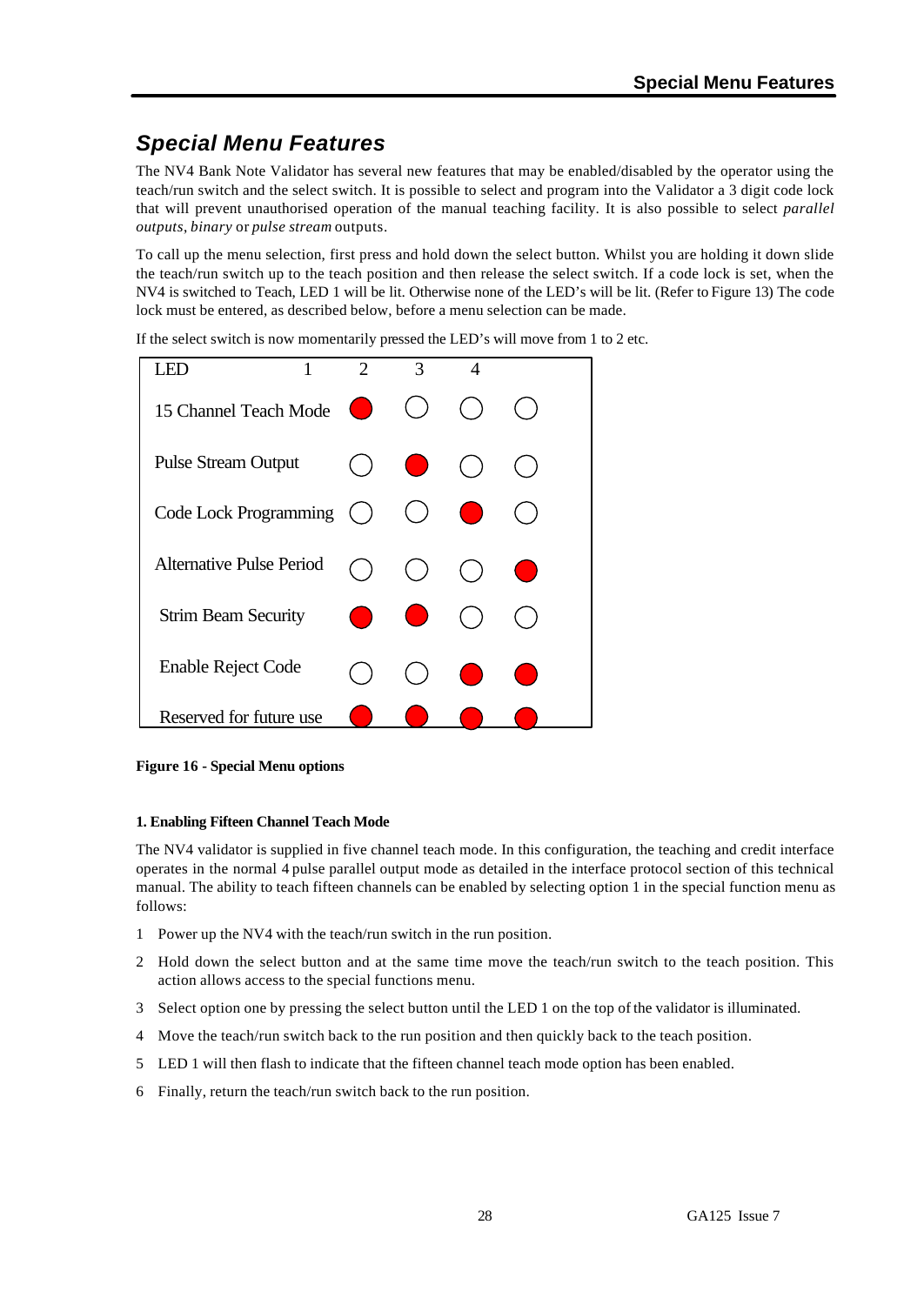| <b>CHANNEL</b> | LED <sub>1</sub> | LED <sub>2</sub> | LED <sub>3</sub> | LED <sub>4</sub> |                                                       |
|----------------|------------------|------------------|------------------|------------------|-------------------------------------------------------|
|                | PIN 1            | PIN 2            | PIN <sub>3</sub> | PIN 4            |                                                       |
|                |                  |                  |                  |                  |                                                       |
| Vend 1         | ON               | <b>OFF</b>       | <b>OFF</b>       | <b>OFF</b>       | $\bigcirc$<br>◯<br>$(\ )$                             |
| Vend 2         | <b>OFF</b>       | ON               | <b>OFF</b>       | <b>OFF</b>       |                                                       |
| Vend 3         | ON               | ON               | <b>OFF</b>       | <b>OFF</b>       | $\left(\begin{array}{c} \end{array}\right)$<br>$\Box$ |
| Vend 4         | <b>OFF</b>       | <b>OFF</b>       | ON               | <b>OFF</b>       |                                                       |
| Vend 5         | ON               | <b>OFF</b>       | ON               | <b>OFF</b>       |                                                       |
| Vend 6         | <b>OFF</b>       | ON               | ON               | OFF              | $\bigcirc$                                            |
| Vend 7         | ON               | ON               | ON               | OFF              | $\bigcirc$<br>u.                                      |
| Vend 8         | <b>OFF</b>       | <b>OFF</b>       | OFF              | ON               | $(\ )$<br>( )                                         |
| Vend 9         | ON               | <b>OFF</b>       | <b>OFF</b>       | ON               | ◯                                                     |
| Vend 10        | <b>OFF</b>       | ON               | <b>OFF</b>       | ON               |                                                       |
| Vend 11        | ON               | ON               | <b>OFF</b>       | ON               |                                                       |
| Vend 12        | <b>OFF</b>       | OFF              | ON               | ON               |                                                       |
| Vend 13        | ON               | <b>OFF</b>       | ON               | ON               |                                                       |
| Vend 14        | <b>OFF</b>       | ON               | ON               | ON               | DO                                                    |
| Vend 15        | ON               | ON               | ON               | ON               |                                                       |

When the unit is in this mode, the parallel vend outputs will be provided in a binary format as follows.

#### **Figure 17 - Binary display of channel no.'s**

To disable the fifteen channel teach mode, repeat the above procedure points 1 - 6.

Selecting a Channel To Teach In Fifteen Channel Mode

- 1 Power up the NV4 with the teach/run switch in the run position.
- 2 Switch the teach/run switch to the teach position.
- 3 Select the desired channel you wish to teach by pressing the select button the appropriate number of times. The selected channel will be indicated by the 4 LED's in the same way as detailed in the binary format table.
- 4 The validator can now be taught as normal.

### **2. Pulse Stream Output Toggle:**

Press the select button until LED 2 is chosen then slide the teach/run switch down to the run position and then back to the teach position. LED 2 will flash once. This will toggle the pulse stream output on or off. Return the teach/run switch back to the run position and wait two seconds.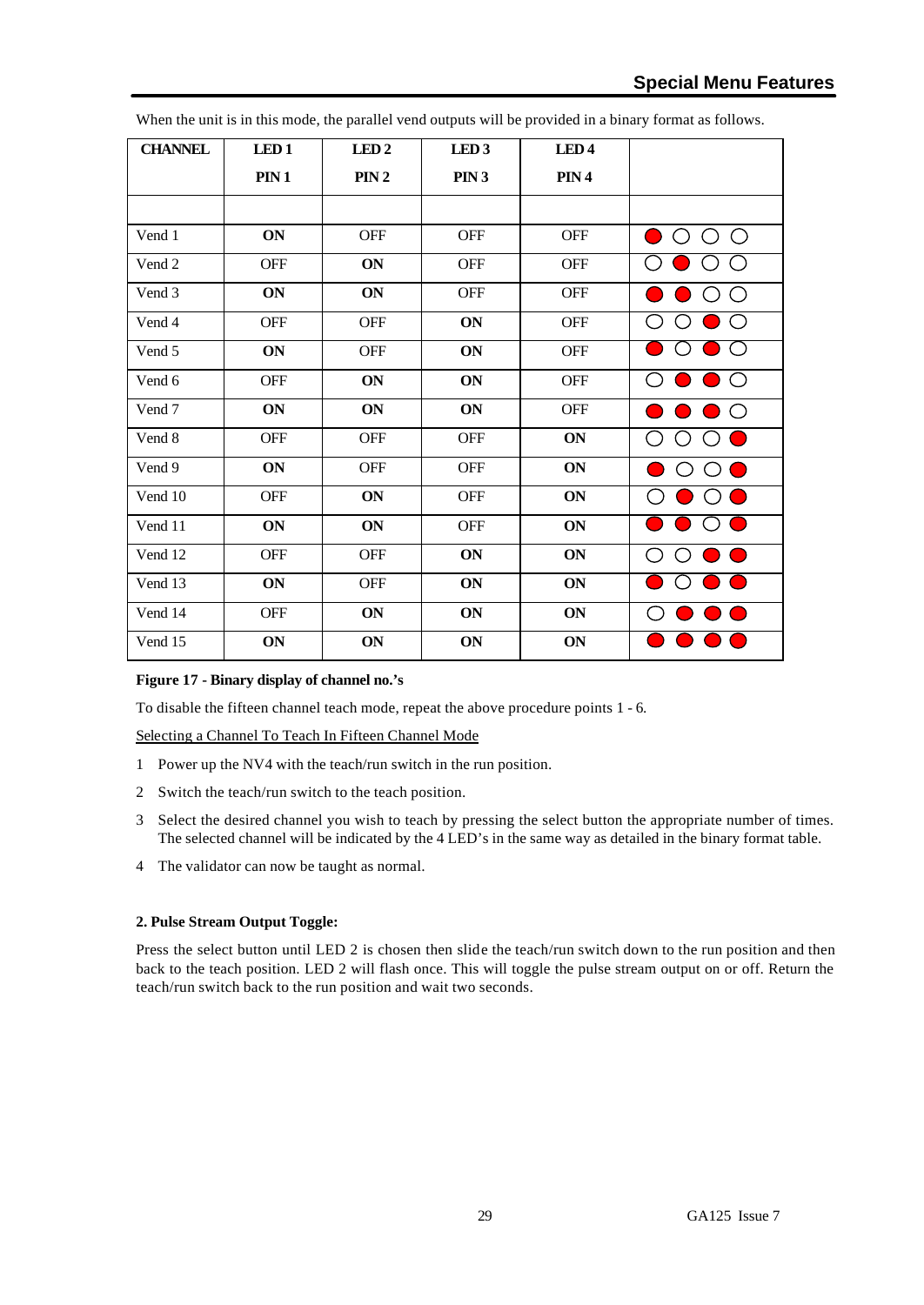#### **3. Code Lock Programming:**

Press the select button until LED 3 is chosen then slide the teach/run switch to the run position and then back to the teach position. You will then be allowed to program a three digit code lock, preventing unauthorised teaching of the Validator. If you do not have the code lock facility activated and do not wish to use it you may skip the code lock sections.

The code lock can be set as follows.

- 1 Press the select button repeatedly until the red LED's show the first digit of the three digit code. Note the digits are presented in binary, see below for an explanation.
- 2 Quickly slide the teach/run switch from the teach position to the to run position and then back to the teach position.
- 3 Press the select button repeatedly to select the second digit.
- 4 Quickly slide the switch from teach to run and back to teach.
- 5 Press the red select button to select the third and final digit.
- 6 Quickly slide switch from teach to run and back to teach. All red LED's should flash once.
- 7 Slide the switch to run. All red LED's should flash once.

The Validator is now code locked.

The code locking cannot be removed except by returning the Validator to an approved service centre or by using the "Reset Code Lock" facility in the NV4 Currency Manager program.

Note: Binary notation is the expressing of numbers as a pattern of "1" and "0". On the NV4 Validator the code numbers are in binary as shown by the red LED's and these are indicated as follows.

| <b>DIGIT</b>   | LED <sub>1</sub> | LED <sub>2</sub> | LED <sub>3</sub> | LED <sub>4</sub> | <b>DISPLAY</b>                               |
|----------------|------------------|------------------|------------------|------------------|----------------------------------------------|
|                | PIN 1            | PIN 2            | PIN3             | PIN 4            |                                              |
|                |                  |                  |                  |                  |                                              |
| 1              | ON               | <b>OFF</b>       | <b>OFF</b>       | <b>OFF</b>       | ( )                                          |
| 2              | <b>OFF</b>       | ON               | <b>OFF</b>       | <b>OFF</b>       |                                              |
| 3              | <b>ON</b>        | ON               | <b>OFF</b>       | <b>OFF</b>       | ( )                                          |
| $\overline{4}$ | <b>OFF</b>       | <b>OFF</b>       | ON               | <b>OFF</b>       | ( )                                          |
| 5              | ON               | <b>OFF</b>       | ON               | <b>OFF</b>       |                                              |
| 6              | <b>OFF</b>       | ON               | ON               | <b>OFF</b>       | ( )                                          |
| $\tau$         | ON               | ON               | ON               | <b>OFF</b>       | $\bigcirc$                                   |
| 8              | <b>OFF</b>       | <b>OFF</b>       | <b>OFF</b>       | ON               | a sa salah sahiji désa di kacamatan Sulawesi |
| 9              | ON               | <b>OFF</b>       | <b>OFF</b>       | ON               |                                              |

#### **Figure 18 - Binary display of code lock digits**

#### Code Lock Opening to Permit Manual Teaching and Access to Special Menu Functions

Where the code lock has been set, the manual teach and special menu functions can be accessed by entering the code as follows:

- 1 Select teach
- 2 Press the select button repeatedly until the first digit shows on the red LED's.
- 3 Quickly slide the switch from teach to run and back to teach.
- 4 Press the select button repeatedly until the second digit shows on the red LED's.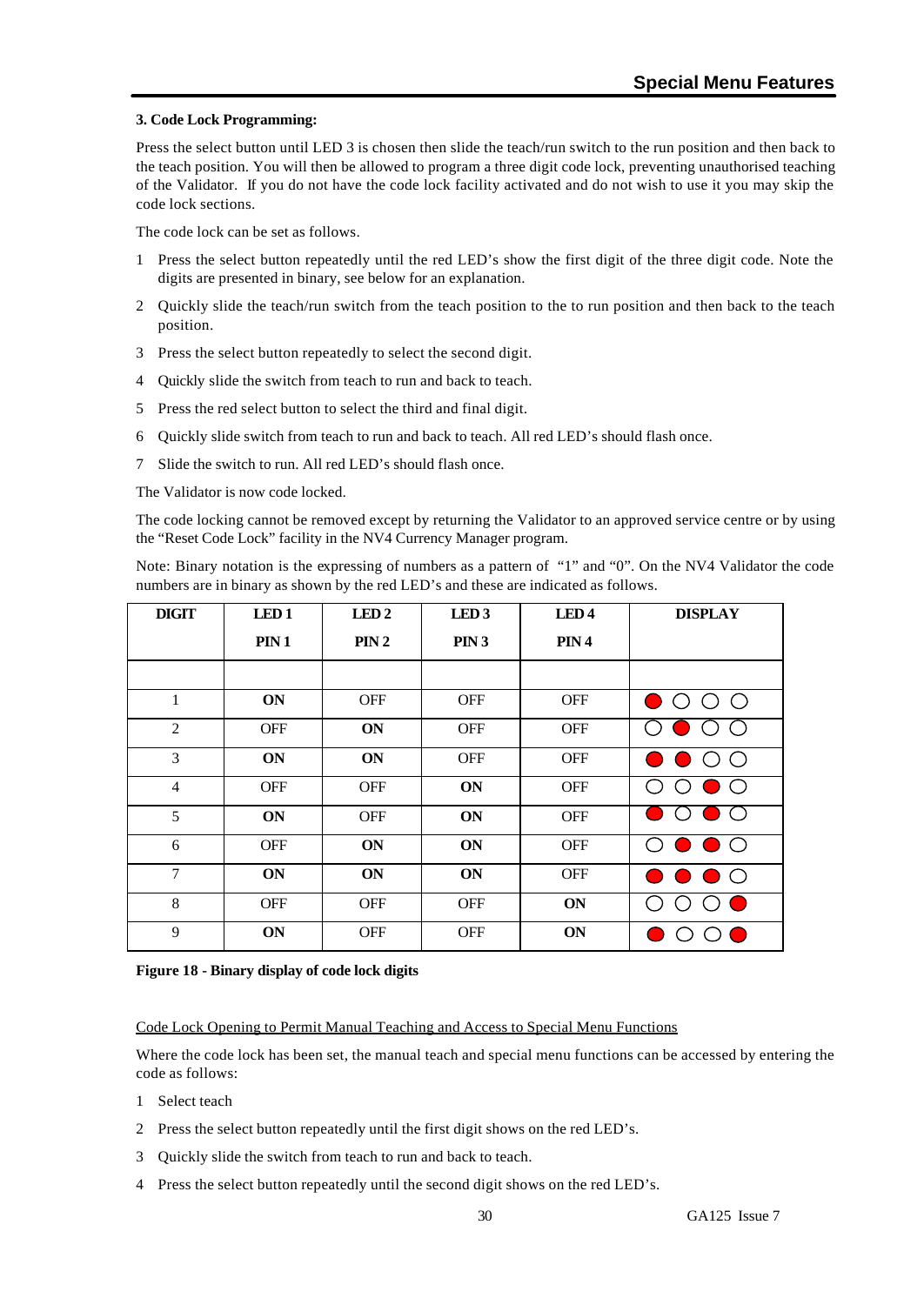- 5 Quickly slide the switch from teach to run and back to teach.
- 6 Press the select button repeatedly until the third and final digit shows on the red LED's.
- 7 Quickly slide the switch from teach to run and back to teach. All red LED's will flash twice..

#### **4. Programming An Alternative Pulse Period**

Press the select button until LED 4 is chosen.

- 1 Move the teach/run switch from the teach position and then quickly back to the teach position.
- 2 Press the select button the appropriate number of times to provide the required pulse period. Please note, each time the select button is pressed the pulse period will be incremented by 10msecs.
- 3 Move the teach/run switch from teach to run and then quickly back to the teach position.
- 4 LED 4 will then flash back the number of times that the select button was pressed in point 5 above. Each flash will indicate a 10msecs time period.
- 5 Move the teach/run switch back to the run mode.

#### **5. Programming Anti-strim beam security**

(Note that the anti-strim beam is not a standard feature. )

Press the select button until LED's 1 and 2 are chosen.

- 1 Move the teach/run switch from the teach position and then quickly back to the teach position.
- 2 Pressing the select button will light the LED's in turn. The options are:

| LED 1  | Security level one (lowest security).                   |
|--------|---------------------------------------------------------|
| LED 2  | Security level two (recommended for most applications). |
| LED 3  | Security level three (highest security).                |
| I ED 4 | Inhibit. The anti-strim beam is switched off.           |

3. Once the desired setting has been selected, slide the teach/run switch back to Run.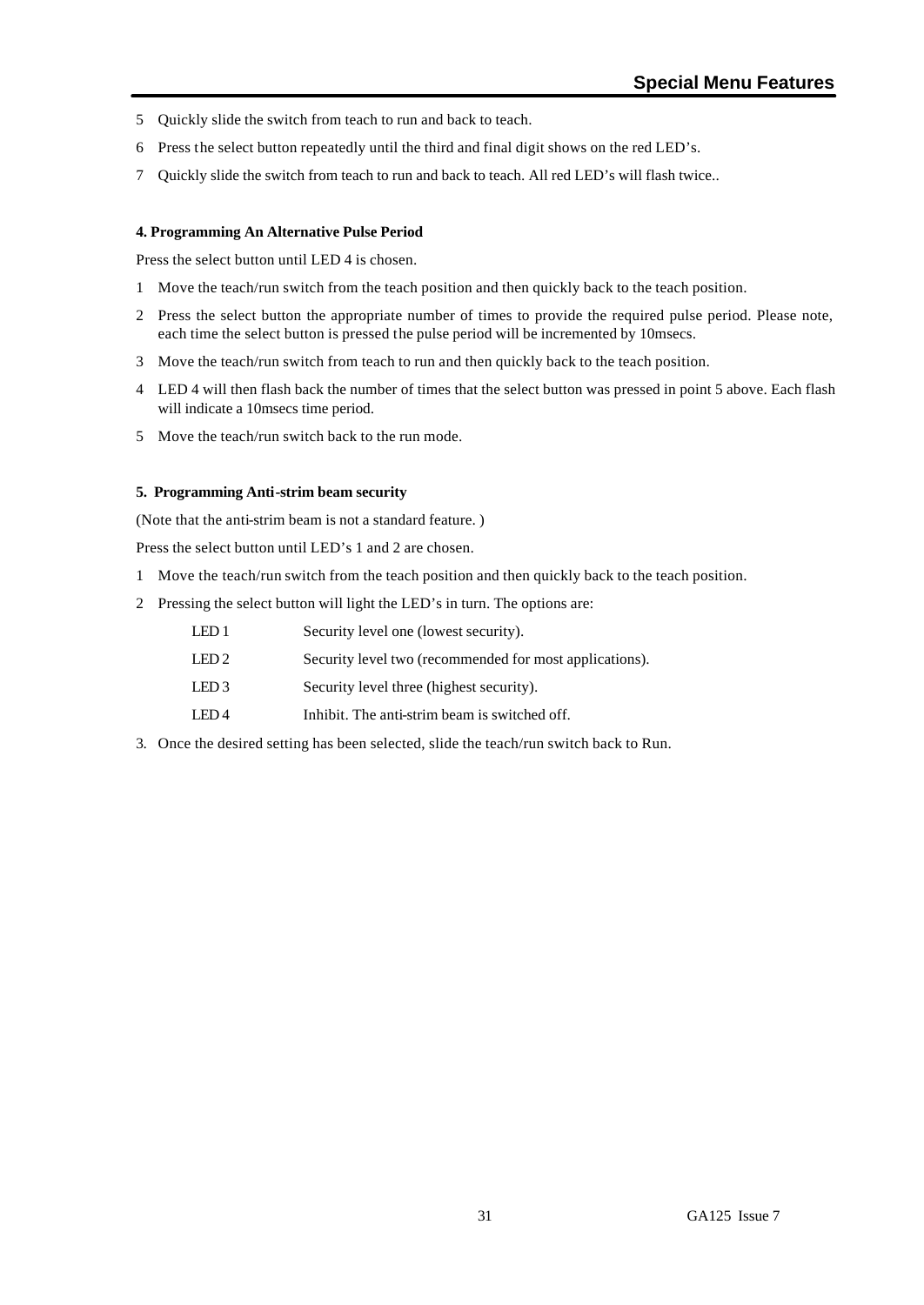# *Mechanical Installation*

The NV4 validator can be supplied with either the Conventional Bezel or the Universal bezel. Refer to drawings on pages 40 and 45 for more details.

#### **Mounting Recommendation Details for the Conventional Bezel**

In connection with the following instructions refer to Drawings GA105 for Fitting Details, GA106 for approximate dimensions required to fit the Validator, and GA107 for Cleaning & Removing the Validator.

- 1. The validator can be fitted to surfaces from 1mm 8mm thick with the components supplied. Firstly cut an aperture 82mm Wide by 63mm High through the Mounting Plate.
- 2. Remove the "Bezel" (PM100 & PM101) from the Pre-Assembled Unit by pushing down the Large Red Button on top of the Validator, and levering back and lifting off the main part of the Unit.
- 3. Remove star washers, nuts (4 off) and bezel washer (2 off) from "Bezel". Place the "Bezel" (PM100 & PM101) through the aperture from the front (Showing Face) of the machine.
- 4. Holding the "Bezel" in position place the "Bezel Washer "(MC105 2 off) over the "Bezel" studs as shown in the centre view of drawing GA105. Place "Star Washer" (WS102) onto each of the remaining part of the studs followed by the "Nut" (WS103). Tighten the nuts, being careful not to over tighten as this will start to deform the "Bezel Washer".
- 5. Hook the rest of the unit into position as in the right hand view drawing GA105. Carefully check that it is secure and held firmly.
- 6. Connect the necessary Interfaces with Power turned off.

#### **Mounting Recommendation Details for the Universal Bezel**

In connection with the following instructions refer to Drawings GA127 and GA128 for Fitting Details, and GA126 for approximate dimensions required to fit the Validator.

- 1. Remove star washers and nuts (2 off) to remove Escutcheon panel from validator.
- 2. Press on the button on the top of the validator to hinge the Bezel forward, then unhook. Fix the Bezel to the mounting panel using 4 off No.4 self tapping screws. The panel cut-out is detailed in drawing GA127. If the validator is being mounted using the universal Bezel only, fit the validator back onto the Bezel.
- 3. If the escutcheon plate is being used, remove star washers and nuts (2 off) to remove the two escutcheon clamps. Fit the escutcheon plate to the front panel, then refit the clamps, and secure with star washers and nuts. The panel cut-out is detailed in drawing GA128.
- 4. If the escutcheon plate is being fitted to a separate hinged door or fascia panel, only tighten the nuts so that the clamps are lightly nipped. With the Bezel secured firmly in position, swing the door shut, allowing the bezel the guide the escutcheon plate into alignment. Open the panel and secure the nuts tightly.
- 5. If the validator is being secured directly by the escutcheon plate, then secure the escutcheon nuts tightly. Use the second pair of nuts and star washers to secure the Bezel to the two studs in the escutcheon plate. Then resecure the validator to the Bezel.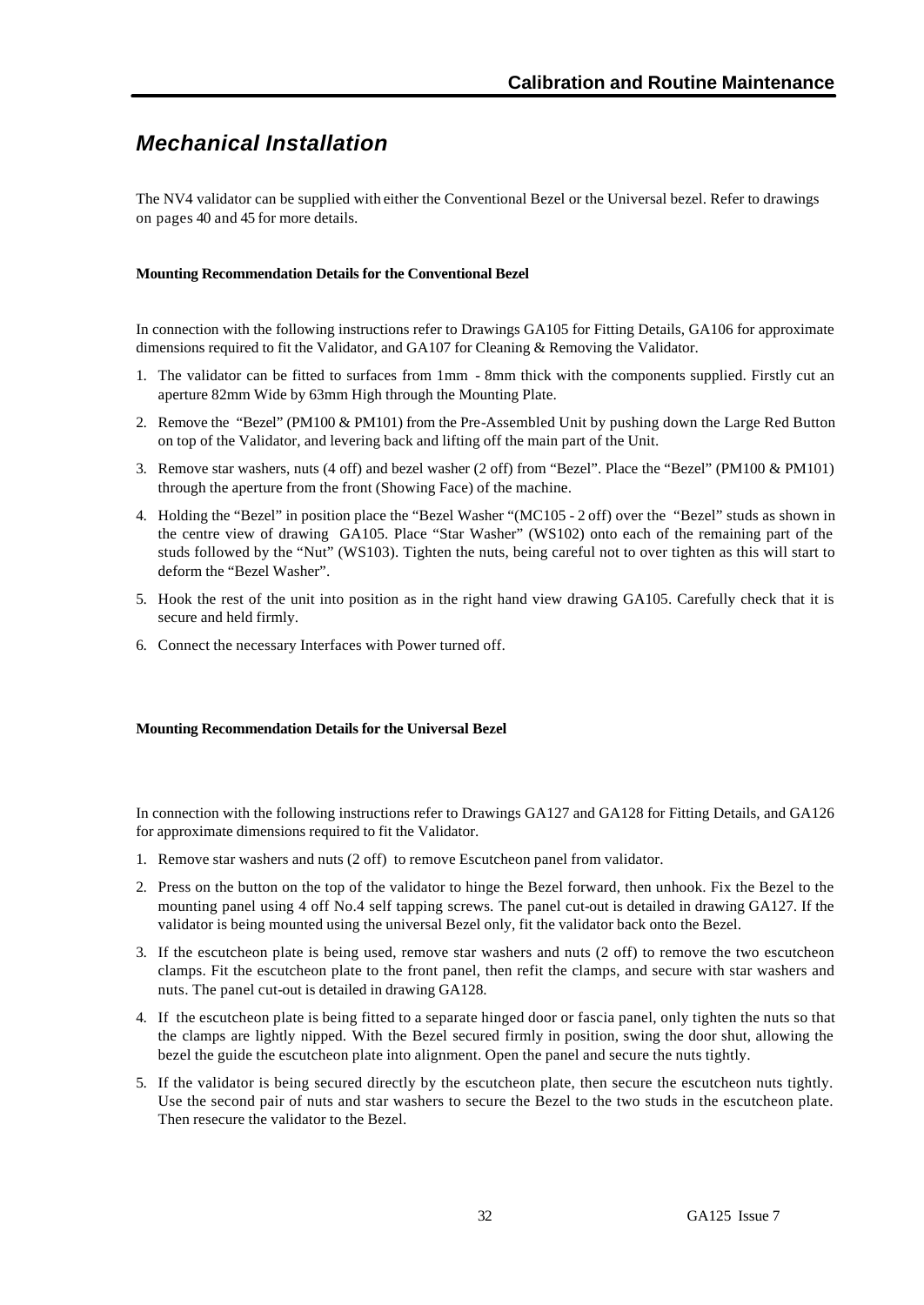#### **Further Considerations on Installation Position**

- 1. To remove the Validator from its position on the "Bezel", accessibility to the Red Release Button (Action 1 GA107) on top of the validator is required. 20mm is required below the validator and 25mm to the back in order to remove it.
- 2. Additional space is required behind the Validator if the Path is cleaned while the Unit is still attached to the Bezel.
- 3. Access is needed for the Interface Connector which is fitted to the Left Hand Side of the Validator viewed from the back. If a stacker is fitted, then access is also needed for the Stacker Connector which is fitted to the Right Hand Side of the Validator viewed from the back.
- 4. Leave space below the validator for the note when it is in a pre-validated position. This space should be sufficient to accommodate the longest note that the validator will see plus 25mm.
- 5. Cashbox designs should comply with the details shown in Drawings GA123 for the NV4 and GA146 for the NV5.
- 6. IMPORTANT: If replacing an NV4 with an NV5, please refer to drawing GA146 for cashbox interchangeability problems.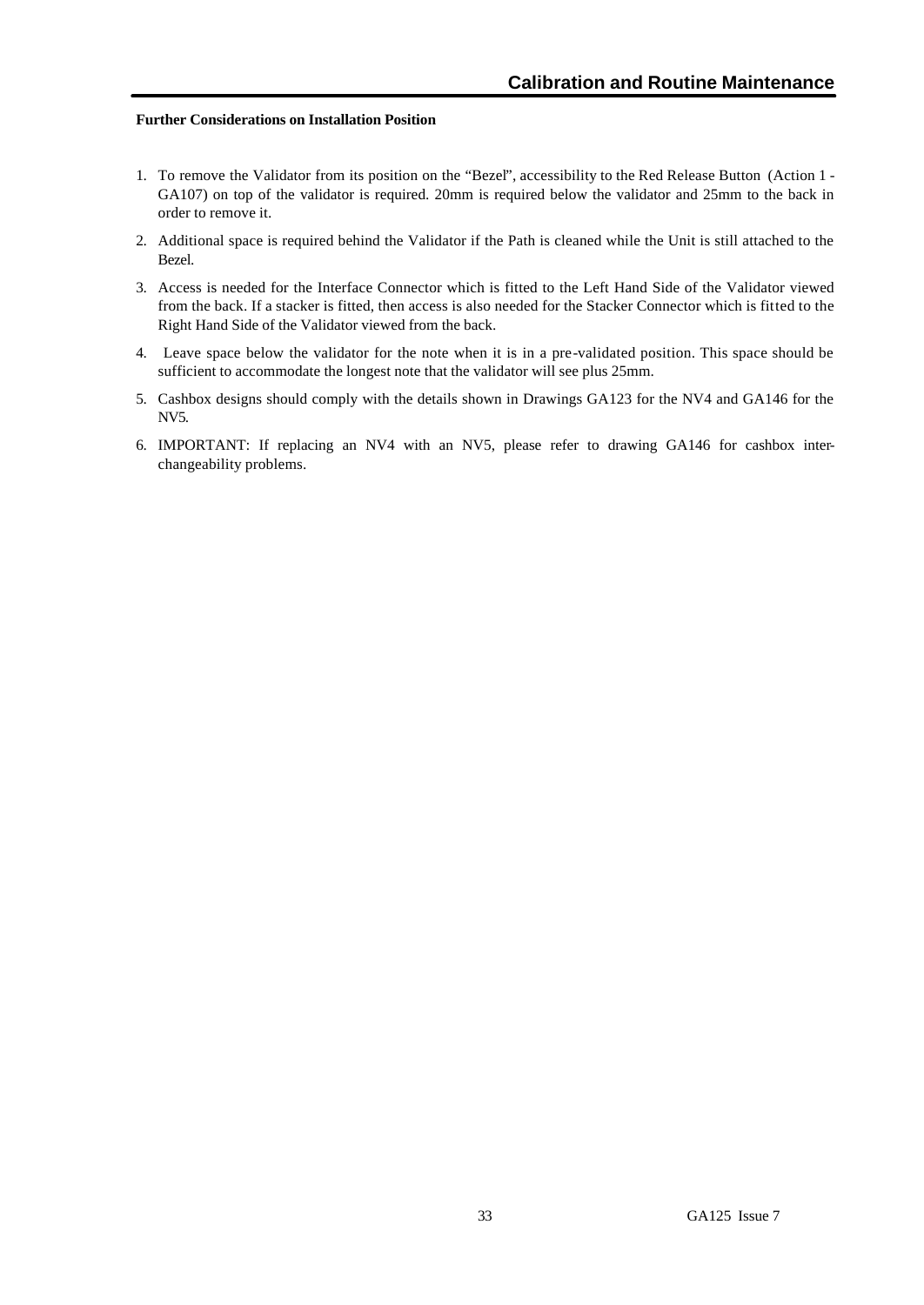# *Calibration and Routine Maintenance*

The NV4 Validator has been designed to minimise any performance variation over time. Much of this is achieved by careful hardware and software design. However, depending upon the environment the NV4 may at some time require cleaning or even re-calibration.

#### **Cleaning**:

Press down the red half circle on the top of the Validator to release it from the front bezel. The note path may now be exposed for cleaning. Wipe the surfaces with a soft lint free cloth that has been dampened with a water and detergent solution (such as a household washing up liquid) NEVER use a solvent based cleaner such as alcohol, petrol, methylated spirits, white spirit, or PCB cleaner. This will result in permanent damage to the validator. Take particular care with the lenses. If a lens has become badly scratched do not attempt to polish it as this may damage the optical properties. Near the front of the unit you will see two small slits in the upper path. these may be cleaned out with a soft toothpick. However, be careful not to push the toothpick inside the Validator. Cleaning instructions are also shown on the drawing GA107 which applies to both the NV4 and NV5.

#### **Calibration:**

The NV4 has an in-built calibration system. To re-calibrate an NV4 the unit must first be powered OFF and fitted to its front bezel. It must also be removed from any stacker it is fitted to. Now insert a piece of white paper into the curved entrance until it hits the drive wheels (letter quality, ideally 100 gram, white matt linen - approximately 150mm x 80mm. Do not use ordinary photo copier paper). The paper must occupy the entire curved entrance. Now hold down the select button and while you are holding it down turn on the power supply.

Release the button when the motor starts. The white paper will be drawn into the validator, and held for several seconds while the lenses are calibrated. It will then be pulled through the main body, then back over the rear roller, before eventually exiting over the top of the roller. Remove the white paper. After a short period the front bezel will be illuminated and the NV4 is now re-calibrated.

If the display bulb is flashing on and off continuously, the NV4 needs to be recalibrated. Insert the calibration paper as described above and press the select button momentarily. The Validator will then re-calibrate itself

For NV5 initialisation can be achieved by pressing the select switch as the Firmware revision code is being displayed on the four LEDs as the validator is powered up.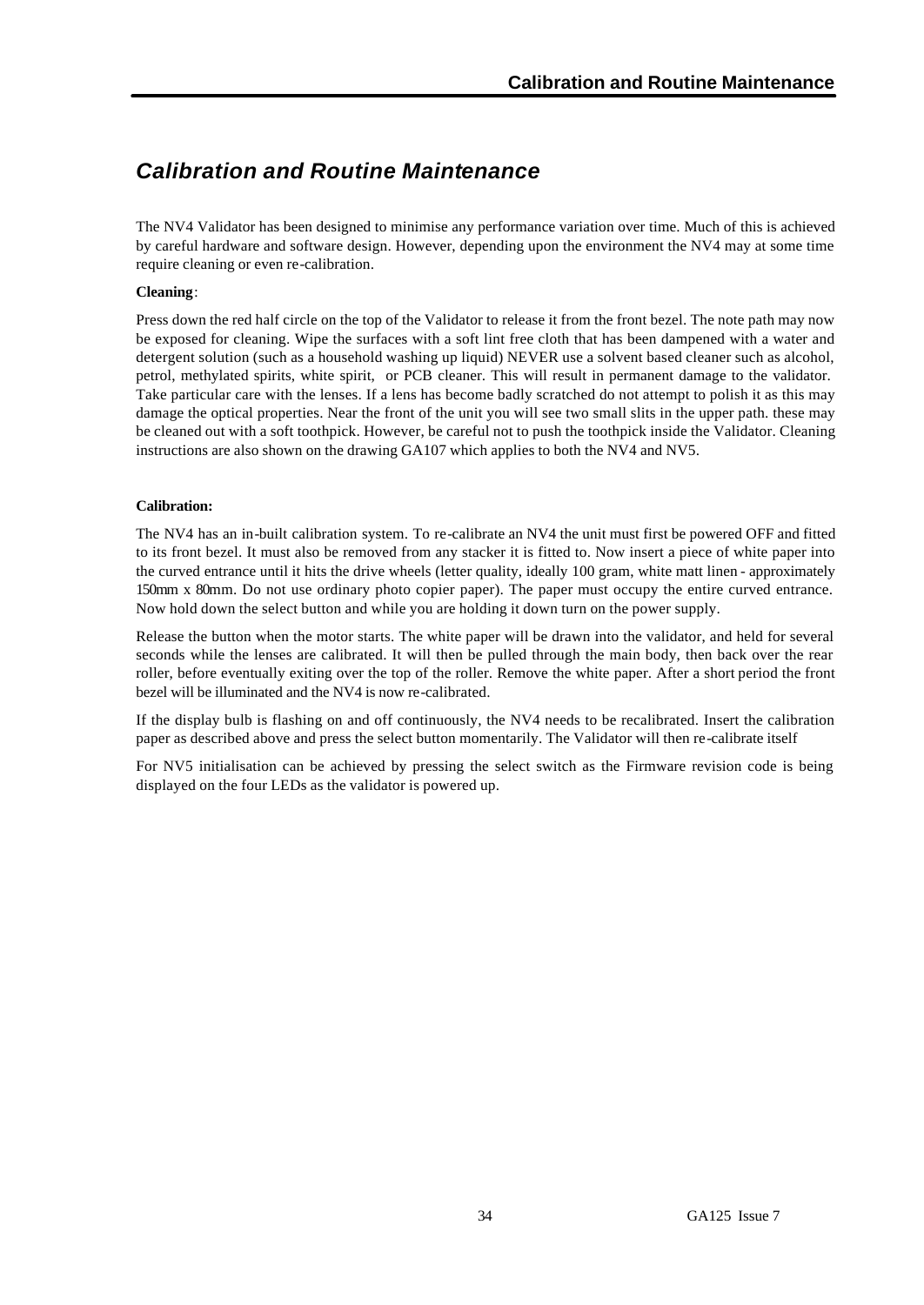# *Fault Finding*

| Problem                                                                   | Check:                                                                                                                                                      | Solution                                                                                                                              |  |
|---------------------------------------------------------------------------|-------------------------------------------------------------------------------------------------------------------------------------------------------------|---------------------------------------------------------------------------------------------------------------------------------------|--|
| Validator will not take notes:                                            | Is the Bezel Illuminated?                                                                                                                                   | Check power supply                                                                                                                    |  |
|                                                                           | Is the jumper cable connected from<br>the top to the bottom of the<br>validator?                                                                            | Test cable                                                                                                                            |  |
|                                                                           | Is the Teach/Run switch in Run?                                                                                                                             | Slide Teach switch to RUN                                                                                                             |  |
| Validator runs<br>slowly<br><sub>or</sub><br>intermittently:              | Make sure there are no foreign<br>objects in the note path                                                                                                  | Clean the note path                                                                                                                   |  |
|                                                                           | Check voltage level of supply                                                                                                                               | Ensure correct supply and<br>sufficient current.                                                                                      |  |
|                                                                           | Check for damage                                                                                                                                            | Replace Path components                                                                                                               |  |
|                                                                           | Ensure there is no grease on tyres                                                                                                                          | Replace tyres                                                                                                                         |  |
| pass through the<br>Notes<br>validator but do not give a<br>vend signal   | Is the unit in TEACH mode? - check<br>the Teach/Run switch<br>the<br>inside<br><b>Is</b><br>power<br>supply<br>specification.<br>Is the rear flag stuck up. | Make sure the validator is in<br>run mode.<br>Ensure correct supply and<br>sufficient current.<br>Make sure rear flag moves<br>freely |  |
| Validator may be taught<br>but will then not<br>notes<br>accept any note. | Check that $+VCOM$ is connected to<br>your interface supply voltage (+5v to<br>$+12v)$                                                                      | Test interface connections.                                                                                                           |  |
|                                                                           | Have sufficient notes been used to<br>teach the NV4?                                                                                                        | 30 different notes are<br>recommended, but some<br>currencies may require more                                                        |  |
|                                                                           | Check that the relevant inhibits are<br>disabled ( to enable a channel). The<br>inhibit pin should be held logic low<br>$(0v)$ .                            | Test interface                                                                                                                        |  |
|                                                                           | Check that ESCROW is off.                                                                                                                                   | <b>Test Interface</b>                                                                                                                 |  |
| Unit rejects genuine notes                                                | Check that the unit has been taught<br>this face.                                                                                                           | Check Currency on label                                                                                                               |  |
|                                                                           | Check the channel security setting                                                                                                                          | Adjust security setting                                                                                                               |  |
| Validator is difficult to teach.                                          | Check all teach notes are in the same<br>orientation.                                                                                                       | Sort notes prior to teaching                                                                                                          |  |
|                                                                           | Check teach notes are not badly<br>damaged or heavily stained                                                                                               | Change the teach notes for<br>ones that<br>are<br>in<br>better<br>condition.                                                          |  |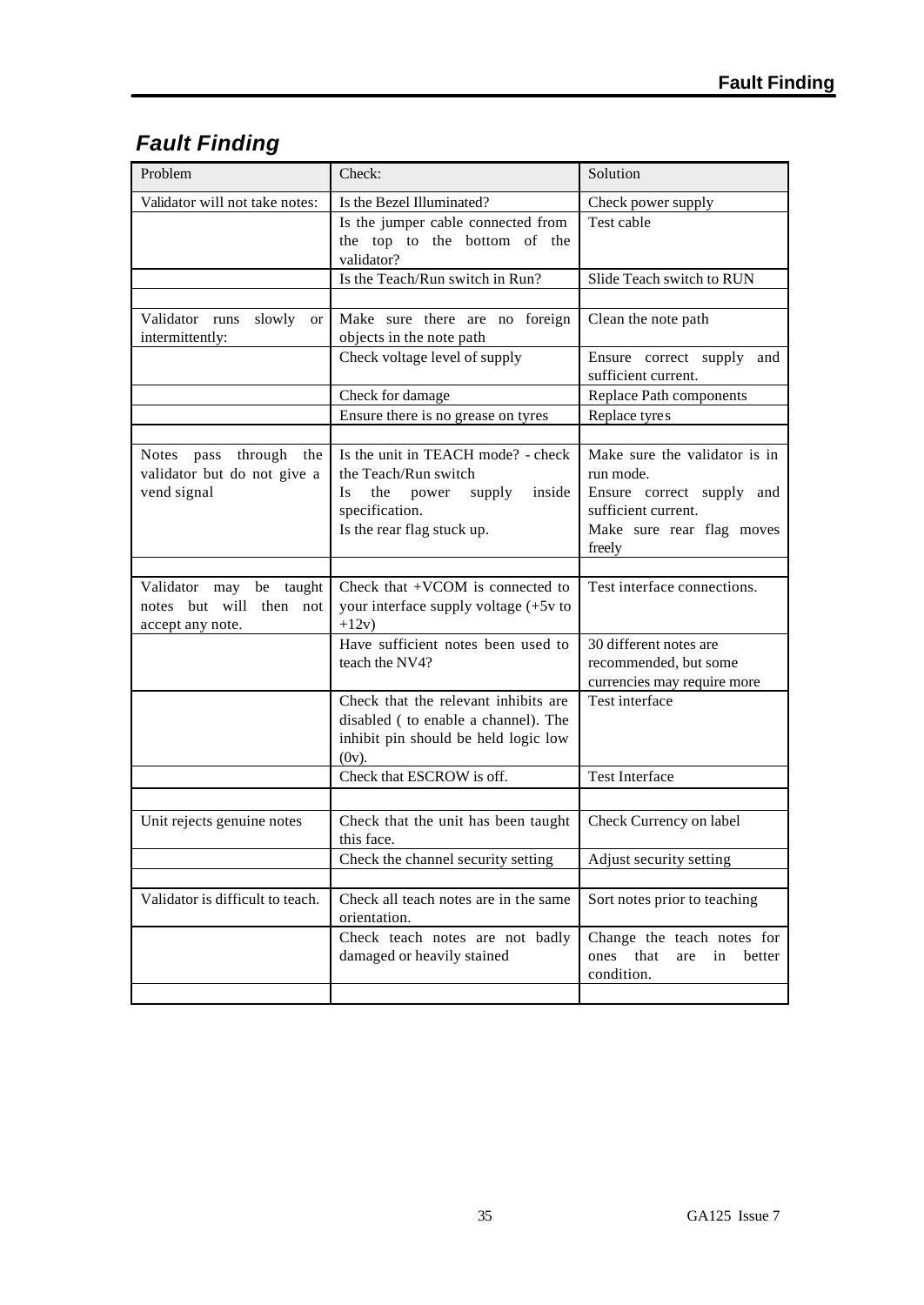# *Support Tools*

The following support tools are available for use with the NV4 Bank Note Validator:

- 1. PC Currency Manager Software.
- 2. PC Hardware Diagnostics Software.
- 3. Downloads from the Innovative Technology Ltd website: **www.innovative-technology.co.uk**

### **1. PC Currency Programming Software.**

The NV4 Currency Manager software offers the following functions:

- teach the NV4 Validator by downloading pre-prepared currency data via the serial communications link. The firmware will also be updated to the version compatible with the currency set to ensure maximum security.
- Check the firmware version and currency set already loaded on an NV4 unit
- Adjust the channel and pulse configuration on a pre-programmed NV4 to your own requirements
- download a new version of firmware onto the NV4
- upload the currency data in an NV4 and save to file
- reset the code lock

The software will run on an IBM compatible Personal Computer with Pentium™ processor or equivalent and requires a test box and security dongle (part number NP4KIT) which must be fitted to the PC parallel port. This program runs under the Windows 95/98™ operating system, and requires one free serial port to connect to the NV4. (© Microsoft and Intel).

### **2. PC Hardware Diagnostics Software.**

In order to assist with the repair and testing of NV4, a diagnostic software package is available which allows the various functions of the validator to be individually operated remotely from a PC using a serial link.

The software will run on an IBM compatible Personal Computer with Pentium™ processor or equivalent. This program runs under the Windows 95/98™ operating system, and requires one free serial port to connect to the NV4 using the NP4 Test box and dongle (© Microsoft and Intel)

### **3. Internet Website support.**

The Innovative Technology Ltd website provides the means to download new and updated currency sets and new versions of firmware for the NV4. Visit **www.innovative-technology.co.uk** for further details. Technical bulletins are also made available. If you have an NP4 test box and dongle all software and currency files are free to use. Note the files are password protected to prevent abuse. Periodically the passwords are changed. Please contact Innovative Technology for password updates.

### **4. Email Support.**

If the data you require is not available over the internet Innovative Technology supports an email system to help customers with unusual requirements. The address is **sales@innovative -technology.co.uk**.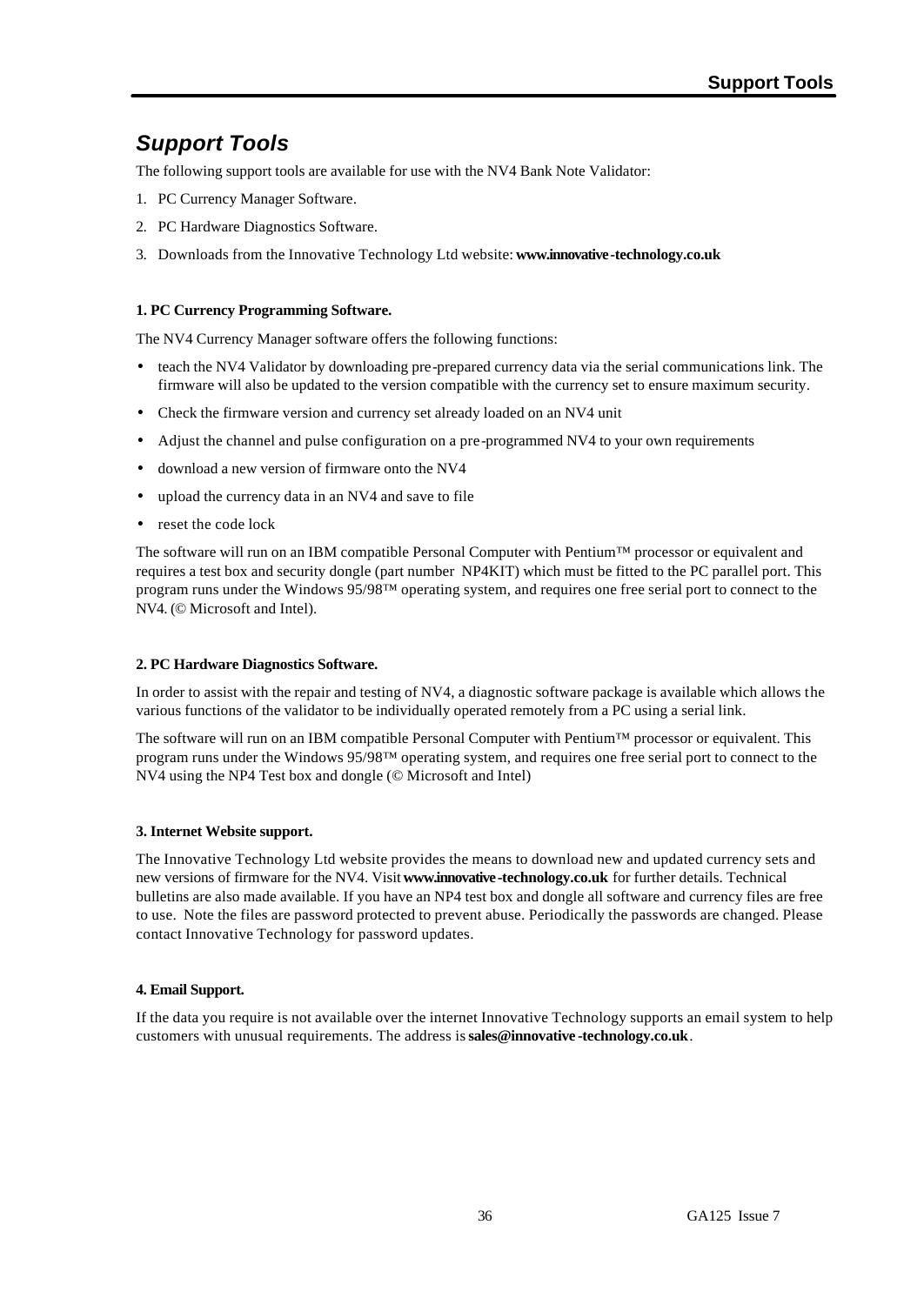# *Parts List and Drawings*

| No                  | Part No                 | Description                                                       | No required              |
|---------------------|-------------------------|-------------------------------------------------------------------|--------------------------|
|                     |                         |                                                                   |                          |
| $\mathbf{1}$        | PM102<br>PM102BK        | TOP COVER (NV4 Grey)<br>TOP COVER (NV5 Black)                     | 1<br>$\mathbf{1}$        |
|                     | PM103                   | <b>TOP PATH</b>                                                   | 1                        |
| $\overline{c}$<br>3 | PM104                   | <b>BOTTOM PATH</b>                                                | 1                        |
|                     |                         |                                                                   |                          |
| $\overline{4}$      | PM105<br><b>PM105BK</b> | <b>BOTTOM COVER (NV4 Grey)</b><br><b>BOTTOM COVER (NV5 Black)</b> | 1                        |
|                     | PM106                   | <b>DRIVE WHEEL</b>                                                | $\mathbf{1}$<br>3        |
| 5<br>6              | <b>PM107</b>            | <b>DAISY GEAR WHEEL</b>                                           | $\mathbf{1}$             |
|                     |                         |                                                                   |                          |
| $\overline{7}$      | <b>PM108</b>            | <b>IDLER WHEEL</b>                                                | 1                        |
| 8                   | PM109                   | <b>DAISY</b>                                                      | $\mathbf{1}$             |
| 9                   | PM217                   | <b>FILTER HOLDER CLIP</b>                                         | $\overline{c}$           |
| 10                  | PM112                   | <b>BACK FLAG</b>                                                  | $\mathbf{1}$             |
| 11                  | PM218                   | <b>BARREL WHEEL</b>                                               | $\mathbf{1}$             |
| 12                  | PM114                   | <b>LENS FILTER</b>                                                | $\overline{c}$           |
| 13                  | <b>PM115</b>            | <b>CRADLE</b>                                                     | $\mathbf{1}$             |
| 14                  | PM116                   | <b>DAISY WHEEL CARRIER</b>                                        | 1                        |
| 15                  | <b>PM117</b>            | <b>WHEEL CARRIER</b>                                              | 1                        |
| 16                  | <b>PM118</b>            | <b>FRONT CLIP</b>                                                 | $\mathbf{1}$             |
| 17                  | PM119                   | <b>FLAT LENS</b>                                                  | $\overline{c}$           |
| 18                  | PM122                   | <b>WORM</b>                                                       | $\mathbf{1}$             |
| 19                  | PM124                   | <b>IDLER GEAR</b>                                                 | 1                        |
| 20                  | PM126                   | <b>DAISY GEAR</b>                                                 | $\mathbf{1}$             |
| 21                  | <b>PM137</b>            | <b>DRIVE GEAR</b>                                                 | $\overline{c}$           |
| 22                  | <b>PM198</b>            | <b>HELICAL GEAR</b>                                               | $\mathbf{1}$             |
| 23                  | PM143                   | <b>DRIVE TYRE</b>                                                 | $\overline{4}$           |
| 24                  | PM144                   | <b>IDLER TYRE</b>                                                 | $\overline{\mathcal{L}}$ |
| 25                  | PM146                   | <b>STACKER DRIVE WHEEL</b>                                        | 1                        |
| 26                  | PM148                   | START SENSOR LIGHTPIPE                                            | $\overline{c}$           |
| 27                  | PM199                   | <b>BULB RETAINER</b>                                              | $\mathbf{1}$             |
| 28                  | PM151                   | <b>LED LIGHTGUIDE</b>                                             | $\mathbf{1}$             |
| 29                  | SP103                   | <b>LEFT BARREL SPRING</b>                                         | 1                        |
| 30                  | SP105                   | RIGHT BARREL SPRING                                               | 1                        |
| 31                  | SP107                   | <b>BACKFLAG SPRING</b>                                            | 1                        |
| 32                  | SP108                   | <b>CARRIER SPRING</b>                                             | $\mathfrak{2}$           |
| 33                  | <b>MC106</b>            | <b>DAISY SHAFT</b>                                                | 1                        |
| 34                  | <b>MC107</b>            | <b>DRIVE SHAFT</b>                                                | $\overline{2}$           |
| 35                  | PB102                   | <b>FRONT PCB</b>                                                  | $\mathbf{1}$             |
| 36                  | PB103                   | <b>TOP PCB</b>                                                    | $\mathbf{1}$             |
| 37                  | PB104                   | <b>BOTTOM PCB</b>                                                 | $\mathbf{1}$             |
| 38                  | PB105                   | PCB MOTHERBOARD                                                   | 0.5                      |
| 39                  | SC104                   | M2.5x5mm Pozi Pan Head                                            | $\overline{c}$           |
| 40                  | <b>MC117</b>            | <b>ANTI-RETURN GUARD for NV4</b>                                  | $\mathbf{1}$             |
|                     | MC136                   | ANTI-RETURN GUARD for NV5                                         | $\mathbf{1}$             |
| 41                  | PM216                   | <b>FILTER HOLDER COVER</b>                                        | $\overline{c}$           |
| 42                  | PM154                   | <b>LEFT START SENSOR SPACER</b>                                   | $\mathbf{1}$             |
| 43                  | PM155                   | RIGHT START SENSOR SPACER                                         | $\mathbf{1}$             |
| 44                  | <b>WR106</b>            | <b>SLEEVING</b>                                                   | $\overline{c}$           |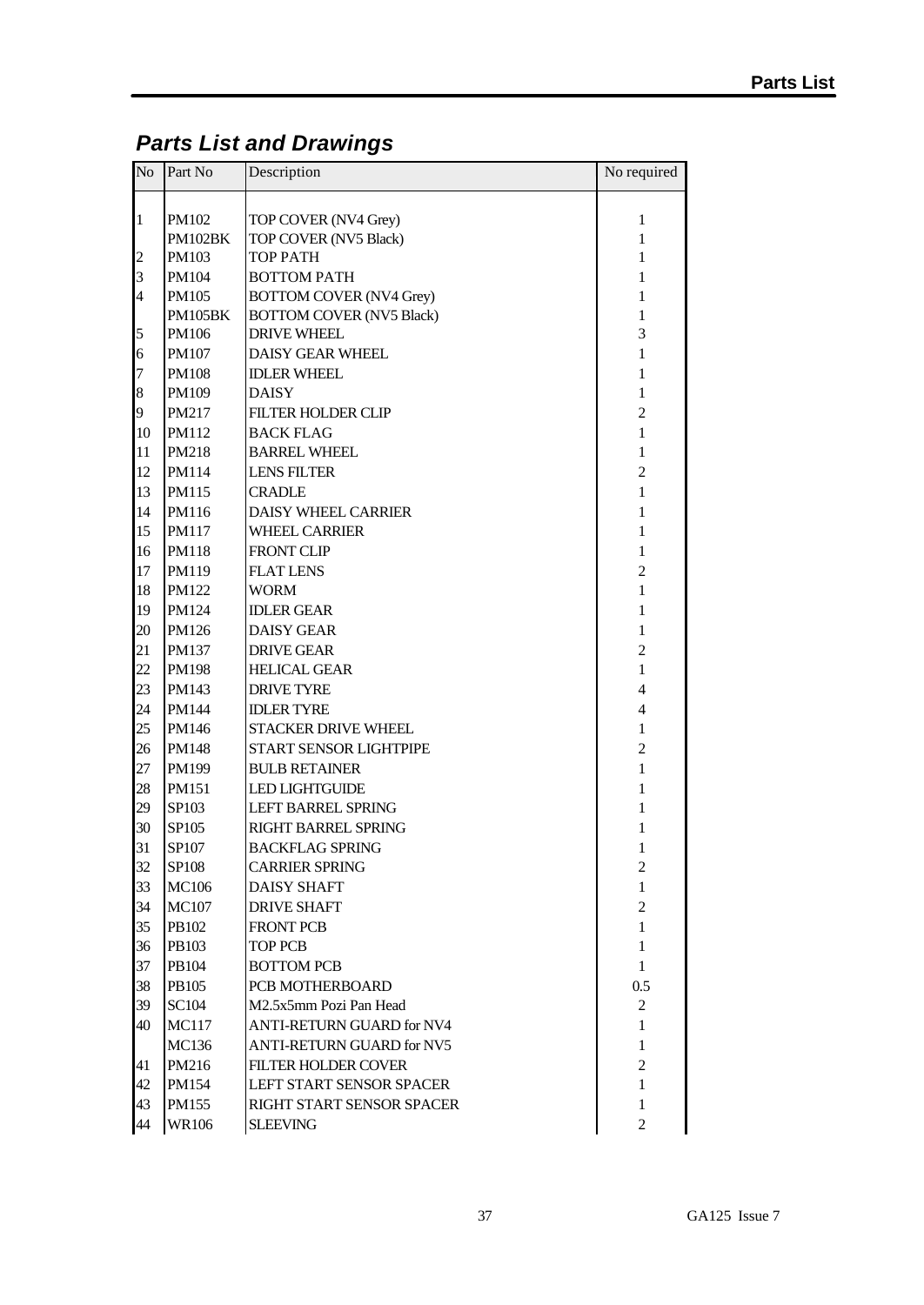| <b>45</b> | PM191  | LEFT STRIMMER COVER         |        |
|-----------|--------|-----------------------------|--------|
| 46        | PM192  | <b>RIGHT STRIMMER COVER</b> |        |
| 47        | PM206  | <b>CURVE GUIDE LH</b>       | AS REO |
| 48        | PM 207 | CURVE GUIDE RH              | AS REO |
|           |        |                             |        |

| $\rm No$ | Part No                              | Description             | No Required    |  |  |  |
|----------|--------------------------------------|-------------------------|----------------|--|--|--|
|          | <b>Including Conventional Bezel:</b> |                         |                |  |  |  |
|          | <b>PM100</b>                         | <b>BEZEL</b>            |                |  |  |  |
|          | <b>MC104</b>                         | <b>UPPER BEZEL STUD</b> | $\mathfrak{D}$ |  |  |  |
| 3        | <b>MC109</b>                         | <b>LOWER BEZEL STUD</b> | $\overline{c}$ |  |  |  |
| 4        | <b>MC105</b>                         | <b>BEZEL WASHER</b>     | $\mathfrak{D}$ |  |  |  |
| 5        | <b>PM101</b>                         | WINDOW                  |                |  |  |  |
| 6        | LB114                                | DISPLAY LABEL           |                |  |  |  |
| 7        | WS102                                | <b>M4 STAR WASHER</b>   |                |  |  |  |
| 8        | WS103                                | <b>M4 HALF NUT</b>      | 4              |  |  |  |
|          | <b>Including Universal Bezel:</b>    |                         |                |  |  |  |
| 11       | PM182                                | <b>UNIVERSAL BEZEL</b>  |                |  |  |  |
| 12       | <b>PM181</b>                         | <b>ESCUTCHEON PLATE</b> |                |  |  |  |
| 13       | MC126                                | <b>ESCUTCHEON STUD</b>  | $\mathfrak{D}$ |  |  |  |
| 14       | <b>MC124</b>                         | <b>ESCUTCHEON CLAMP</b> | $\mathfrak{D}$ |  |  |  |
| 15       | WS102                                | <b>M4 STAR WASHER</b>   | 4              |  |  |  |
| 16       | WS103                                | <b>M4 HALF NUT</b>      | 4              |  |  |  |
|          |                                      |                         |                |  |  |  |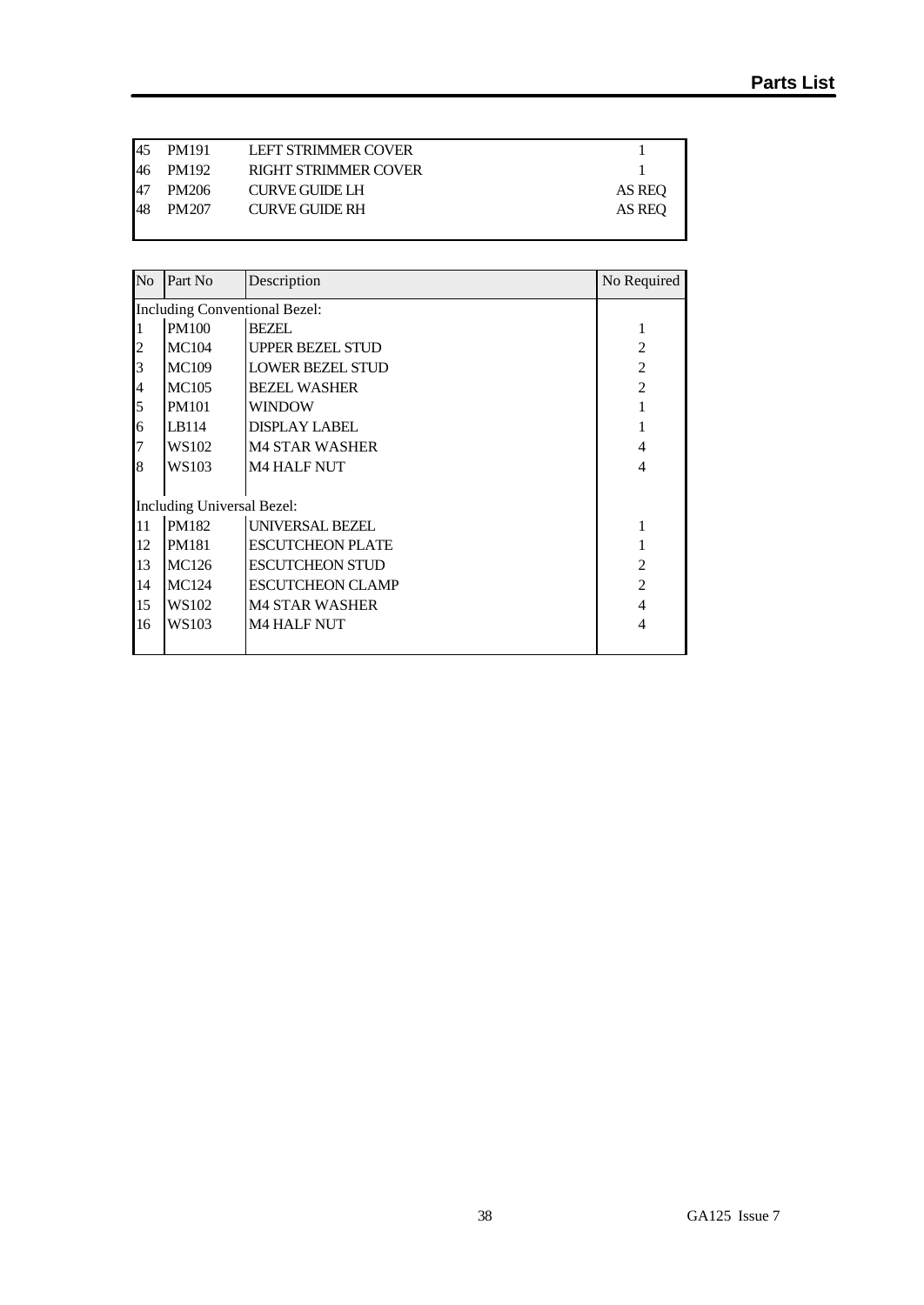|              | 5ľ                                                                                            |                   | 7T                           | 51<br>Dt<br>8<br>9<br>ε<br>s<br>ЕI<br>τt<br>6<br>5<br>t.<br>Ŀ<br>∦ 4                                                                                                                 |      |  |  |  |  |
|--------------|-----------------------------------------------------------------------------------------------|-------------------|------------------------------|--------------------------------------------------------------------------------------------------------------------------------------------------------------------------------------|------|--|--|--|--|
|              |                                                                                               | No.               | Part No.                     | DESCRIPTION<br>Ass No.<br>DESCRIPTION<br>lat' y<br>$p_{\mathbf{T}}$ $\mathbf{y}$<br>No.                                                                                              |      |  |  |  |  |
|              |                                                                                               |                   | <b>PN100</b><br><b>PN101</b> | <b>BEZEL</b><br>$\mathbf{1}$<br><b>PA106</b><br>BACK DRIVE SHAFT ASS'Y<br>62<br>1<br>VINJOH<br>T                                                                                     |      |  |  |  |  |
|              |                                                                                               | г<br>э            | <b>PN102</b>                 | GA122<br>PA107<br>DASIY GEAR SHAFT ASS'Y<br>63<br>$\mathbf{1}$<br>TOP COVER <nv4 grev=""><br/>1</nv4>                                                                                |      |  |  |  |  |
|              |                                                                                               |                   | <b>PN102BK</b>               | PA109<br>FLAT LENS ASS'Y<br>5<br>64<br>TOP COVER <nvs black=""><br/>1</nvs>                                                                                                          |      |  |  |  |  |
|              |                                                                                               | 4                 | <b>PN103</b>                 | <b>PA111</b><br>MOTOR/HORM ASS'Y<br>$\mathbf{1}$<br>65<br><b>TOP PATH</b><br>$\overline{\mathbf{1}}$                                                                                 |      |  |  |  |  |
|              |                                                                                               | ,                 | <b>PH104</b>                 | BARREL WHEEL ASS'Y<br>PA165<br>$\mathbf 1$<br>66<br><b>BOTTON PATH</b><br>$\overline{\mathbf{1}}$<br>PA155<br>$\mathbf{1}$                                                           |      |  |  |  |  |
|              |                                                                                               | 6                 | <b>PH105</b>                 | PCB/CABLE ASS'Y<br>67<br>BOTTON COVER <nv4 grey=""><br/><math>\mathbf{1}</math><br/><b>PN206</b><br/><b>CURVE GUIDE LH</b><br/>68<br/><b>BOTTON COVER <nv5 black=""></nv5></b></nv4> |      |  |  |  |  |
|              |                                                                                               | $\overline{\tau}$ | PN105BK<br><b>PH106</b>      | 1<br>837 ZA<br>( NOT SHOWN)<br>DRIVE WHEEL<br><b>PN207</b><br><b>CURVE GUIDE RH</b><br>उ<br>69<br>AS RER<br>(NOT SHOWN)                                                              |      |  |  |  |  |
|              |                                                                                               | 8                 | <b>PH107</b>                 | DASIY GEAR VHEEL<br>1                                                                                                                                                                |      |  |  |  |  |
|              |                                                                                               | ज़                | <b>PH108</b>                 | <b>IDLER WHEEL</b><br>ı                                                                                                                                                              |      |  |  |  |  |
|              |                                                                                               | ιa                | <b>FN109</b>                 | DAISY<br>$\overline{\mathbf{1}}$                                                                                                                                                     |      |  |  |  |  |
|              |                                                                                               | π<br>12           | <b>PN110</b><br><b>FN112</b> | BARREL END<br>$\overline{2}$<br><b>BACK FLAG</b><br>1                                                                                                                                |      |  |  |  |  |
|              |                                                                                               | I3                | <b>PN218</b>                 | BARREL HHEEL<br>$\overline{\mathbf{1}}$                                                                                                                                              |      |  |  |  |  |
|              |                                                                                               | 14                | <b>PN117</b>                 | <b>VHEEL CARRIER</b><br>$\mathbf{1}$                                                                                                                                                 |      |  |  |  |  |
|              |                                                                                               | ঢে                | <b>PN119</b>                 | <b>FRONT CLIP</b><br>T                                                                                                                                                               |      |  |  |  |  |
|              |                                                                                               | 76                | <b>PN119</b>                 | <b>FLAT LENS</b><br>2                                                                                                                                                                |      |  |  |  |  |
|              |                                                                                               | ᡎ<br>ख            | <b>PN122</b><br><b>FN124</b> | <b>VORK</b><br>T<br>$\,$ $\,$<br><b>TOLER GEAR</b><br>T                                                                                                                              |      |  |  |  |  |
|              |                                                                                               | प्र               | <b>FN126</b>                 | <b>DAISY GEAR</b><br>1                                                                                                                                                               |      |  |  |  |  |
|              |                                                                                               | ᇙ                 | <b>PN137</b>                 | 3608<br><b>DRIVE GEAR</b><br>$\overline{\mathbf{z}}$                                                                                                                                 |      |  |  |  |  |
|              |                                                                                               | ΞL                | <b>PH198</b>                 | 27<br><b>HELIX GEAR</b><br>ī                                                                                                                                                         |      |  |  |  |  |
| α            |                                                                                               | æ                 | <b>PH143</b>                 | <b>DRIVE TYRE</b><br>4                                                                                                                                                               |      |  |  |  |  |
|              |                                                                                               | 23<br>टर          | <b>PN144</b><br><b>PH146</b> | <b>LDLER TYRE</b><br>4<br>67<br>$\mathbf{15}$<br>STACKER DRIVE VHEEL<br>ד                                                                                                            |      |  |  |  |  |
|              |                                                                                               | ਨ                 | <b>PN148</b>                 | 0<br>START SENSOR LIGHTPIPE<br>ट                                                                                                                                                     |      |  |  |  |  |
|              |                                                                                               | 26                | <b>PN199</b>                 | <b>BULI RETAINER</b><br>$\overline{\mathbf{1}}$<br>$\pmb{64}$                                                                                                                        |      |  |  |  |  |
|              |                                                                                               | 27                | <b>PN151</b>                 | LED LIGHTBUIDE<br>$\mathbf{1}$                                                                                                                                                       |      |  |  |  |  |
|              |                                                                                               | 28<br>29          | SP103<br>SP105               | (2000)<br>8<br>LEFT BARREL SPRING<br>$\mathbf{1}$<br>RIGHT BARREL SPRING<br>$\mathbf{1}$                                                                                             |      |  |  |  |  |
|              |                                                                                               | 30                | SP107                        | BACK FLAG SPRING<br>1                                                                                                                                                                |      |  |  |  |  |
|              |                                                                                               | эι                | <b>SP100</b>                 | CARRIER SPRING<br>s                                                                                                                                                                  |      |  |  |  |  |
|              |                                                                                               | 32                | NC106                        | TRAHZ Y12AC<br>$\mathbf{1}$                                                                                                                                                          |      |  |  |  |  |
| □            |                                                                                               | 33                | NC107                        | <b>DRIVE SHAFT</b><br>S<br>31<br>63<br>$\mathbf{1}$                                                                                                                                  |      |  |  |  |  |
|              |                                                                                               | 34                | NC117<br>NC136               | ANTI RETURN GUARD NV4<br>$\mathbf{I}$<br>ANTI RETURN GLIARD NV5<br>1                                                                                                                 |      |  |  |  |  |
|              |                                                                                               | 25                | <b>PB102</b>                 | G<br>FRONT PCB<br>$\mathbf{1}$<br>$\overline{\phantom{a}}$                                                                                                                           |      |  |  |  |  |
| z            |                                                                                               | 36                | <b>PB103</b>                 | ,<br>30<br>TOP PCB<br>P3<br>$\epsilon$<br>ω<br>15                                                                                                                                    |      |  |  |  |  |
|              |                                                                                               | 37                | <b>PB104</b>                 | <b>BOTTON PCB</b><br>ı                                                                                                                                                               |      |  |  |  |  |
|              |                                                                                               | 38                | 30104                        | Ã<br>MOTOR SCREW<br>P.<br>26                                                                                                                                                         |      |  |  |  |  |
|              | 52                                                                                            | 46                | 50<br>$47\,$                 | O)<br>0<br>48<br>47                                                                                                                                                                  |      |  |  |  |  |
|              |                                                                                               |                   |                              | 28<br>46<br>47                                                                                                                                                                       |      |  |  |  |  |
|              |                                                                                               |                   |                              |                                                                                                                                                                                      |      |  |  |  |  |
|              |                                                                                               |                   |                              | 41                                                                                                                                                                                   |      |  |  |  |  |
|              |                                                                                               |                   |                              |                                                                                                                                                                                      |      |  |  |  |  |
|              |                                                                                               |                   |                              | 45<br>n<br>B                                                                                                                                                                         |      |  |  |  |  |
|              |                                                                                               |                   |                              |                                                                                                                                                                                      |      |  |  |  |  |
|              |                                                                                               | u                 |                              |                                                                                                                                                                                      |      |  |  |  |  |
|              |                                                                                               |                   | e                            | EXPLOOED VIEW                                                                                                                                                                        |      |  |  |  |  |
|              |                                                                                               |                   |                              |                                                                                                                                                                                      |      |  |  |  |  |
|              |                                                                                               |                   |                              |                                                                                                                                                                                      |      |  |  |  |  |
|              |                                                                                               |                   |                              |                                                                                                                                                                                      |      |  |  |  |  |
|              |                                                                                               |                   |                              | ž<br>$\frac{1}{2}$                                                                                                                                                                   |      |  |  |  |  |
|              |                                                                                               |                   |                              | 34                                                                                                                                                                                   |      |  |  |  |  |
|              |                                                                                               |                   |                              |                                                                                                                                                                                      |      |  |  |  |  |
|              |                                                                                               |                   |                              | E7                                                                                                                                                                                   |      |  |  |  |  |
|              |                                                                                               |                   |                              | <b>DEASEM</b><br>42<br>ğ                                                                                                                                                             |      |  |  |  |  |
|              |                                                                                               | 39                | PML 93                       | ₹₹<br>FILTER HOLDER CLIP<br>z                                                                                                                                                        |      |  |  |  |  |
|              |                                                                                               | 40                | <b>PML94</b>                 | <b>FILTER HOLDER COVER</b><br>S<br>$\blacktriangleleft$                                                                                                                              |      |  |  |  |  |
| o            |                                                                                               | 41                | PML91                        | <b>DE JN DOUBT</b><br>LEFT STRINNER COVER<br>1                                                                                                                                       |      |  |  |  |  |
|              |                                                                                               | 42                | PMI <sub>92</sub>            | ์<br>อิติ<br>RIGHT STRINMER COVER<br>1<br>$\pmb{\bar{u}}$                                                                                                                            |      |  |  |  |  |
|              |                                                                                               | 43                | MCLO4                        | <b>UPPER BEZEL STUD</b><br>2                                                                                                                                                         |      |  |  |  |  |
|              |                                                                                               | 44<br>45          | NCLO <sub>9</sub><br>MCL05   | <u>⊕i</u><br>LOWER BEZEL STUD<br>2<br>⋒<br>25<br><b>BEZEL VASHER</b><br>$\overline{2}$                                                                                               |      |  |  |  |  |
|              |                                                                                               | 46                | <b>M2105</b>                 | M4 STAR VASHER<br>$\overline{\bullet}$                                                                                                                                               | 特要 】 |  |  |  |  |
|              |                                                                                               | 47                | ED12N                        | ee.<br>N4 HALF NUT<br>4                                                                                                                                                              |      |  |  |  |  |
| ш            |                                                                                               | 48                | <b>LBI 14</b>                | (806)<br>ni vit<br>) 8<br>19<br>19<br><b>JISPLAY LABEL</b><br>$\mathbf 1$                                                                                                            |      |  |  |  |  |
|              |                                                                                               | 49                | <b>PML82</b>                 | ତୁଁ<br>ଭଉତ୍ତ<br>UNIVERSAL BEZEL<br>1<br>38<br>$\bullet$                                                                                                                              |      |  |  |  |  |
|              |                                                                                               | 50<br>51          | PML81<br><b>MCL26</b>        | ESCUTCHEDN PLATE<br>ı<br>s                                                                                                                                                           |      |  |  |  |  |
| A            |                                                                                               | 22                | MCL <sub>24</sub>            | 5<br>ESCUTCHEON STUD<br>( 61<br>65<br>z<br>ECUTCHEON CLAMP                                                                                                                           | i    |  |  |  |  |
|              |                                                                                               | 53                | <b>WRL10</b>                 | 留め<br>$\overset{\scriptscriptstyle{18}}{\smile}$<br>비비<br>ᄩ<br>12 WAY FLAT FLEX CABLE<br>$\mathbf{1}$                                                                                |      |  |  |  |  |
|              |                                                                                               | 54                | изı                          | (\$0000000<br>Š<br>$\mathbf{1}$<br><b>NOTOR</b><br>$\pmb{\epsilon}$                                                                                                                  |      |  |  |  |  |
| ш            |                                                                                               | 55                | PML54                        | 39/03/00<br>avcover<br><b>BOCRY</b><br>10/07/38<br>ă<br>LEFT SENSUR SPACER<br>1                                                                                                      |      |  |  |  |  |
|              |                                                                                               | 56                | PML55                        | RIGHT SENSOR SPACER<br>1                                                                                                                                                             |      |  |  |  |  |
|              |                                                                                               | 57<br>58          | <b>OP100</b><br><b>PML14</b> | 5<br><b>GLASS FILTER</b><br>e<br>P<br>Å<br>LENS FILTER<br>2                                                                                                                          |      |  |  |  |  |
|              | œ                                                                                             | 59                | PML 15                       | ź<br>2<br>88 EDN<br>ę<br><b>CRADLE</b><br>$\mathbf 1$                                                                                                                                |      |  |  |  |  |
| <b>GA122</b> |                                                                                               | 60                | PML 16                       | DAISY WHEEL CARRIER<br>1                                                                                                                                                             |      |  |  |  |  |
|              | 4                                                                                             | 61                | <b>PAL05</b>                 | <b>ISSUE NO.</b><br>MOTOR SHAFT ASS'Y<br>1<br>鷴                                                                                                                                      |      |  |  |  |  |
|              | C A 3 BORDARES - HERE 1 & 32 SERIE TAI HERETO                                                 |                   |                              |                                                                                                                                                                                      |      |  |  |  |  |
|              | COPYRJGHT CONTAJNED IN THIS DRAWING 1S THE PROPERTY OF JNNOVATIVE TECHNOLOGY LTD<br>0003<br>٥ |                   |                              |                                                                                                                                                                                      |      |  |  |  |  |

**Figure 19 - NV4/5 Exploded View**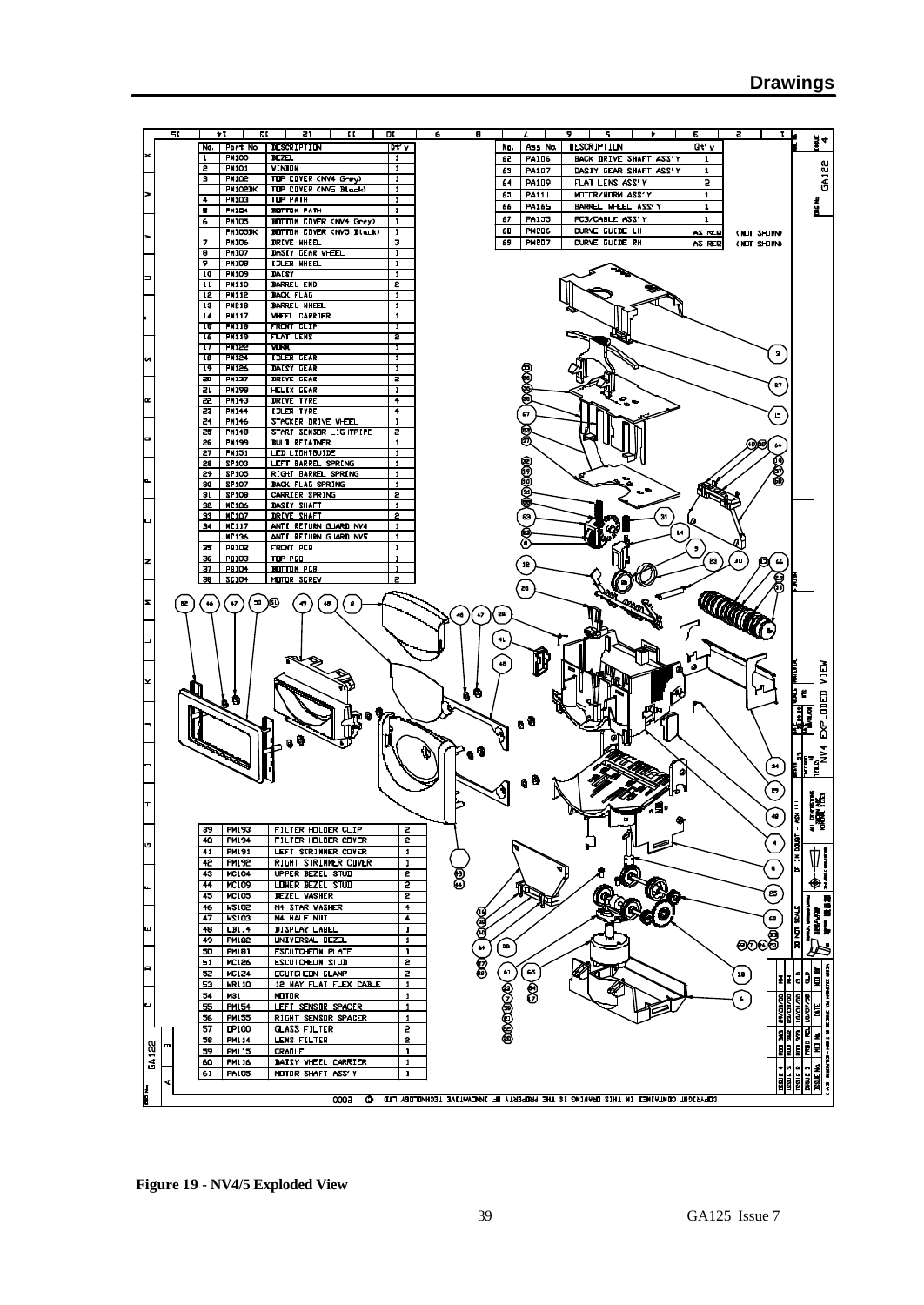

 **Drawings**

**Figure 20 - NV4 Fixing Instructions with Conventional Bezel**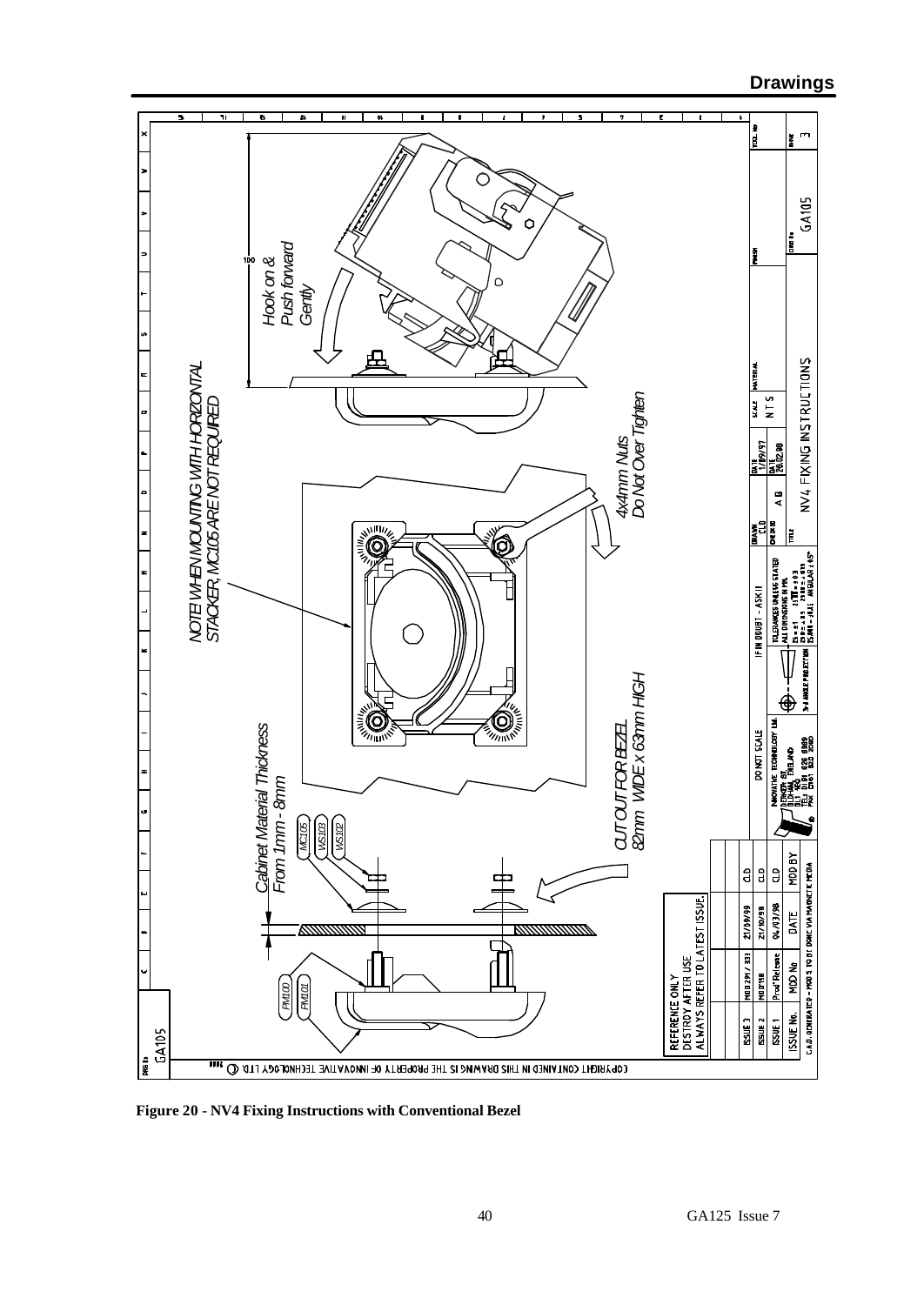

**Figure 21 - NV4 / NV5 Outline Dimensions**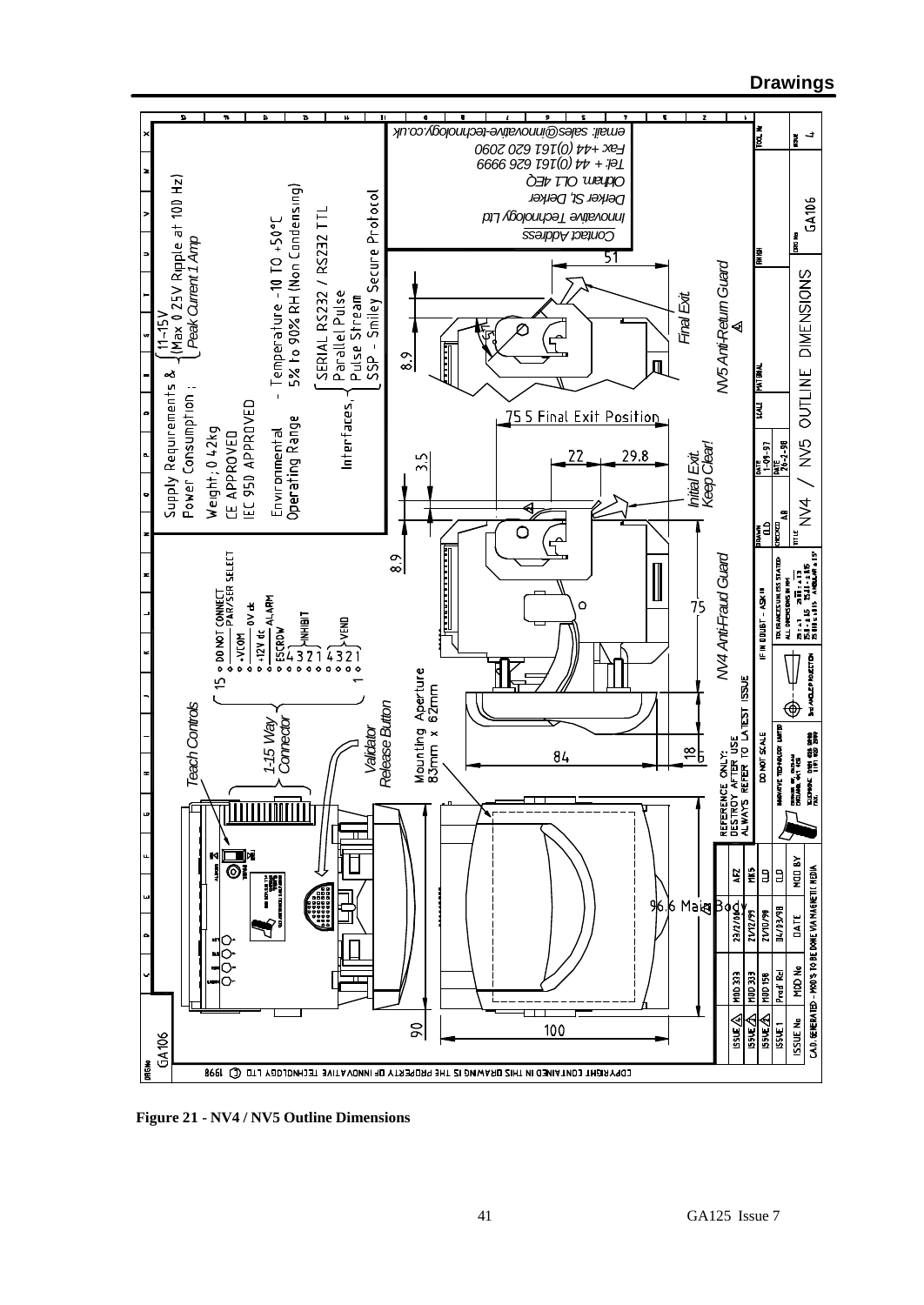# **Drawings**

![](_page_41_Figure_1.jpeg)

**Figure 22 - NV4 Cleaning Instructions**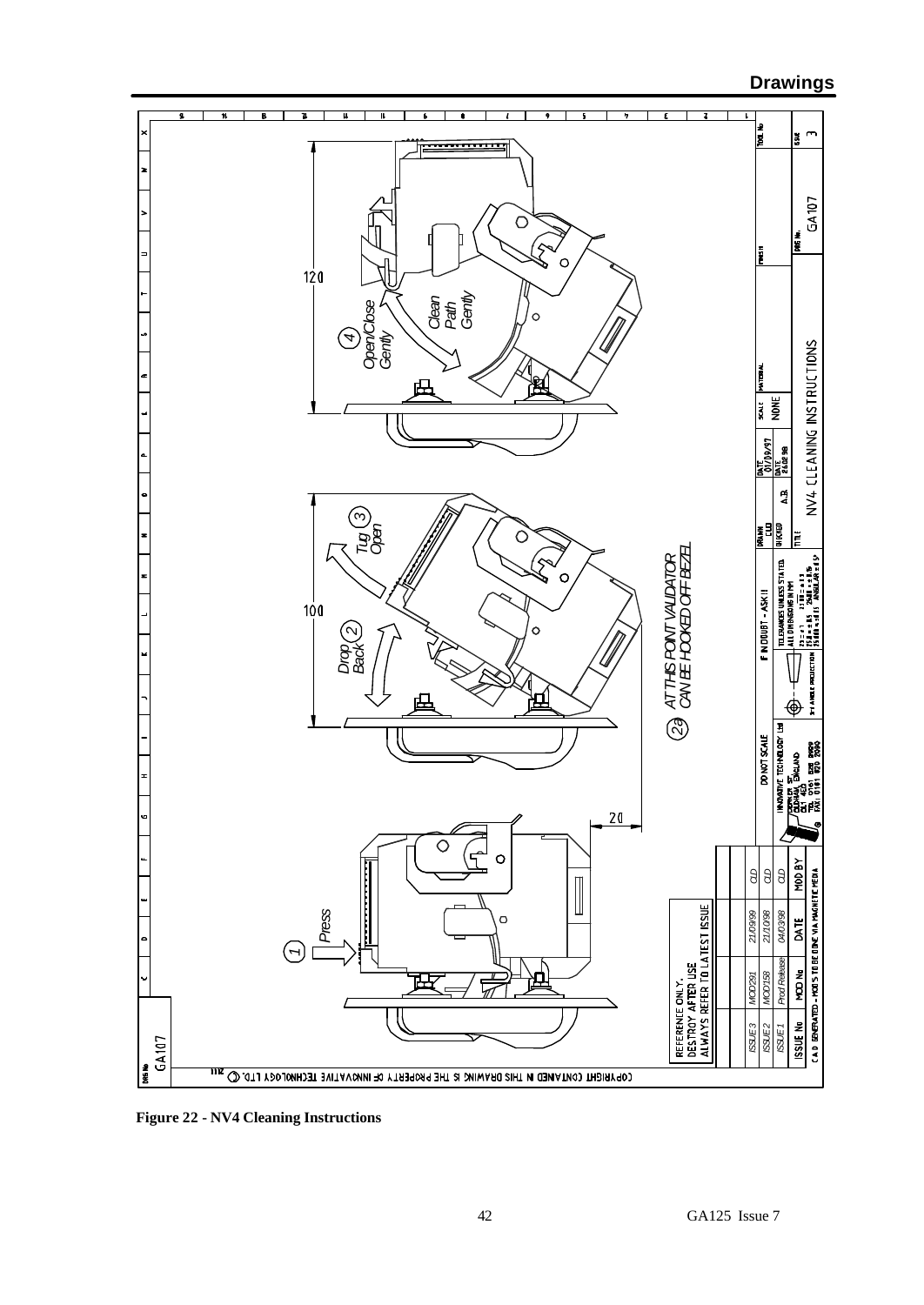![](_page_42_Figure_1.jpeg)

Figure 23 - NV4 Cashbox Advice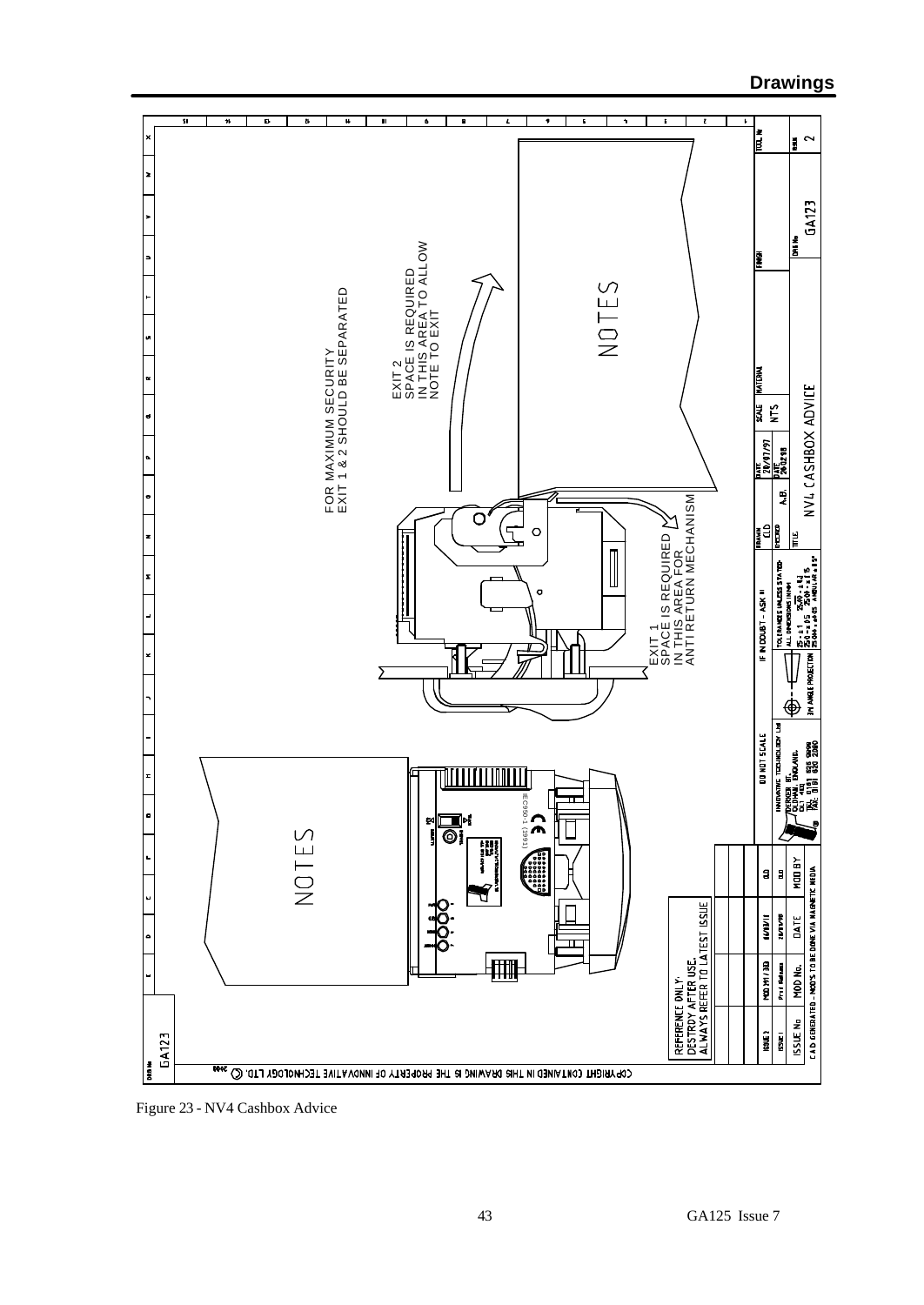![](_page_43_Figure_1.jpeg)

Figure 24 – NV5 Cashbox Advice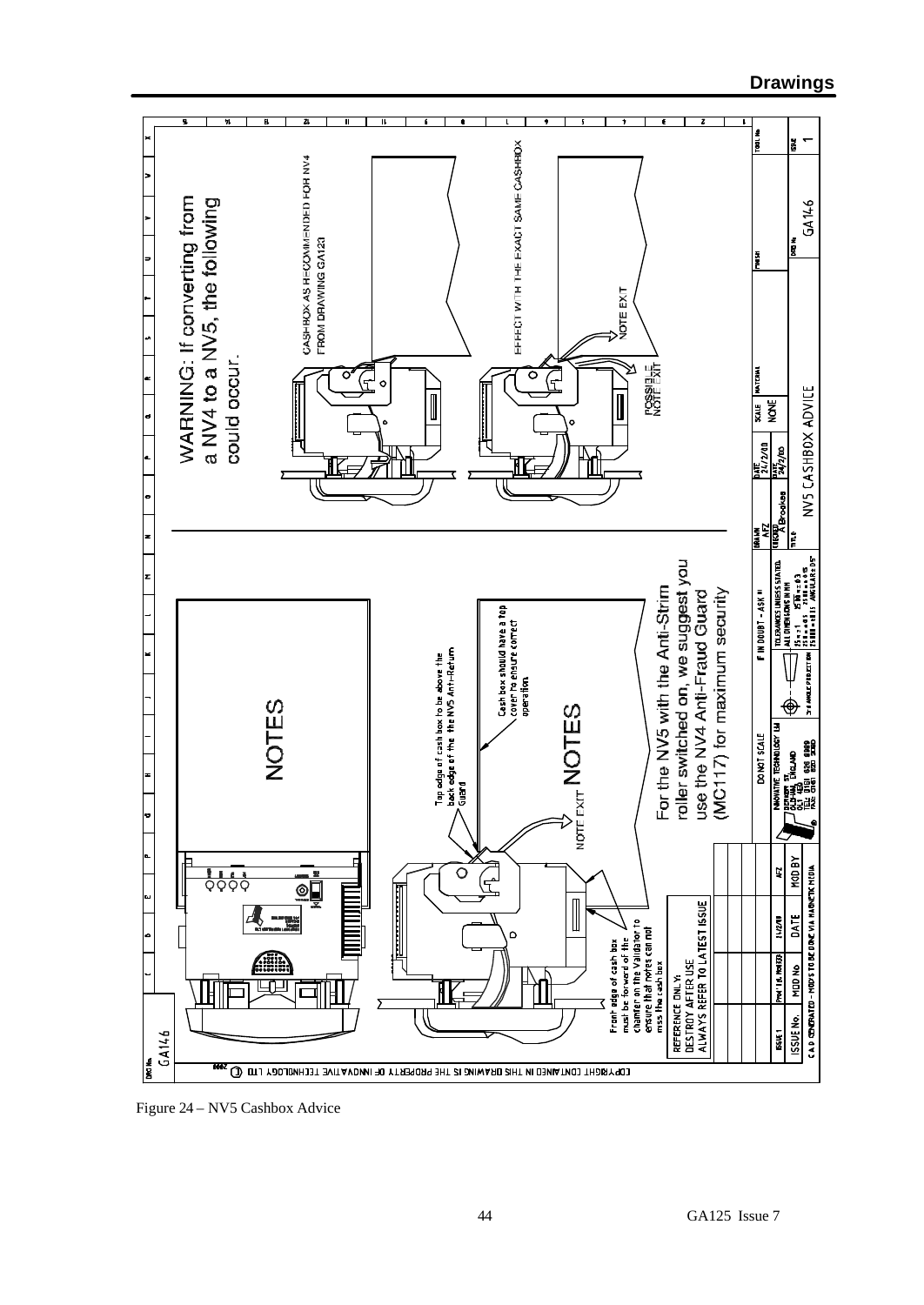![](_page_44_Figure_0.jpeg)

**Figure 25 - NV4 Validator panel / door mounted using Universal Bezel and Escutcheon Plate**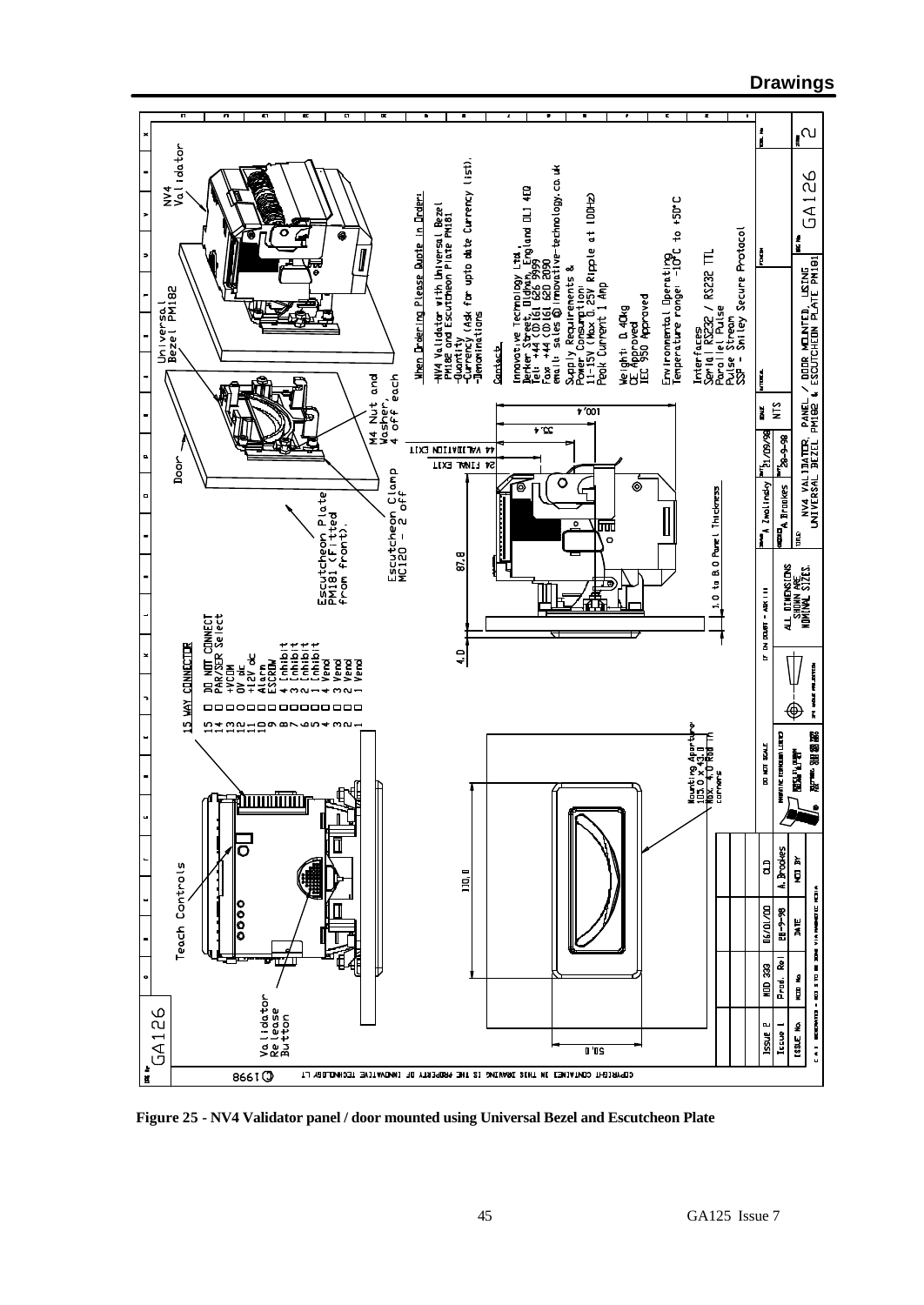![](_page_45_Figure_1.jpeg)

**Figure 26 - NV4 Validator internally mounted using Universal Bezel**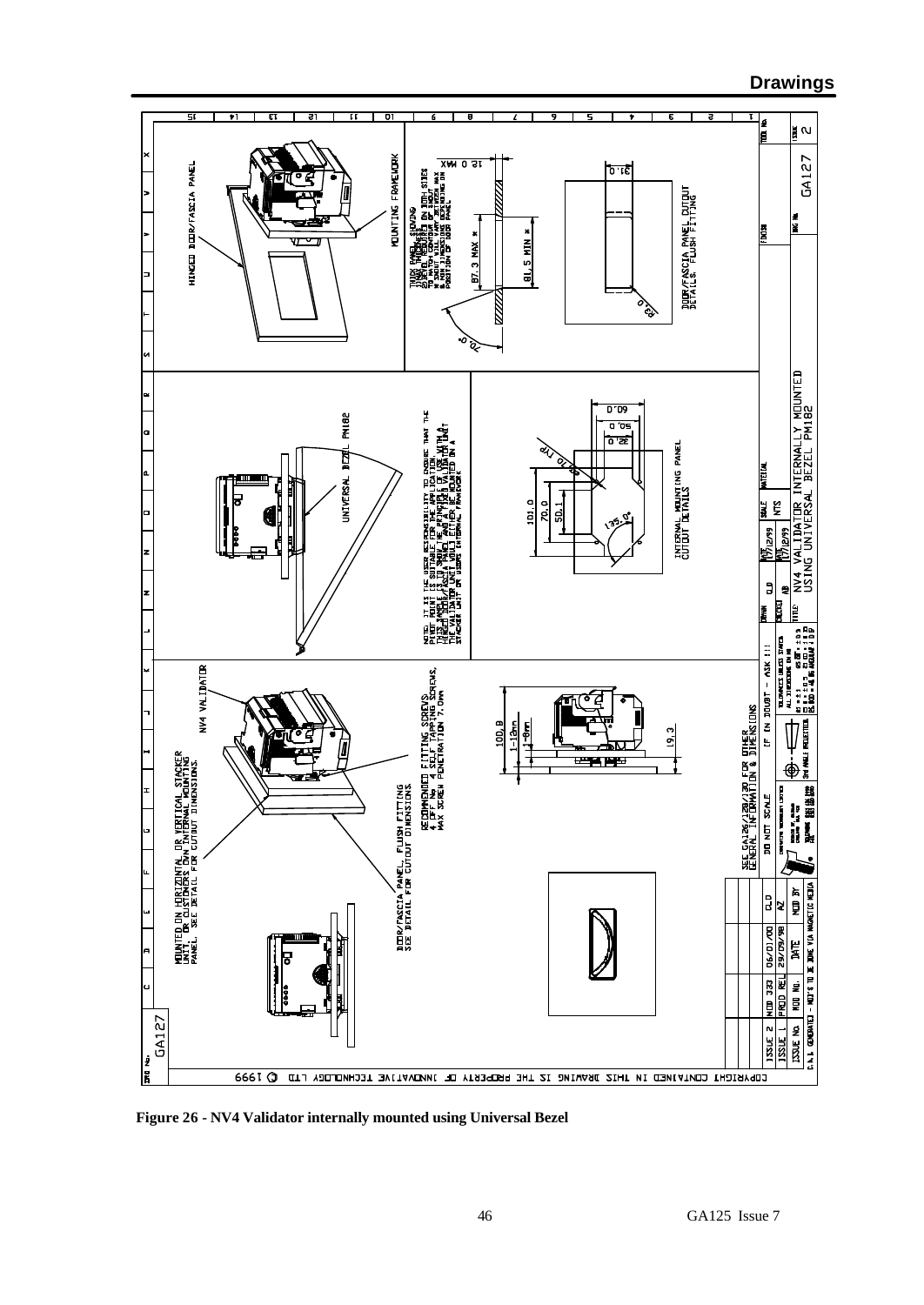![](_page_46_Figure_1.jpeg)

**Figure 27 - NV4 Validator internally mounted using Universal Bezel and Escutcheon Plate**